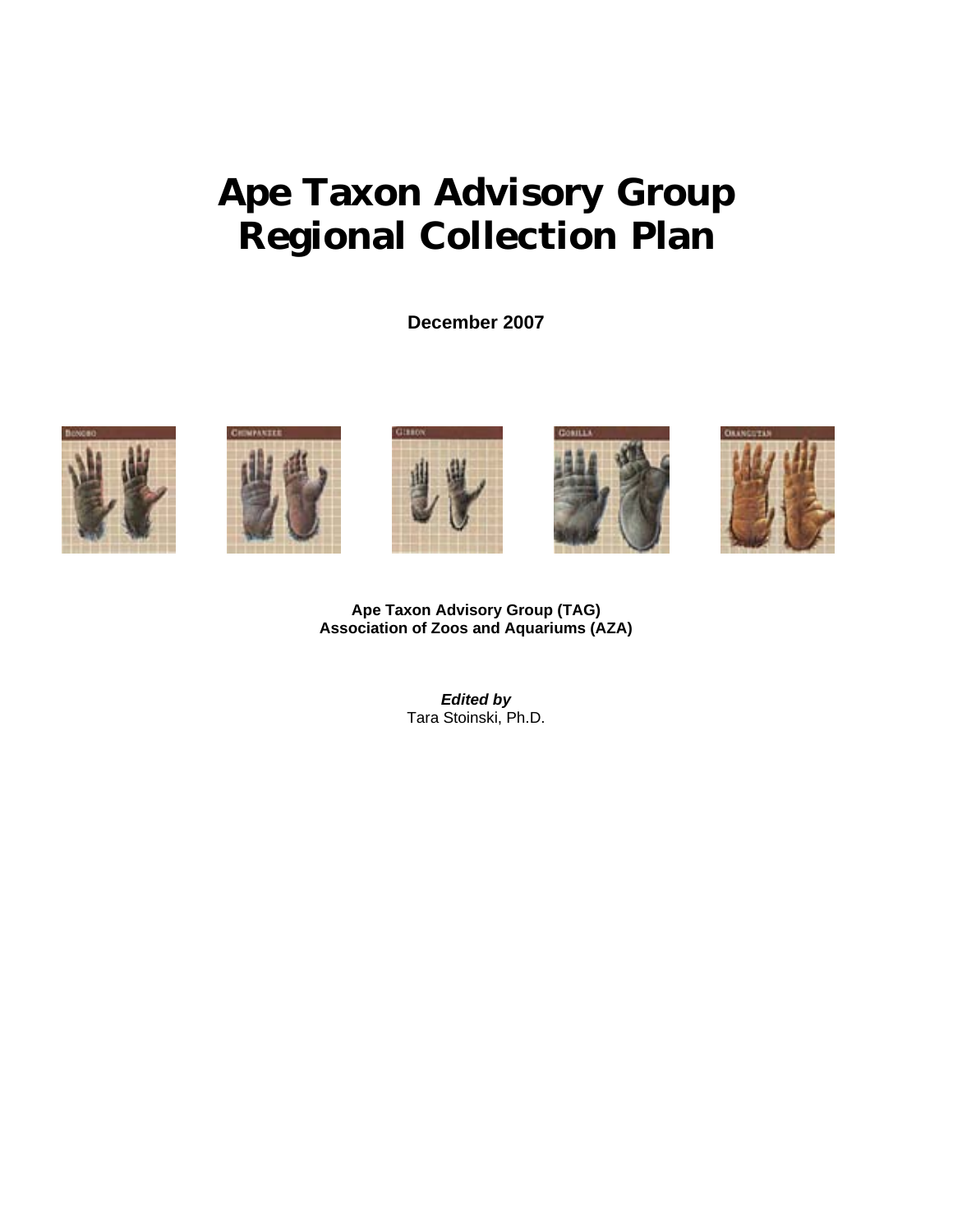# **REGIONAL COLLECTION PLAN FOR APES IN NORTH AMERICA**

# **I. BACKGROUND INFORMATION**

## **A. MISSION STATEMENT and GOALS**

### **1. The mission statement of the Ape TAG is:**

The mission of the AZA Ape Taxon Advisory Group (TAG) is to coordinate and facilitate the captive management of gibbons/siamangs and great apes in support of education, *in situ* conservation, and research.

### **2. Summary of Goals of the Ape Taxon Advisory Group (see III. Additional Information and Appendix I for more detail)**

The Ape TAG was formed in 1993 as the Great Ape TAG (the Gibbon SSP was added to the TAG in 1997). The summary of goals presented below is gleaned from the **AZA Ape Taxon Advisory Group Strategic Collection Plan.** The full text of the strategic plan can be found in Section III: Additional Information.

## **i. Genetic and Demographic Management**

Given that the reintroduction of captive-bred apes to the wild is not expected to be a priority conservation strategy in the next 100 years, the Ape TAG will:

 $\geq$  maintain genetically and demographically healthy, well-managed captive populations of apes for public education and scientific study and to generate support of *in situ* conservation

## **ii. Education**

Maximize the educational potential of captive ape populations by:

- $\geq$  assisting with key messages and recommending that they be presented at exhibiting institutions with a specific attempt to create cross-specific products;
- $\triangleright$  where appropriate, working with sanctuaries to develop educational messages and products that meet the needs of the sanctuary and government partners;
- $\rightarrow$  developing materials to promote conservation-related behavior among zoo visitors and other audiences.

## **iii. Research and Conservation**

Maximize the conservation and research potential of captive ape populations by:

- <sup>¾</sup>maximizing integration of *in situ* research and conservation efforts into the activities of the SSPs and the Ape TAG and foster communication and support for those efforts by the SSPs and Ape TAG;
- <sup>¾</sup>developing list of priority projects for *in situ* and *ex situ* research and conservation that will be eligible for institutional and CEF support;
- $\rightarrow$  developing a collective fund raising strategy for ape conservation

## **iv. Quality of Life**

Maintain the health and promote the well being of captive apes in SSP populations. Each SSP will: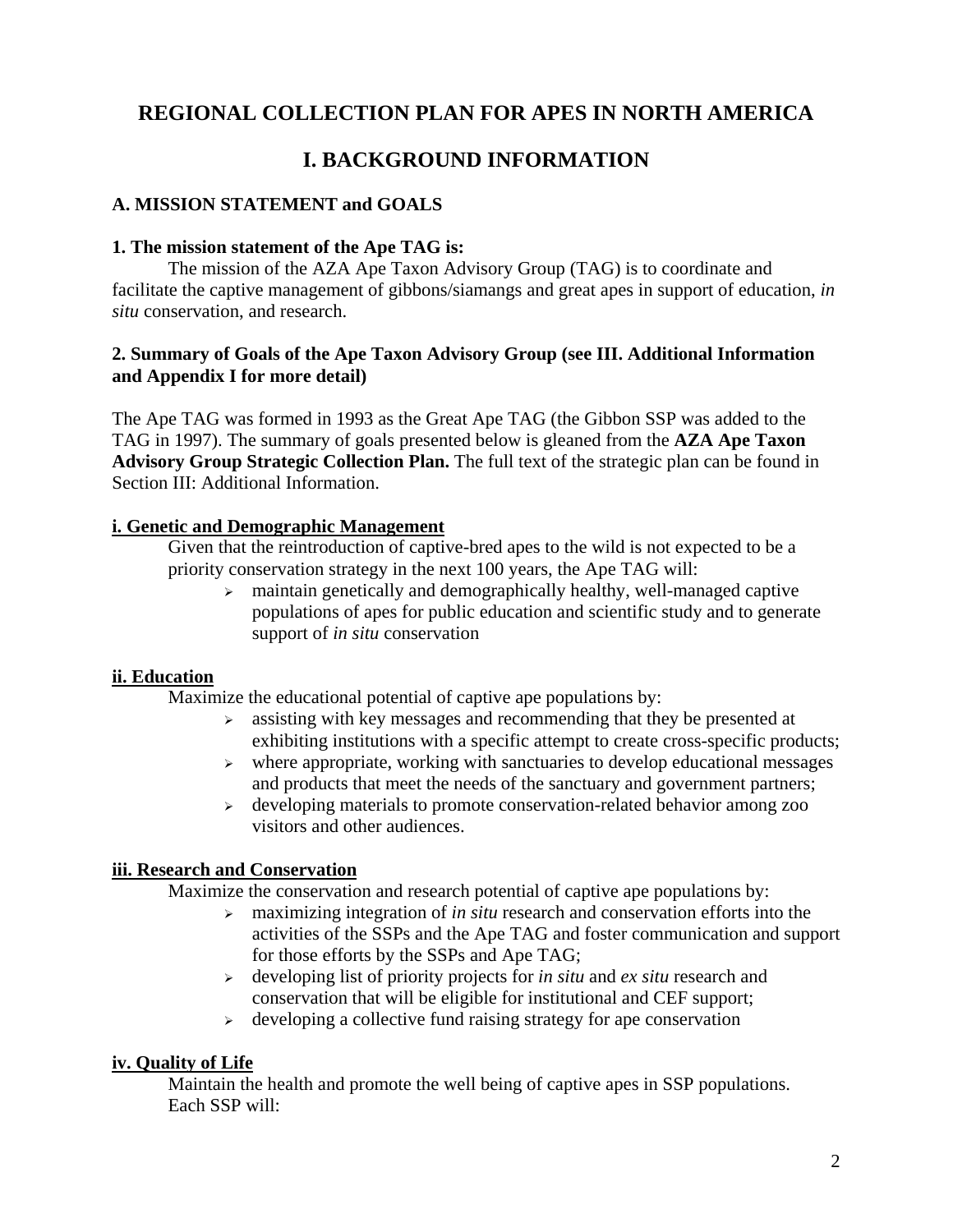- $\geq$  establish standards for housing, managing and disposition of individuals of its respective taxon of ape;
- $\triangleright$  establish standards for presenting its respective ape taxon, specifically ensuring that husbandry, exhibition and interpretive programs: 1) accurately portray the biology and conservation status of the species, 2) do not require apes to behave in ways that detract from their dignity or inherent value, 3) foster natural social groupings, minimize hand rearing and promote the development of species-typical behaviors; and 4) do not detract from the conservation of the species or welfare of the individual,
- $\triangleright$  strongly encourage institutions to plan, design and construct facilities that have the flexibility to accommodate adolescents/adults of both sexes in equal numbers while adhering to housing and management standards for each ape taxon.

## **v. Fund Raising**

Recognizing a unique responsibility and opportunity for fund raising because of the broad appeal and visibility of apes, the Ape TAG can:

<sup>¾</sup>work with the field community to develop priority lists of *in situ* and *ex situ* projects, and then attract funding, both at the individual institution and collective AZA level, for ape conservation and research in general.

### **vi. Interactions with non-North American Zoos**

In support of global management of captive ape populations, the Ape TAG will review all proposals to send apes to zoos outside of North America:

- $\geq$  to assess the degree to which such transactions could promote genetic and demographic health of the SSP populations;
- $\triangleright$  to ensure that recipient zoos, regardless of geographic location, meet all standards for housing, management and presentation that pertain to SSP institutions and meet the specific Ape TAG policy for the disposition of apes to non-SSP institutions;
- $\geq$  to ensure apes sent to non-SSP and/or non-North American facilities will contribute to the genetic or demographic management of the recipient population;
- $\triangleright$  to ensure that the welfare of the individual animals involved is maintained or improved.

### **vii. Interactions with Other Non-SSP Holders/Collections**

The Ape TAG and SSPs will cooperate with biomedical organizations through supporting research that promotes the health and quality of life of apes and by sharing information. Providing animals for biomedical research is not a goal of the Ape TAG or SSPs.

Neither the Ape TAG nor the SSPs will approve sending animals to institutions whose primary mission is entertainment, which use aversive control, which display apes in clothing, or otherwise misrepresent or degrade apes. In unusual cases prompted by recruitment of genetically crucial individuals, SSPs may receive animals from (but not provide animals to) such organizations with approval by the Ape TAG.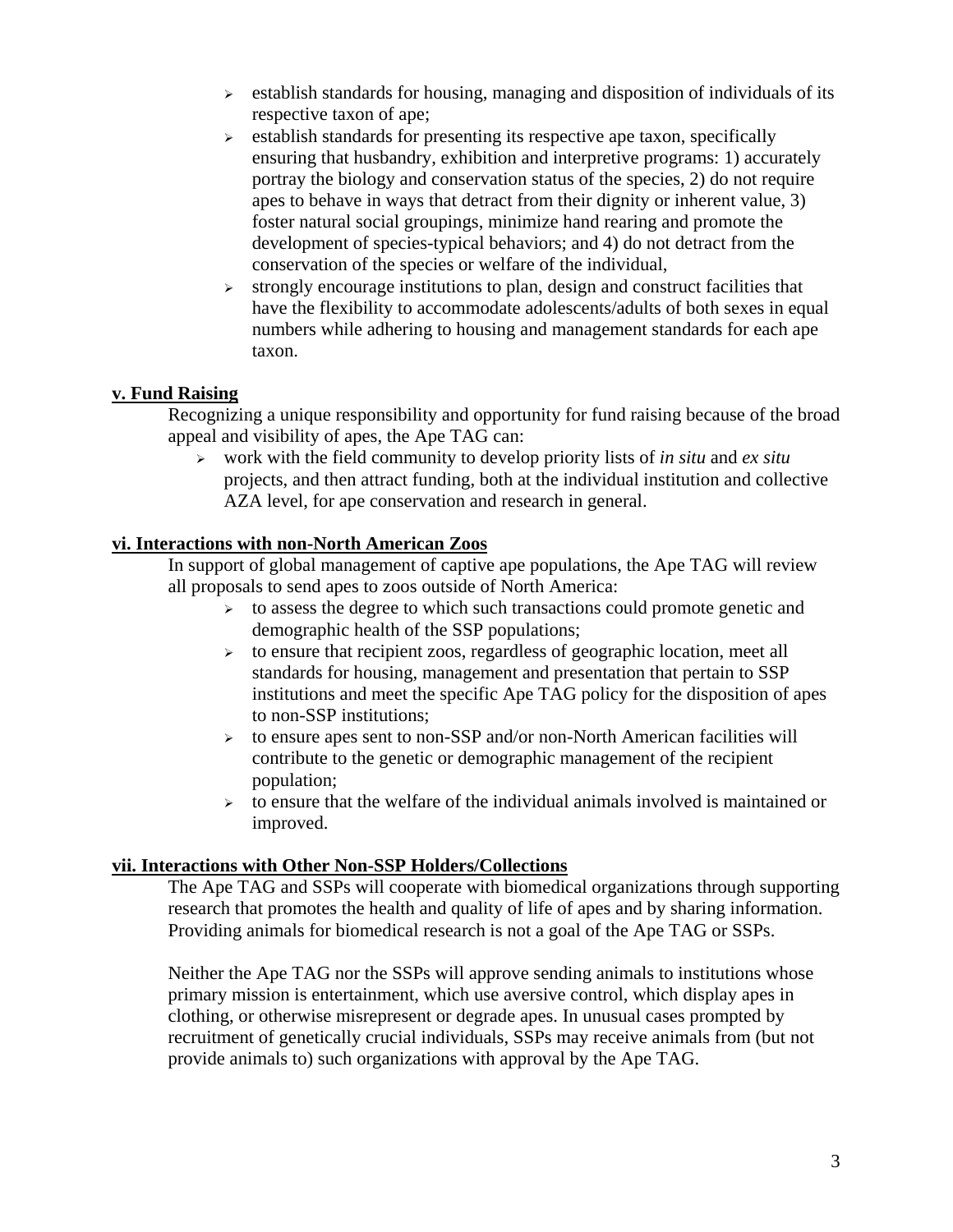# **viii. Identification and Control of Health Threats**

The Ape TAG endorses monitoring, investigation and surveillance of disease in captive apes. Each ape SSP (via their veterinary advisor) will:

- $\rightarrow$  identify the major medical problems and pursue methods of diagnostic evaluation and treatment;
- $\triangleright$  customize the quarantine, movement preventive medicine, and necropsy protocols to best suit individual taxon; and
- $\triangleright$  provide regular morbidity and mortality reports to IRs

# **ix. Production of Husbandry Manuals/Standardized Guidelines for Care**

The TAG will work with the AZA and individual SSPs to produce standardized guidelines and husbandry manuals for the care for each of the species under the TAG.

# **x. Occupational Risk Management**

The Ape TAG will consider the need for long-term study of occupational injury and illness for ape caretakers, and for a survey of institutional occupational health policies.

# **B. DEFINITION OF THE APE TAG**

# **1. Taxa within the Ape TAG:**

The Ape TAG encompasses the following genera:

- *Hylobates, Symphalangus, Nomascus, Hoolock*
- *Gorilla*
- *Pan*
- *Pongo*

The scope of the TAG encompasses all species and subspecies of apes. All AZA ape populations are managed at the species level with the exception of: western lowland gorillas (subspecific level) and white-cheeked gibbon (see note in Table Ib below). Species are listed in Tables Ia and Ib.

\* Many different taxonomies exist for gibbons. In this document, we have used Groves (2001) and the follow up paper Mootnick & Groves (2005), which lists a single genus and four subgenera.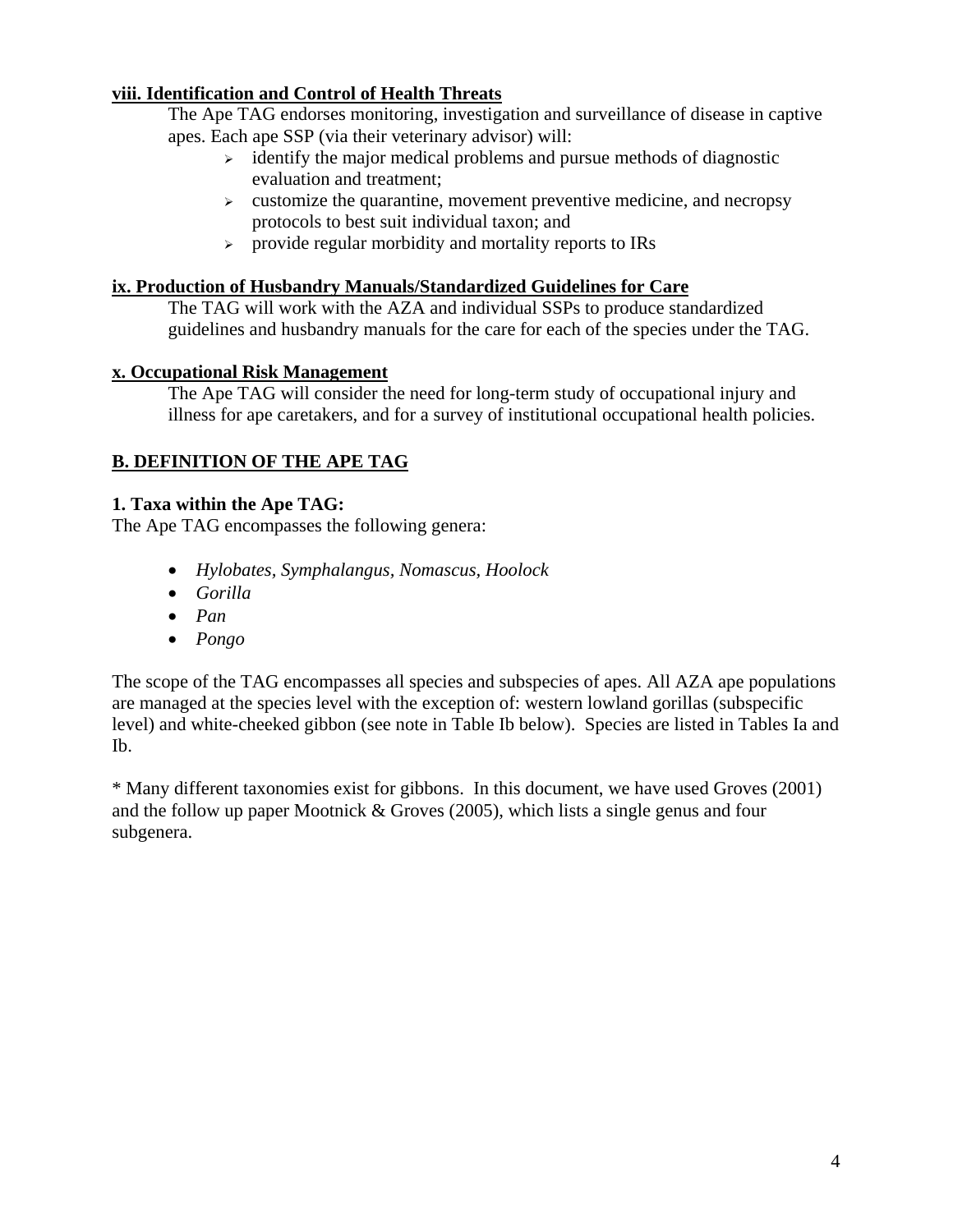# **C. CONSERVATION STATUS OF THE APES**

# **Table Ia. Great Apes**

| Groves 2001                                      | <b>Synonyms</b>                                                                                                                                                                                                                                                                                                                                                             | <b>CITES</b> | <b>U.S. ESA</b> | <b>IUCN Red List</b>                                                                                |
|--------------------------------------------------|-----------------------------------------------------------------------------------------------------------------------------------------------------------------------------------------------------------------------------------------------------------------------------------------------------------------------------------------------------------------------------|--------------|-----------------|-----------------------------------------------------------------------------------------------------|
| *Western<br>gorilla<br>Gorilla gorilla           | Adrotes, castaneiceps, diehli, ellioti,<br>gigas, gina, halli, hansmeyeri,<br>jacobi, manyema, matschiei,<br>mayema, mikenensis, rex-<br>pygmaeorum, savagei, schwartzi,<br>uellensisi, zenkeri                                                                                                                                                                             | Appendix I   | Endangered      | Endangered as G.<br>gorilla and<br>G.g.gorilla;<br><b>Critically Endangered</b><br>as G.g.diehli    |
| Eastern gorilla<br>Gorilla beringei              | Adrotes, beringei, castaneiceps,<br>ellioti, gigas, gina, graueri, halli,<br>hansmeyeri, jacobi, manyema,<br>matschiei, mayema, mikenensis,<br>rex-pygmaeorum, savagei,<br>schwartzi, uellensisi, zenkeri                                                                                                                                                                   | Appendix I   | Endangered      | Endangered as<br>G.beringei and G.b.<br>graueri;<br><b>Critically Endangered</b><br>as G.b.beringei |
| <b>Chimpanzee</b><br>Pan troglodytes             | Adolfifriederici, angustimanus,<br>aubryi, calvescens, calvus,<br>castanomale, chimpanse, cottini,<br>ellioti, fuliginosus, fuscus, graueri,<br>hecki, ituriensisi, koolookamba,<br>lagaros, papio, pfeifferi, purschei,<br>pusillus, raripilosus, reuteri, satyrus,<br>schneideri, schubotzi,<br>schweinfurthii, steindachneri,<br>tschego, vellerosus, verus,<br>yambuyae | Appendix I   | Endangered      | Endangered at specific<br>and all subspecific<br>levels                                             |
| <b>Bonobo</b><br>Pan paniscus                    | Pygmy chimpanzee; gracile<br>chimpanzee; saturys, paniscus                                                                                                                                                                                                                                                                                                                  | Appendix I   | Endangered      | Endangered                                                                                          |
| <b>Bornean</b><br>Orangutan<br>Pongo<br>pygmaeus | Pygmaeus, batangtuensis,<br>bornaensis, dadappensis,<br>genepaiensis, landakkensis,<br>langkatensis, rantarensis, satyrus,<br>skalauensis, tuakensis,                                                                                                                                                                                                                       | Appendix I   | Endangered      | Endangered at specific<br>and all subspecific<br>levels                                             |
| <b>Sumatran</b><br>Orangutan<br>Pongo abelii     | Abelii, abongensis, agrias,<br>batangtuensis, bicolor, bornaensis,<br>brookei, curtus, dadappensis,<br>deliensis, genepaiensis, gigantica,<br>landakkensis, langkatensis, morio,<br>owenii, rantarensis, rufus satyrus,<br>skalauensis, sumatranus, tuakensis,<br>sallichii, wurmbii                                                                                        | Appendix I   | Endangered      | Critically Endangered                                                                               |

\* Gorilla taxonomy has changed significantly since the last RCP. There are now two recognized species (Western and Eastern gorillas) and two subspecies of western gorilla (*Gorilla gorilla diehli* and *Gorilla gorilla gorilla*). Only *Gorilla gorilla gorilla* is thought to be managed in the captive population; however, we refer to them at the species level throughout the document for consistent presentation with the other apes.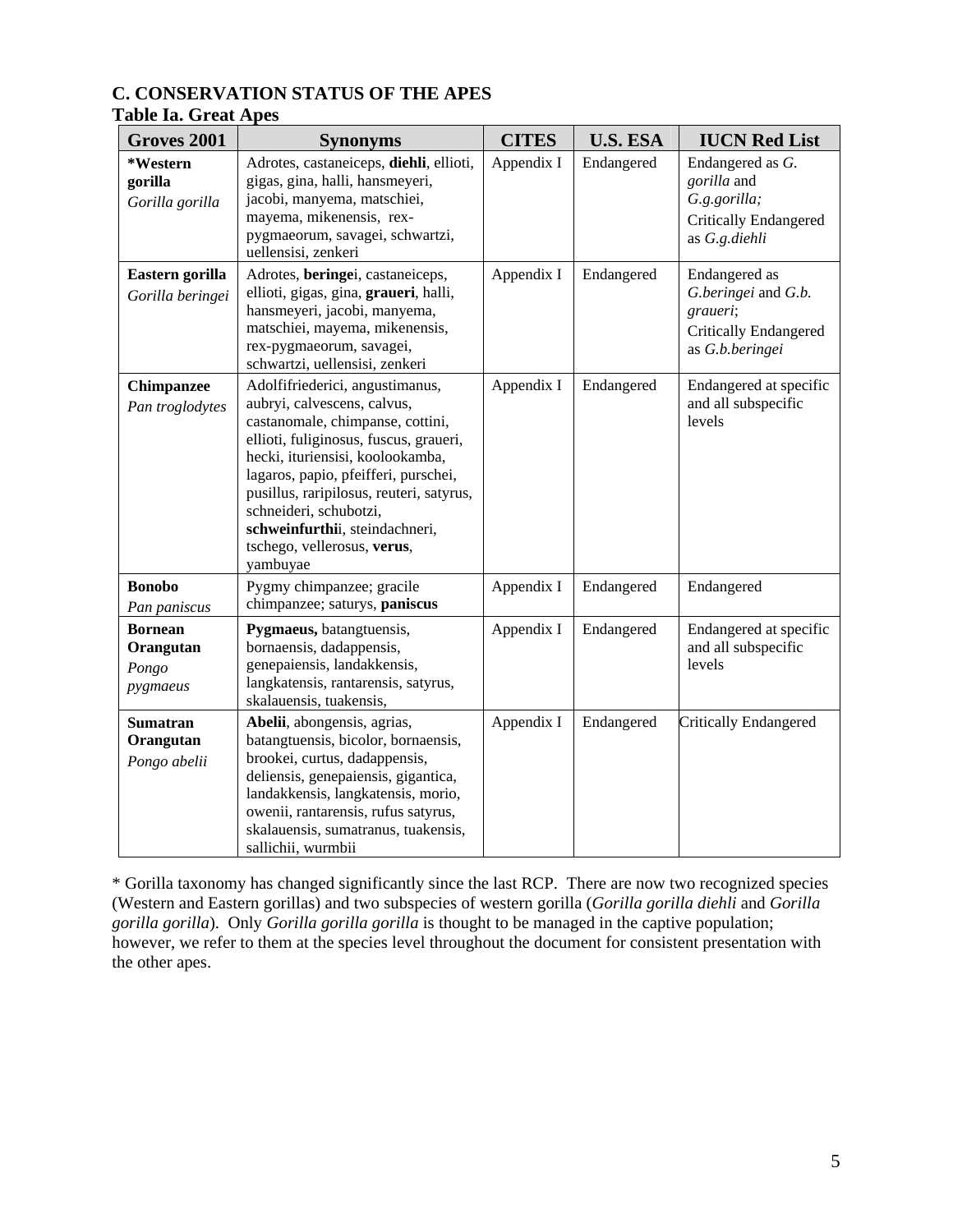| Groves 2001                                                            | <b>Synonyms</b>                                                      | <b>CITES</b> | <b>U.S. ESA</b> | <b>IUCN</b>                          |
|------------------------------------------------------------------------|----------------------------------------------------------------------|--------------|-----------------|--------------------------------------|
| Family Hylobatidae                                                     |                                                                      |              |                 |                                      |
| Genus Hylobates – chromosomes $2N - 44$ – Lar group gibbons            |                                                                      |              |                 |                                      |
| Lar gibbon<br>Hylobates lar                                            | White-handed,<br>entelloides,<br>carpenteri, vestitis,<br>yunanensis | Appendix I   | Endangered      | Lower Risk<br>Near Threatened        |
| Agile gibbon<br>Hylobates agilisr                                      | Dark-handed, Unko,<br>rafflei, albobarbis                            | Appendix I   | Endangered      | <b>Lower Risk</b><br>Near Threatened |
| Mueller's gibbon<br>Hylobates muelleri                                 | Gray, funereus,<br>abbotti                                           | Appendix I   | Endangered      | <b>Lower Risk</b><br>Near threatened |
| Javan or Silvery gibbon<br>Hylobates moloch                            | Silvery, pangoalsoni,                                                | Appendix I   | Endangered      | <b>Critically Endangered</b>         |
| White-bearded gibbon<br>Hylobates albibarbis                           |                                                                      | Appendix I   | Endangered      | <b>Lower Risk</b><br>Near threatened |
| <b>Pileated gibbon</b><br>Hylobates pileatus                           |                                                                      | Appendix I   | Endangered      | Vulnerable but see<br>below**        |
| <b>Kloss</b> gibbon<br>Hylobates klossii                               | Bilou, dwarf siamang                                                 | Appendix I   | Endangered      | Vulnerable                           |
| Genus Hoolock (Bunopithecus) – chromosomes $2N - 38$ – Hoolock gibbons |                                                                      |              |                 |                                      |
| <b>Hoolock</b> gibbon<br>Hoolock hoolock                               | bunopithecus,<br>leuconedys                                          | Appendix I   | Endangered      | Endangered but see<br>below**        |
| Genus Symphalangus - chromosomes 2N - 50 - Siamang                     |                                                                      |              |                 |                                      |
| <b>Siamang</b><br>Symphalangus<br>syndactylus                          | Continental, Sumatran,<br>continentis,<br>symphalangus               | Appendix I   | Endangered      | <b>Lower Risk</b><br>Near Threatened |
| Genus Nomascus - chromosomes $2N - 52$ - Crested gibbons               |                                                                      |              |                 |                                      |
| <b>Black crested gibbon</b><br>Nomascus concolor                       | furvogaster, nasutus,<br>jingdongensis, lu                           | Appendix 1   | Endangered      | <b>Critically Endangered</b>         |
| Hainan gibbon<br>Nomascus hainanus                                     | Hainan Island gibbon<br>N. sp. Cf                                    | Appendix 1   | Endangered      | <b>Critically Endangered</b>         |
| *Northern white-<br>cheeked gibbon<br>Nomascus leucogenys              | Crested Indochinese;<br>leucogenys<br>leucogenys,                    | Appendix 1   | Endangered      | Endangered                           |
| *Southern white-<br>cheeked gibbon<br>Nomascus siki                    | leucogenys siki                                                      | Appendix 1   | Endangered      | DD                                   |
| Yellow- or red-<br>cheeked gibbon<br>Nomascus gabriellae               | Golden-cheeked, Buff-<br>cheeked, Red-cheeked                        | Appendix 1   | Endangered      | Vulnerable but see<br>below**        |

#### **Table Ib: Gibbons**

 $*$  Many taxonomies exist for gibbons. We have used Groves (2001) and his follow up paper Mootnick  $\&$ Groves (2005) which lists northern and southern white-cheeked gibbons as two species although many taxonomists list as a single species. We listed them in this table as in Groves; although the majority of white-cheeked gibbons are thought to be the northern species, it is possible that there are some southern white-cheeked gibbons represented in the captive population. However, the population is managed as a species and from here on will be referred to in this document as white-cheeked gibbons.

\*\*The above table represents the routine CITES and US F&WS rankings for Hylobatidae and the current IUCN Red Data list which uses thorough criteria for ranking endangered status; however in many situations the rankings do not represent current information and perspective. At the "Gibbon Diversity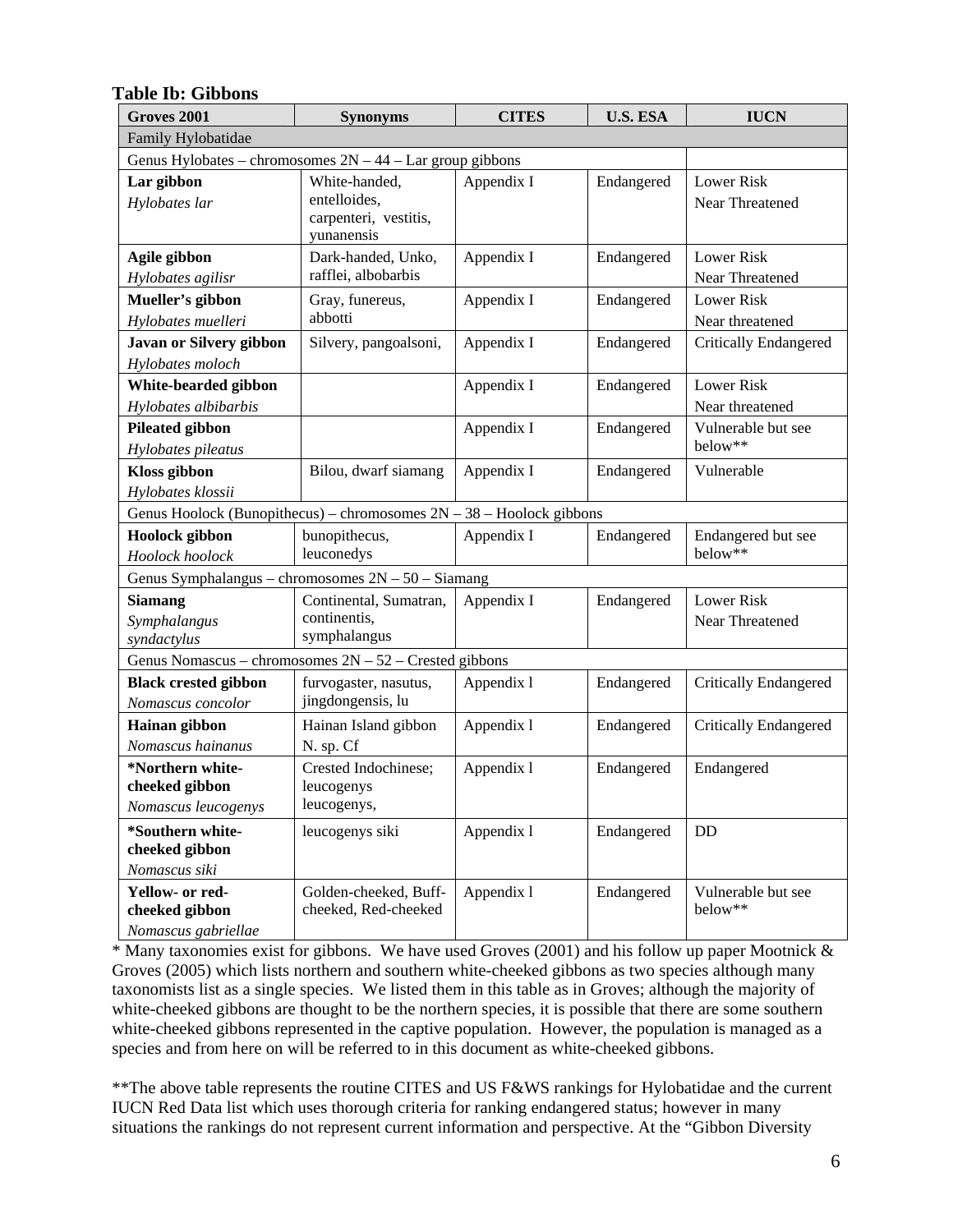and Conservation Workshop (IPS Congress in Beijing, China, 4-9 August, 2002) the conservation status of gibbons was reviewed by a group of field researchers and gibbon biologists. The collective opinion of the participants identified the most pressing conservation needs for Hylobatidae as represented on www.gibbons.de. "Of the 12 gibbon species comprising at least 29 taxa we have identified the following as the 10 most endangered:

- 1. Cao-vit black crested gibbon (*Nomascu*s sp. cf. *nasutus nasutus*)
- 2. Hainan black crested gibbon (*Nomascus* sp. cf. *nasutus hainanus*)
- 3. Northern white-cheeked gibbon (*Nomascus leucogenys leucogenys*)
- 4. Western black crested gibbon (*Nomascus concolor*)
- 5. Javan gibbon (*Hylobates moloch*)
- 6. Kloss's gibbon (*Hylobates klossii*)
- 7. Southern white-cheeked gibbon (*Nomascus leucogenys siki*)
- 8. Yellow-cheeked gibbon (*Nomascus gabriellae*)
- 9. Pileated gibbon (*Hylobates pileatus*)
- 10. Western hoolock (*Bunopithecus hoolock hoolock*) "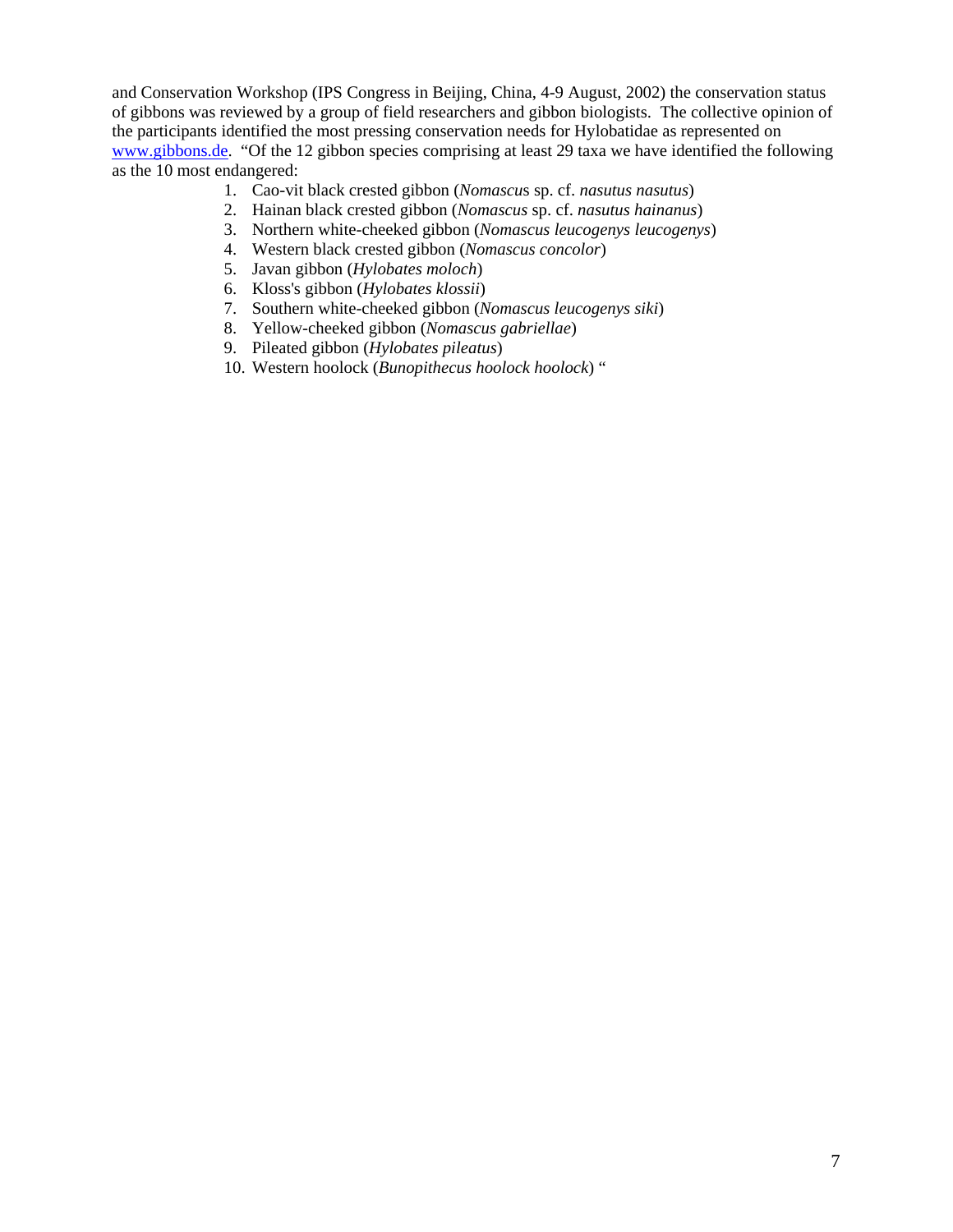# **II. CORE INFORMATION**

### **A. SPACE ANALYSIS**

# **1 & 2. Survey details and response rate**

A space survey was conducted in February 2007. Surveys were sent to all AZA institutions with a designated IR. For a number of institutions whose missions clearly do not include apes (e.g. aquaria, museums), this IR was the default IR selected by AZA when the institution does not select an IR. Because we felt it very unlikely that we would hear from these individuals, we followed up only with the 164 institutions whose mission was compatible with housing apes. All such institutions, which include both institutions with and without apes, received follow up emails asking them to complete the space survey if they did not do so by the required date. Of those 164 institutions, we had 133 respond (81% response rate). There are actually 119 institutions that currently house apes; 107 of these responded (90%).

The survey assessed (a) current adolescent and adult holding capacity, and (b) future adolescent and adult holding capacity. We focused on adolescents/adults for two reasons. First, given the life history of apes, immatures are not a constraining factor with respect to space. Second, and more importantly, in previous space surveys institutions greatly overestimated their capacity, generally because of overestimating space for immatures. Thus, by removing immatures we felt we would obtain a more accurate estimation of future space. Finally, for both gibbons and orangutans, because the various species maintained have similar space requirements, we asked for future space projections for the genus as a whole rather than at the species level.

We feel the original text of the RCP adequately explains the above and thus we have left it as is. It is clearly stated there that we surveyed institutions beyond just those holding apes (we state that only 119 institutions hold apes yet we sent to 164).

#### *Determining Target Population Size*

For all ape species managed as SSPs, founder representation and gene diversity is high relative to other mammalian SSPs and meet the general SSP goal of maintaining 90% gene diversity for 100 years (e.g. the current chimpanzee and gorilla populations are estimated to maintain 90% gene diversity for >275 and 400 years, respectively!). This provided the Ape TAG with the opportunity to focus on factors besides genetic diversity in determining the target population size. Specifically, we considered the following: demographic needs of the population and social housing needs of the species. Of particular importance was the need to house 50/50 sex ratios of all ape species. For gibbons, chimpanzees, and bonobos, housing roughly equal numbers of males and females is possible within mixed-sex groups given the natural history of the species. Thus, we were able to set target population sizes very close to predictions for future available space reported in the space survey (which were roughly equivalent to the numbers from the masterplan analyses for those species). However, for gorillas, multiple adult males can be housed together only outside of the presence of females and for orangutans, adult (and often adolescent) males must be housed separately. We found that many institutions did not account for the need to house 50/50 sex ratios, particularly of gorillas, when filling out their space survey (the survey did include instructions to do so). As a result, projected space availabilities for these species are likely overestimated; for example, an institution may have responded that it will have future space for 1.6 gorillas. However, given the need to house a 50/50 sex ratio, the Gorilla SSP will not be forming groups larger than 1.3 to 1.4 and thus 1.6 is an overestimate of what that facility will actually hold. To compensate for this overestimation, we set target population sizes lower than the projected space availability for both gorillas and orangutans. Specifically, we set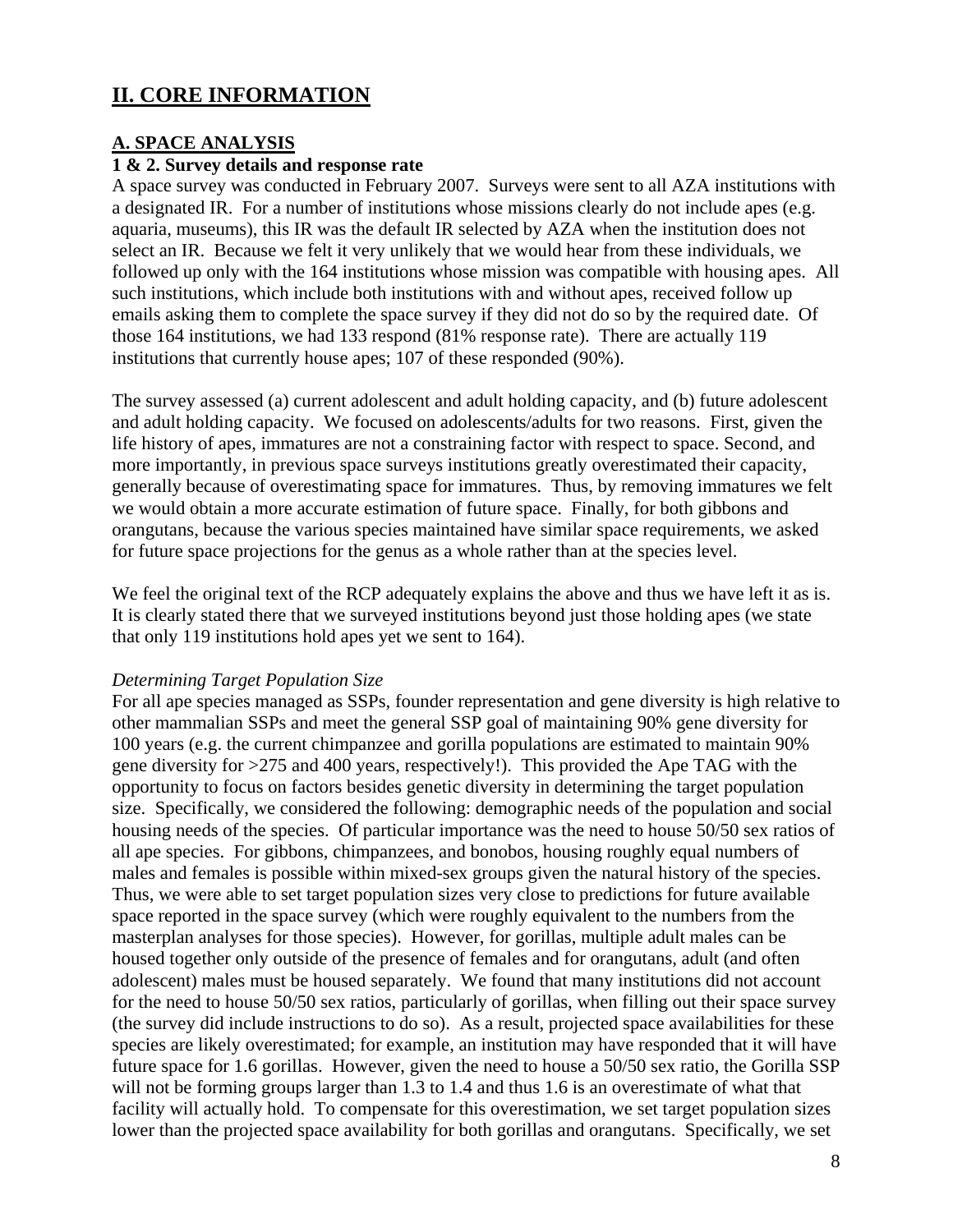the target population sizes at roughly twice the projected space available for adolescent/adult males of these species: zoos listed ~150 spaces for adolescent/adult male gorillas and so the target population size was set at 300; zoos listed ~85 spaces for adolescent/adult male orangutans and the target population size was set at 170 (85 for each species).

The chimpanzee target population size is slightly lower than the projected space available to allow for the potential inclusion of chimps in need of rescue from the entertainment industry, biomedical facilities and private ownership. The Chimp SSP advocates placement of these chimps in bona fide sanctuaries, but placement in AZA zoos may be the desired outcome in some cases.

Finally, for gibbons, we determined target population size by first looking at our recommended levels of program management. Knowing that we wanted to maintain seven species with three as SSPs and four as DERPS, we decided to essentially keep the DERP populations stable; we allowed for a little growth in each (1-5) individuals purely to help maintain healthy demographics in the population while we determine if we can build these populations into SSP (see section below for description). With the remaining space, we essentially divided it among the three SSP species. Because the PMC had determined that the white-cheeked gibbon population would need to grow slightly to maintain 90% genetic diversity over 100 years, we set a slightly larger population size for this species than for the other two.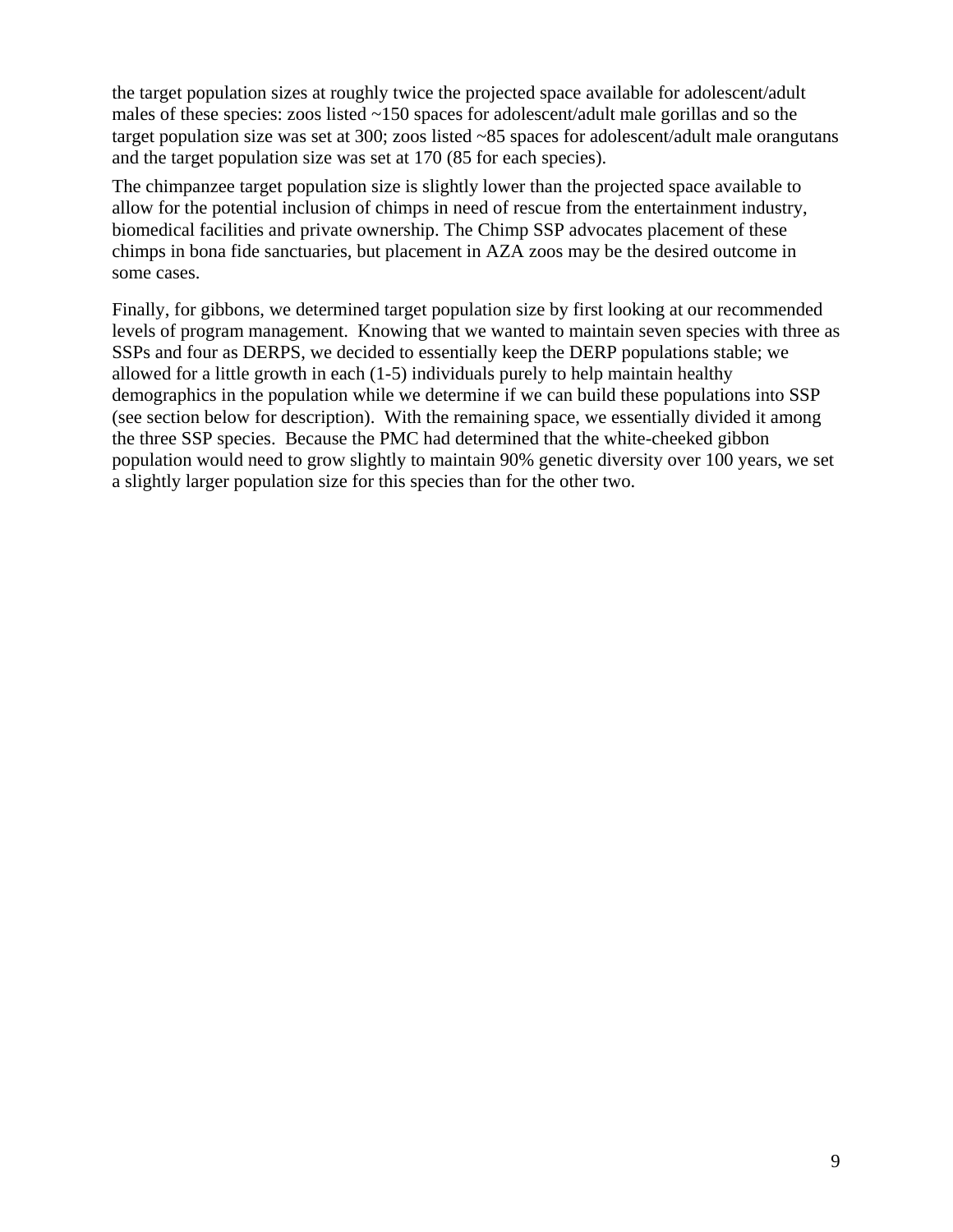| <b>Species</b>       | <b>Current</b>                    | Projected                                                        | <b>Target</b>          |
|----------------------|-----------------------------------|------------------------------------------------------------------|------------------------|
|                      | Adolescent/                       | <b>Adolescent/Adult</b>                                          | Adolescent/            |
|                      | <b>Adult</b>                      | <b>Space (from</b>                                               | <b>Adult</b>           |
|                      | <b>Population Size</b>            | space survey)                                                    | <b>Population Size</b> |
| Eastern gorilla      | $\Omega$                          | $\overline{0}$                                                   | $\Omega$               |
| Western gorilla*     | 307                               | 410                                                              | 300                    |
| Chimpanzee*          | 281                               | 290                                                              | 250                    |
| Bonobo*              | 60                                | 107                                                              | 115                    |
|                      |                                   | Total Orangutan Projected Space: 224 (80 adolescent/adult males) |                        |
| Sumatran             | 77                                | 112                                                              | 85                     |
| orangutan*           |                                   |                                                                  |                        |
| Bornean orangutan*   | 57                                | 112                                                              | 85                     |
|                      | Total Gibbon Projected Space: 355 |                                                                  |                        |
| Lar gibbon*          | 102                               | 90                                                               | 90                     |
| Agile gibbon         | 6                                 | $\boldsymbol{0}$                                                 | $\boldsymbol{0}$       |
| Mueller's gibbon     | 14                                | $\overline{0}$                                                   | $\overline{0}$         |
| Javan gibbon         | 8                                 | 12                                                               | 15                     |
| White-bearded        | $\overline{0}$                    | $\overline{0}$                                                   | $\overline{0}$         |
| gibbon               |                                   |                                                                  |                        |
| Pileated gibbon      | 10                                | 15                                                               | 15                     |
| Kloss gibbon         | $\boldsymbol{0}$                  | $\boldsymbol{0}$                                                 | $\overline{0}$         |
| Hoolock gibbon       | $\overline{4}$                    | 10                                                               | 10                     |
| Siamang*             | 97                                | 95                                                               | 95                     |
| <b>Black Crested</b> | $\overline{0}$                    | $\overline{0}$                                                   | $\overline{0}$         |
| Gibbon               |                                   |                                                                  |                        |
| Hainan Gibbon        | $\mathbf{0}$                      | $\boldsymbol{0}$                                                 | $\overline{0}$         |
| White-cheeked        | 72                                | 115                                                              | 115                    |
| gibbon*              |                                   |                                                                  |                        |
| Yellow-cheeked       | 14                                | 15                                                               | 15                     |
| gibbon               |                                   |                                                                  |                        |

**3. Table IIa: Current and Target Adolescent/Adult Population Sizes** 

For determination of target population sizes (TPS), please see description above. All TPS marked with an asterisk (\*) are consistent with the TPS examined by the PMC in conjunction with the species' most recent master planning sessions (we did not use those exact TPS because they included immatures and our TPS focuses on adolescents/adults only). TPS for all asterisked species meet the goal of maintaining *at least* 90% genetic diversity for 100 years (as mentioned earlier, some are considerably past that goal) with the exception of white-cheeked gibbon, which could fall to 87%-89% in 100 years.

Hybrid populations of orangutans and gibbons are not breeding and being managed to extinction.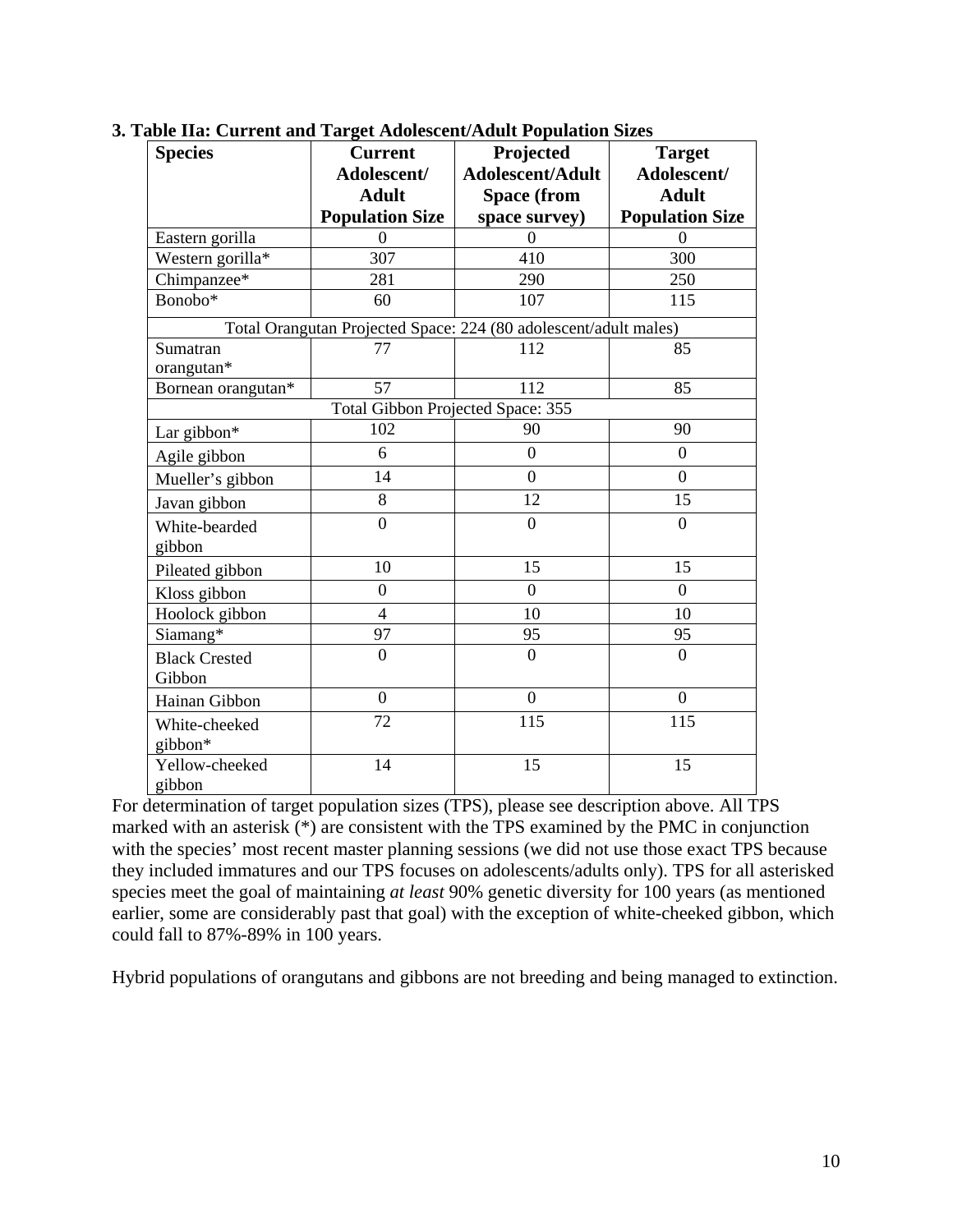# **B. Species Selection Criteria**

# **1. Selection Criteria Defined**

All five ape taxa existed in captivity in North America, with SSP- or PMP-type population management, prior to the inception of TAGs and RCPs. Given the endangered status of apes in the wild and their high profile nature with the public, there are currently no plans to bring additional species into captivity. However, we did evaluate all of the currently identified ape species. We have evaluated each of these species using the following selection criteria: conservation status, existence of viable North American population, availability of potential founders, conservation potential, scientific research potential, educational value, husbandry expertise and taxonomic uniqueness.

Using a Likert scale (1 (low) to 5 (high)), each criteria was assigned a value for each of the ape taxa listed. These values were then summed to give each species a total value. In calculating the sum, three criteria were weighted: existence of viable North American population, availability of potential founders, and husbandry expertise. The first two criteria were weighted by a factor of two. Because of the endangered status of all apes in the wild and the high profile of apes, there is very limited possibility of acquiring more individuals from habitat countries into North American zoos (exception maybe some species of gibbons that are well represented in Asian sanctuaries). Thus, we felt the presence of an already viable population or the potential for founders in zoos in Europe/Asia was extremely important. We also felt that having husbandry expertise was critical because of our need to maintain a self-sustaining population without additional founders and thus weighted this criterion by 1.5. The final formula for calculating a species' total was: value for conservation status+ 2 \* value for existence of viable North American population  $+ 2 *$  value for availability of potential founders  $+$  conservation potential  $+$ scientific research potential + educational value +  $1.5$  \* value for husbandry expertise + taxonomic uniqueness. Using this formula, the highest value a species could receive was 52.5 and the lowest was 10.5. These numbers were then used in the decision trees located in Appendix II to determine if species would be maintained, phased in or phase out of AZA institutions. Eight species scored very high and similar numbers. As a result of both 1) the high values and 2) the similarity of values among species, it was clear that these would all be ones we would maintain in captivity. We could have thus placed the cut off just below these species at the number 40. However, we decided to use a criterion of 30 because of four highly endangered gibbon species that all received similar scores just above this number. Given the endangerment status of these species combined with the fact that we currently have captive populations that could potentially be supplemented by founders, we decided to move the criteria to 30. This was a natural cut-off point for us because the species scoring below 30 are all of a much lower conservation threat or currently do not have a captive population and thus are not a priority for the Ape TAG (See Appendix II, Table IIa).

# **2. Management Criteria Considered**

Per WCMC guidelines, management criteria used to determine the level of management included: availability within and outside AZA, extinction risk with and without management, demand within AZA, institutional commitment, ease of breeding, extinction risk in wild, acquisition costs, program operating costs, and international and national conservation programs. Most AZA ape populations are demography and genetically healthy and thus on those grounds could qualify as a PMP. However, we chose to give extra weight to the following management criteria based on the high profile status of the species and the low probability of additional founders: availability outside AZA, demand within AZA, institutional commitment, extinction risk in the wild, and acquisition cost.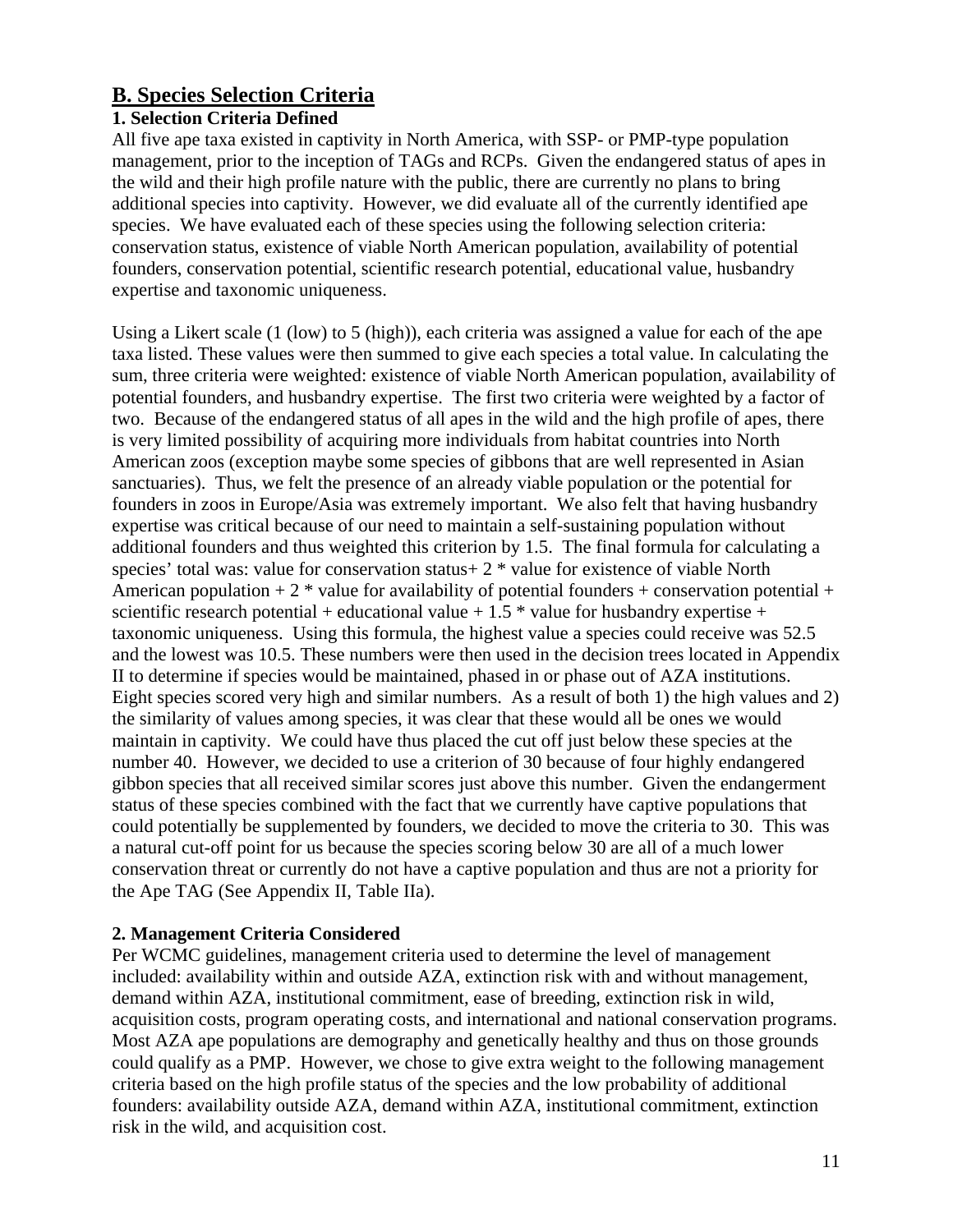Merging the selection and management criteria with the space analysis produced the management types listed in Table IIb below.

As is evident from Appendix 2 Table IIb, the management assessment values match the assigned population management level for the vast majority of the 12 categories for all of the SSP species. However, the four species we selected to be DERPs did not match well with the management assessment values. Our rationale for still assigning these species as DERP is as follows: these species are considered among the most critically endangered gibbons and there is the potential to add to the genetic diversity of these four populations through global management programs with Europe and Asia. Thus, the TAG would like to maintain these species in captivity and continue to evaluate whether or not we can grow the population into self-sustaining and genetically healthy SSP populations. To preserve our future options, we do not want to phase out these four species, as had been recommended for the hoolock, Javan and pileated species in the last RCP (yellow cheeked were listed as PIP to SSP). Because of 1) the extreme nature of these populations; 2) low overall demand given that other species of gibbons are available; and 3) our current need to devote the majority of our space to maintaining the three genetically and demographically healthy populations, we feel that they best meet the criteria for a DERP. The Gibbon SSP and TAG will continue to evaluate if we can obtain additional founders from zoos in Europe/Asia and thus upgrade them to SSPs, which is a more appropriate category given the management assessment values that were assigned.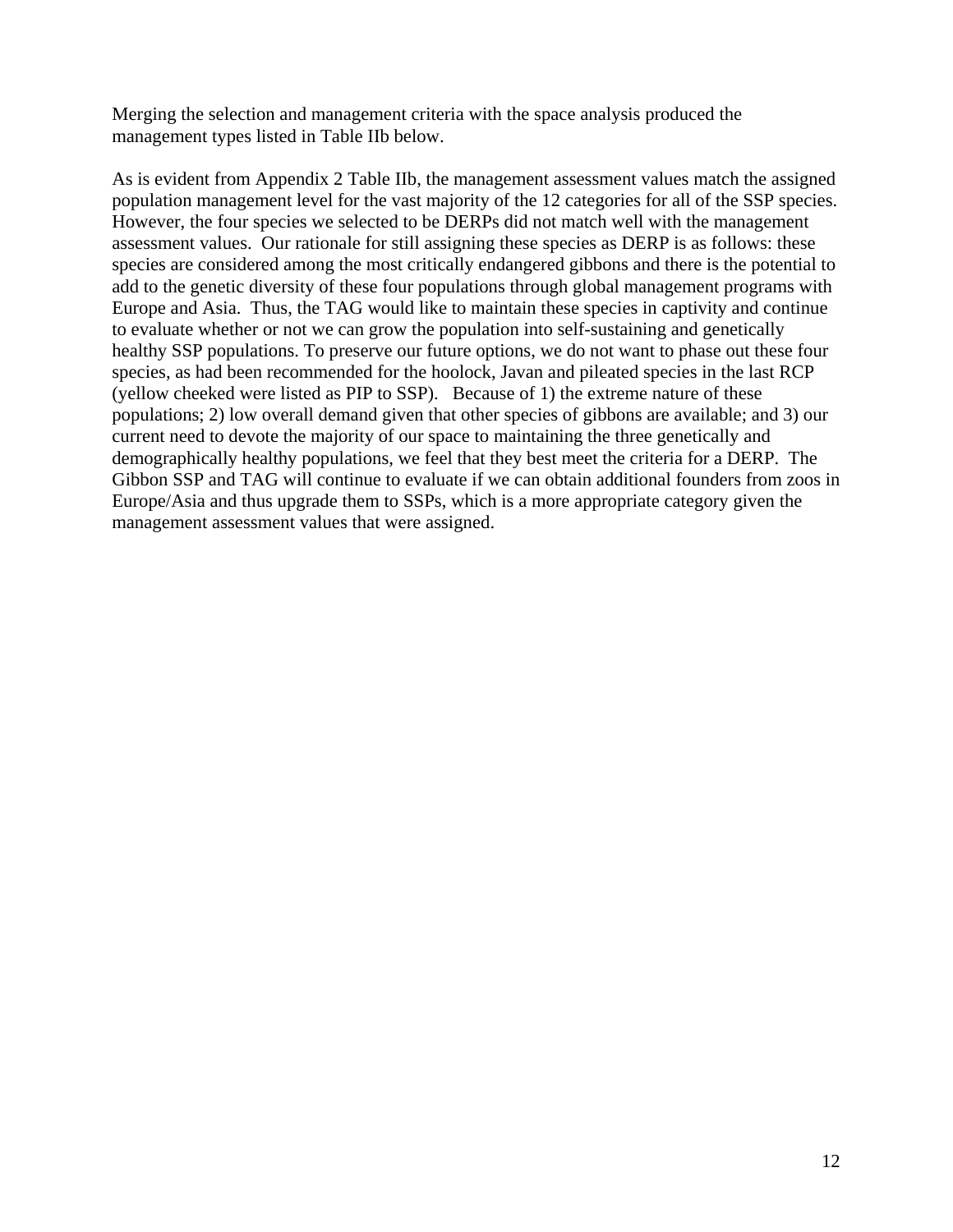| <b>Species</b>                                | Program     | <b>Role of Program</b>                                                                                                                                                                                                 |                                                          | <b>Rationale for Management Strategy**</b>                                                                                                                                                                                                                                                                                                                                                                                                                                                                                                                                                                                                                           |
|-----------------------------------------------|-------------|------------------------------------------------------------------------------------------------------------------------------------------------------------------------------------------------------------------------|----------------------------------------------------------|----------------------------------------------------------------------------------------------------------------------------------------------------------------------------------------------------------------------------------------------------------------------------------------------------------------------------------------------------------------------------------------------------------------------------------------------------------------------------------------------------------------------------------------------------------------------------------------------------------------------------------------------------------------------|
|                                               | <b>Type</b> |                                                                                                                                                                                                                        |                                                          |                                                                                                                                                                                                                                                                                                                                                                                                                                                                                                                                                                                                                                                                      |
| Eastern gorilla                               | $\rm NR$    |                                                                                                                                                                                                                        | ≻                                                        | No NA population                                                                                                                                                                                                                                                                                                                                                                                                                                                                                                                                                                                                                                                     |
| Western gorilla                               | <b>SSP</b>  | <b>Conservation:</b><br>Genetic reservoir and<br>funding raising<br>potential<br><b>Education: Flagship</b><br>Species<br><b>Research: All aspects</b><br>of basic biology as<br>species difficult to<br>study in wild | ≻<br>⋗<br>⋗<br>⋗<br>$\blacktriangleright$<br>⋗<br>⋗<br>⋗ | High conservation priority<br>Large, genetically diverse captive population<br>Proven husbandry expertise (husbandry manual produced)<br>High public appeal; institutional commitment<br>High education value with good opportunities for<br>conservation education in U.S. and in range countries<br>High potential to affect conservation in the wild through<br>fund raising and conducting conservation and research<br>projects in the wild<br>High exhibit value due to potential for large active groups,<br>high public appeal and recognition<br>Large institutional commitment                                                                             |
| Chimpanzee                                    | <b>SSP</b>  | <b>Conservation:</b><br>Genetic reservoir and<br>funding raising<br>potential<br><b>Education: Flagship</b><br>Species<br>Research: Cognition,<br>welfare                                                              | ≻<br>➤<br>≻<br>⋗<br>⋗<br>⋗<br>⋗                          | High conservation priority<br>Large, genetically diverse captive population<br>Proven husbandry expertise (husbandry manual produced)<br>High education value with good opportunities for<br>conservation education in U.S. and in range countries<br>High potential to affect conservation in the wild through<br>fund raising and conducting conservation and research<br>projects in the wild<br>High exhibit value due to potential for large active groups,<br>high public appeal and recognition<br>Large institutional commitment                                                                                                                             |
| <b>Bonobo</b>                                 | <b>SSP</b>  | <b>Conservation:</b><br>Genetic reservoir and<br>funding raising<br>potential<br><b>Education: Flagship</b><br>Species<br><b>Research: All aspects</b><br>of basic biology as<br>species difficult to<br>study in wild | ➤<br>⋗<br>⋗<br>⋗<br>⋗<br>⋗<br>$\blacktriangleright$      | High conservation priority<br>Large, genetically diverse captive population<br>Proven husbandry expertise (husbandry manual produced)<br>High education value with good opportunities for<br>conservation education in U.S. and in range countries<br>High potential to affect conservation in the wild through<br>fund raising and conducting conservation and research<br>projects in the wild<br>High exhibit value due to potential for large active groups,<br>high public appeal and recognition<br>Large institutional commitment                                                                                                                             |
| Sumatran<br>orangutan<br>Bornean<br>orangutan | <b>SSP</b>  | <b>Conservation:</b><br>Genetic reservoir and<br>funding raising<br>potential<br><b>Education: Flagship</b><br>Species<br><b>Research: All aspects</b><br>of basic biology as<br>species difficult to<br>study in wild | ➤<br>➤<br>⋗<br>➤<br>≯<br>≯<br>⋗<br>➤                     | High conservation priority<br>Large, genetically diverse captive population<br>Proven husbandry expertise (husbandry manual produced)<br>High education value with good opportunities for<br>conservation education in U.S. and in range countries<br>High potential to affect conservation in the wild through<br>fund raising and conducting conservation and research<br>projects in the wild<br>High exhibit value due to potential for large active groups,<br>high public appeal and recognition<br>Taxonomically unique as only two species of <i>Pongo</i> , the<br>only Asian great ape, and the only arboreal great ape.<br>Large institutional commitment |
| Lar gibbon                                    | <b>SSP</b>  | <b>Conservation:</b>                                                                                                                                                                                                   | $\blacktriangleright$                                    | Medium conservation priority                                                                                                                                                                                                                                                                                                                                                                                                                                                                                                                                                                                                                                         |

# **D. Table IIb : Results of Species Selection Process, Including Rational for Management Strategy**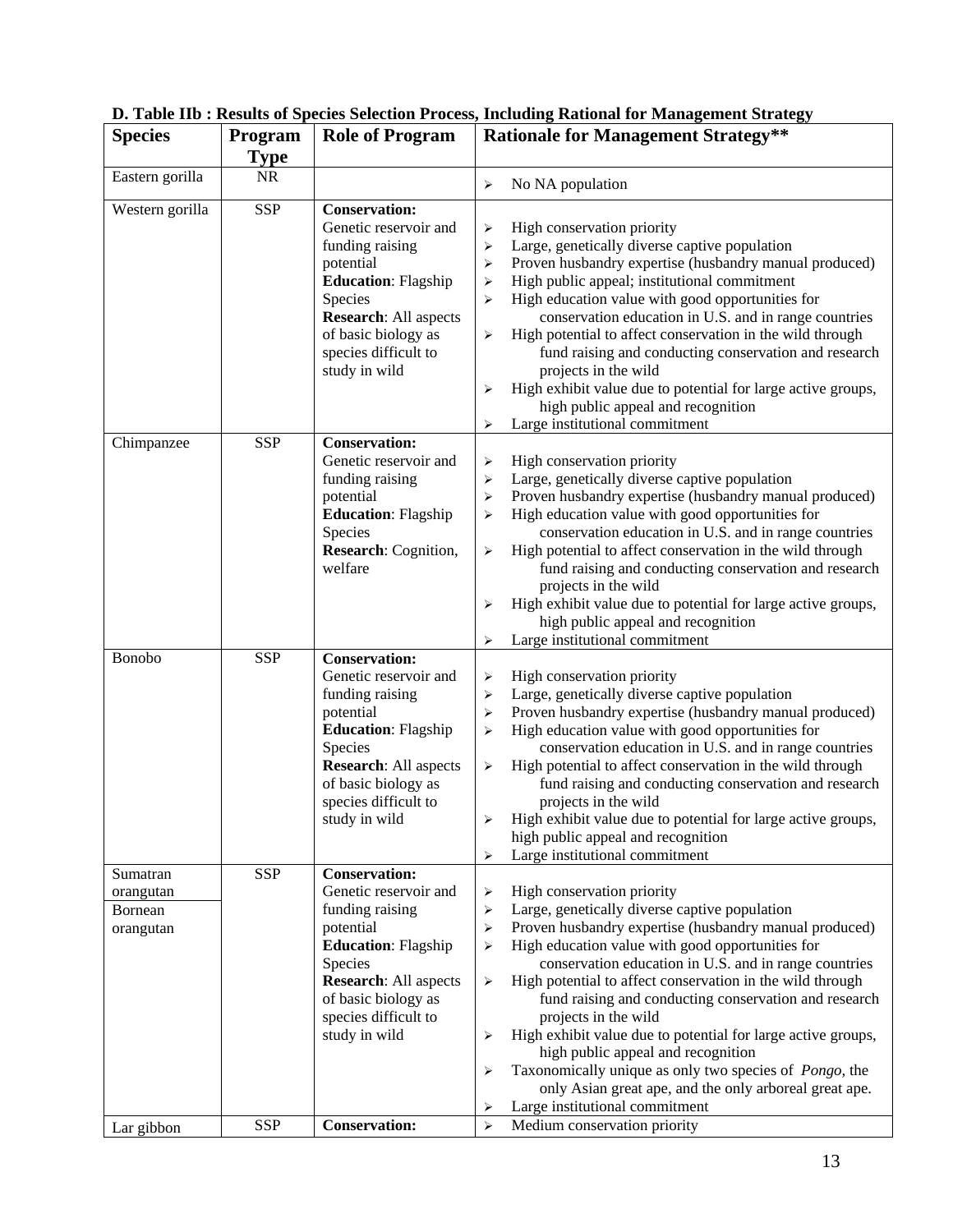|                 |             | Genetic reservoir and                   |                       | Large, genetically diverse captive population                                                             |
|-----------------|-------------|-----------------------------------------|-----------------------|-----------------------------------------------------------------------------------------------------------|
|                 |             |                                         | $\blacktriangleright$ | Proven husbandry expertise (husbandry manual produced)                                                    |
|                 |             | funding raising                         | ≻                     |                                                                                                           |
|                 |             | potential                               | ⋗                     | High education value with good opportunities for                                                          |
|                 |             | <b>Education: Flagship</b>              |                       | conservation education in U.S. and in range countries                                                     |
|                 |             | Species                                 | ⋗                     | High potential to affect conservation in the wild through                                                 |
|                 |             | <b>Research: All aspects</b>            |                       | fund raising and conducting conservation and research                                                     |
|                 |             | of basic biology as                     |                       | projects in the wild                                                                                      |
|                 |             | species difficult to                    | ≻                     | High exhibit value due to potential for large active groups,                                              |
|                 |             | study in wild                           |                       | high public appeal and recognition                                                                        |
|                 |             |                                         | ≻                     | Large institutional commitment                                                                            |
| Agile gibbon    | <b>POP</b>  |                                         | $\blacktriangleright$ | Medium conservation priority                                                                              |
|                 |             |                                         | ⋗                     | Small NA population with limited opportunities for                                                        |
|                 |             |                                         |                       | additional founders                                                                                       |
| Mueller's       | <b>POP</b>  |                                         | ➤                     | Medium conservation priority                                                                              |
| Gibbon          |             |                                         | ⋗                     | Small NA population with limited opportunities for                                                        |
|                 |             |                                         |                       | additional founders                                                                                       |
| Javan gibbon    | <b>DERP</b> | <b>Conservation:</b>                    | ➤                     | High conservation priority                                                                                |
|                 |             | Genetic reservoir and                   | ➤                     | Small captive population. Limited possibility for additional                                              |
|                 |             | funding raising                         |                       | founders that SSP is currently evaluating                                                                 |
|                 |             | potential                               | ➤                     | Proven husbandry expertise                                                                                |
|                 |             | <b>Education: Flagship</b>              | ➤                     | High education value with good opportunities for                                                          |
|                 |             | Species                                 |                       | conservation education in U.S. and in range countries                                                     |
|                 |             | <b>Research: All aspects</b>            | ≻                     | High potential to affect conservation in the wild through                                                 |
|                 |             | of basic biology as                     |                       | fund raising and conducting conservation and research                                                     |
|                 |             |                                         |                       |                                                                                                           |
|                 |             | species difficult to                    |                       | projects in the wild                                                                                      |
|                 |             | study in wild                           | ⋗                     | High exhibit value due to active groups, high public appeal                                               |
|                 |             |                                         |                       | and recognition                                                                                           |
| White-bearded   | <b>NR</b>   |                                         | ➤                     | No NA population                                                                                          |
| gibbon          |             |                                         |                       |                                                                                                           |
| Pileated gibbon | <b>DERP</b> | <b>Conservation:</b>                    | ➤                     | High conservation priority                                                                                |
|                 |             | Genetic reservoir and                   | ≻                     | Small captive population but potential founders available                                                 |
|                 |             | funding raising                         | ≻                     | Proven husbandry expertise                                                                                |
|                 |             | potential                               | ⋗                     | High education value with good opportunities for                                                          |
|                 |             | <b>Education: Flagship</b>              |                       | conservation education in U.S. and in range countries                                                     |
|                 |             | Species                                 | ➤                     | High potential to affect conservation in the wild through                                                 |
|                 |             | <b>Research: All aspects</b>            |                       | fund raising and conducting conservation and research                                                     |
|                 |             | of basic biology as                     |                       | projects in the wild                                                                                      |
|                 |             | species difficult to                    | ➤                     | High exhibit value due to active groups, high public appeal                                               |
|                 |             | study in wild                           |                       | and recognition                                                                                           |
| Kloss gibbon    | <b>NR</b>   |                                         | ➤                     | No NA population                                                                                          |
| Hoolock gibbon  |             |                                         |                       |                                                                                                           |
|                 |             |                                         |                       |                                                                                                           |
|                 | <b>DERP</b> | <b>Conservation:</b>                    | $\blacktriangleright$ | High conservation priority                                                                                |
|                 |             | Genetic reservoir and                   | ➤                     | Small captive population but potential founders available                                                 |
|                 |             | funding raising                         | ≻                     | Proven husbandry expertise                                                                                |
|                 |             | potential                               | ⋗                     | High education value with good opportunities for                                                          |
|                 |             | <b>Education: Flagship</b>              |                       | conservation education in U.S. and in range countries                                                     |
|                 |             | Species                                 | ➤                     | High potential to affect conservation in the wild through                                                 |
|                 |             | <b>Research: All aspects</b>            |                       | fund raising and conducting conservation and research                                                     |
|                 |             | of basic biology as                     |                       | projects in the wild                                                                                      |
|                 |             | species difficult to                    | ≻                     | High exhibit value due to active groups, high public appeal                                               |
|                 |             | study in wild                           |                       | and recognition                                                                                           |
|                 |             |                                         | ➤                     | Taxonomically unique                                                                                      |
|                 |             |                                         | ⋗                     | Strong institutional commitment among those currently                                                     |
|                 |             |                                         |                       | housing                                                                                                   |
| Siamang         | <b>SSP</b>  | <b>Conservation:</b>                    | ➤                     | Medium conservation priority                                                                              |
|                 |             | Genetic reservoir and                   | ➤                     | Large, genetically diverse captive population                                                             |
|                 |             | funding raising                         | ≻                     | Proven husbandry expertise (husbandry manual produced)                                                    |
|                 |             | potential<br><b>Education: Flagship</b> | ≻                     | High education value with good opportunities for<br>conservation education in U.S. and in range countries |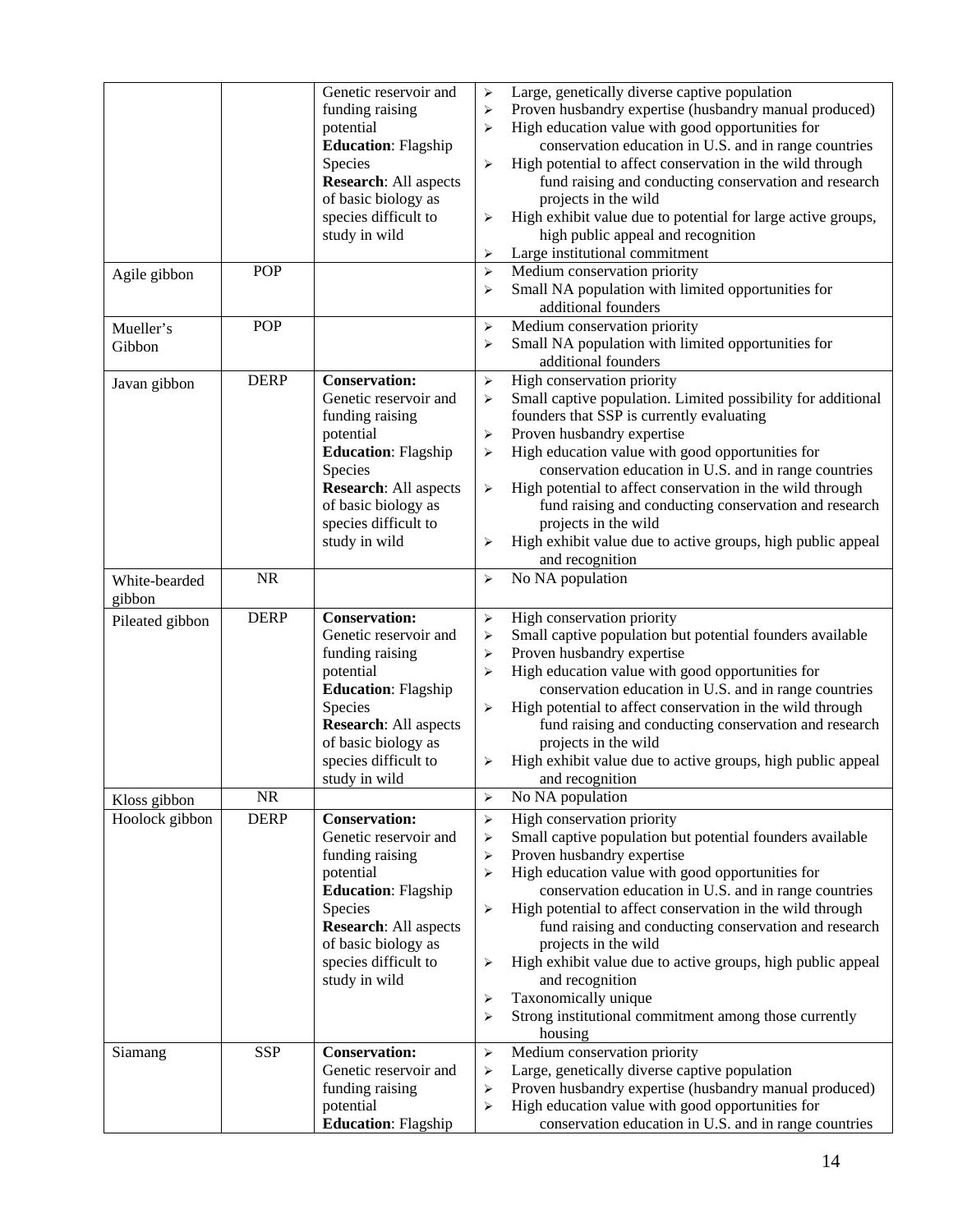|                           |             | Species<br><b>Research:</b> All aspects<br>of basic biology as<br>species difficult to<br>study in wild                                                                                                                | $\blacktriangleright$<br>➤<br>➤                     | High potential to affect conservation in the wild through<br>fund raising and conducting conservation and research<br>projects in the wild<br>High exhibit value due to active groups, high public appeal<br>and recognition<br>Taxonomically unique                                                                                                                                                                                                                                                                                   |
|---------------------------|-------------|------------------------------------------------------------------------------------------------------------------------------------------------------------------------------------------------------------------------|-----------------------------------------------------|----------------------------------------------------------------------------------------------------------------------------------------------------------------------------------------------------------------------------------------------------------------------------------------------------------------------------------------------------------------------------------------------------------------------------------------------------------------------------------------------------------------------------------------|
| Black-crested<br>gibbon   | <b>NR</b>   |                                                                                                                                                                                                                        | $\blacktriangleright$                               | No NA population                                                                                                                                                                                                                                                                                                                                                                                                                                                                                                                       |
| Hainan gibbon             | <b>NR</b>   |                                                                                                                                                                                                                        | $\blacktriangleright$                               | No NA population                                                                                                                                                                                                                                                                                                                                                                                                                                                                                                                       |
| White-cheeked<br>gibbon   | <b>SSP</b>  | <b>Conservation:</b><br>Genetic reservoir and<br>funding raising<br>potential<br><b>Education: Flagship</b><br>Species<br><b>Research: All aspects</b><br>of basic biology as<br>species difficult to<br>study in wild | $\blacktriangleright$<br>➤<br>➤<br>⋗<br>➤<br>➤      | High conservation priority<br>Large, genetically diverse captive population<br>Proven husbandry expertise (husbandry manual produced)<br>High education value with good opportunities for<br>conservation education in U.S. and in range countries<br>High potential to affect conservation in the wild through<br>fund raising and conducting conservation and research<br>projects in the wild<br>High exhibit value due to active groups, high public appeal<br>and recognition                                                     |
| Yellow-<br>cheeked gibbon | <b>DERP</b> | <b>Conservation:</b><br>Genetic reservoir and<br>funding raising<br>potential<br><b>Education: Flagship</b><br>Species<br><b>Research: All aspects</b><br>of basic biology as<br>species difficult to<br>study in wild | $\blacktriangleright$<br>➤<br>➤<br>⋗<br>➤<br>➤<br>⋗ | High conservation priority<br>Small captive population but potential founders available<br>Proven husbandry expertise<br>High education value with good opportunities for<br>conservation education in U.S. and in range countries<br>High potential to affect conservation in the wild through<br>fund raising and conducting conservation and research<br>projects in the wild<br>High exhibit value due to active groups, high public appeal<br>and recognition<br>Strong institutional commitment among those currently<br>housing |

\*\* Note: Not all factors that were used to determine the management type are listed in the Table. The focus is instead on selection and management criteria that were heavily weighted.

- **SSP**: Species Survival Plan; intense management; studbook necessary; maintain x% genetic diversity for y years; compliance by participating institutions is expected, per the AZA "Full Participation" policy; make breeding recommendations and develop masterplan; management group
- **POP**: Phase Out Population; breeding moratorium; phase-out monitored in some manner
- **DERP**: Display, Education, and Research Population. Derps are not managed under the auspicies of AZA or its programs and are not guaranteed population management advice or support.
- **NR**: Not Recommended; not currently held in AZA collections; TAG recommends that they not be brought into AZA collections

A note on management types of gibbons, and in particularly those species marked with an asterisk (see also text above). Currently, AZA institutions maintain self-sustaining populations of three gibbon species: Lar (white-handed), white-cheeked, and siamang. Neither Lar gibbons nor siamangs are considered at the highest level of conservation priority with respect to the status of wild populations; however, with the crisis situation for wildlife in Asia, it is likely that their status could become more critical in the near future. Thus, we feel it is important to maintain the demographic and genetically healthy captive populations that currently exist. Six other species of gibbons (hoolock, pileated, yellow-cheeked, agile, Muller's and Javan) currently exist within AZA (includes one non AZA facility, the Gibbon Conservation Center (see description below)) in very small numbers. Four of these species are considered among the most critically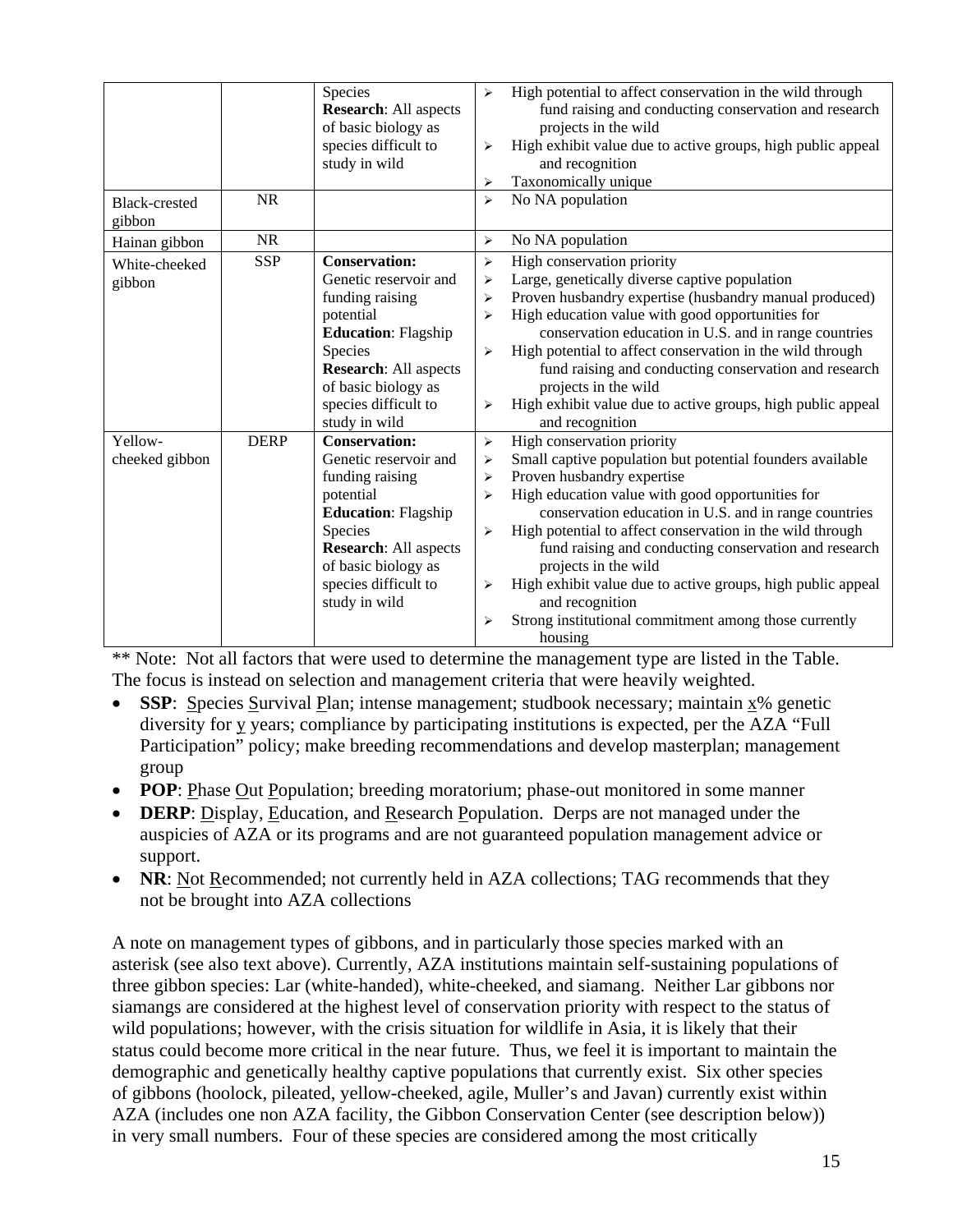endangered gibbons (hoolock, pileated, yellow-cheeked, and Javan) and there is the potential to add to the genetic diversity of these four populations through global management programs with Europe and Asia. Thus, the TAG would like to maintain these species in captivity and continue to evaluate whether or not we can grow the population into self-sustaining and genetically healthy SSP populations. If this becomes likely, the TAG would consider decreasing the number of Lar gibbons and/or siamangs to increase available space. To preserve our future options, we do not want to phase out these four species, as had been recommended for the hoolock, Javan and pileated species in the last RCP (yellow cheeked were listed as PIP to SSP). Because of 1) the extreme nature of these populations; 2) low overall demand given that other species of gibbons are available; and 3) our current need to devote the majority of our space to maintaining the three genetically and demographically healthy populations, we feel that they best meet the criteria for a DERP. The Gibbon SSP and TAG will continue to evaluate if we can obtain additional founders from zoos in Europe/Asia and thus upgrade them to SSPs.

Note on Gibbon Conservation Center: The Gibbon Conservation Center (GCC) has traditionally been a related AZA facility and participated in the Gibbon SSP program. The CCG is currently in the process of rebuilding and thus is delaying reapplying for related facility status until after the new facility is on-line. At that time, it plans to again be part of AZA (J. Petersen, personal communication). As a result, and due to the fact that GCC houses three of the highly endangered gibbon species that the Ape TAG has listed as DERP populations and would like to consider growing should founders become available (pileated, Javan, and hoolock species), individual gibbons living at GCC were included in current and target population sizes; this approach was supported by AZA Conservation and Science staff in individual conversations they had with both Tara Stoinski and Jay Petersen.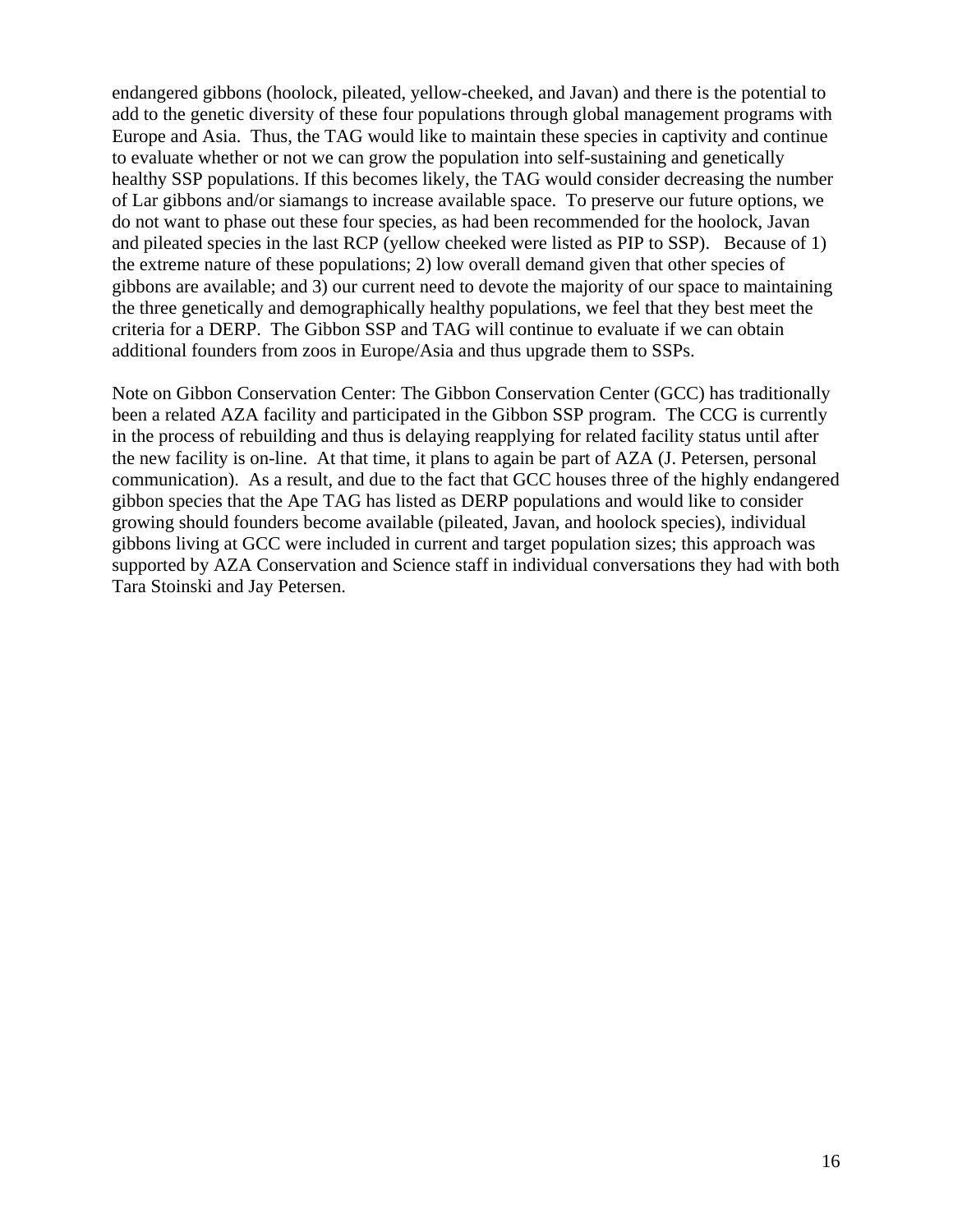| гаэк не: кесоншенаанын эанний у<br><b>Common</b> | Program      | <b>Target</b>    | Tunic<br><b>Program Leader</b>         | <b>Studbook keeper</b>                   |
|--------------------------------------------------|--------------|------------------|----------------------------------------|------------------------------------------|
| name                                             | <b>Level</b> | Population       |                                        |                                          |
|                                                  |              | <b>Size</b>      |                                        |                                          |
| Eastern gorilla                                  | <b>NR</b>    | $\overline{0}$   |                                        | <b>NA</b>                                |
|                                                  |              |                  |                                        |                                          |
| Gorilla beringei                                 | <b>SSP</b>   | 300              | Kristen Lukas                          | Dan Wharton                              |
| Western gorilla                                  |              |                  | Cleveland Metropark Zoo                | <b>Brookfield Zoo</b>                    |
| Gorilla gorilla                                  |              |                  | 3900 Wildlife Way                      | 3300 Golf Road                           |
|                                                  |              |                  | Cleveland, OH 44109-6500               | Brookfield, IL 60513-1095                |
|                                                  |              |                  | 216 635 2523                           |                                          |
|                                                  |              |                  | kel@clevelandmetroparks.com            | Dan. Wharton @CZS.org                    |
| Chimpanzee                                       | <b>SSP</b>   | 250              | <b>Steve Ross</b>                      | <b>Steve Ross</b>                        |
| Pan troglodytes                                  |              |                  | Lincoln Park Zoo                       | Lincoln Park Zoo                         |
|                                                  |              |                  | 2001 Clark Street                      | 2001 Clark Street                        |
|                                                  |              |                  | Chicago, IL 60614                      | Chicago, IL 60614                        |
|                                                  |              |                  | 312 742 7263                           | 312 742 7263                             |
|                                                  |              | 115              | Sross@lpzoo.org<br>Gay Reinartz        | Sross@lpzoo.org<br>Zjef J.J.M. Pereboom, |
| Bonobo                                           | <b>SSP</b>   |                  | Zoological Soc of Milwaukee            | Centre for Research and                  |
| Pan paniscus                                     |              |                  | 1412 N. Water Street                   | Conservation, Royal Zoological           |
|                                                  |              |                  | Milwaukee, WI 53202                    | Society of Antwerp                       |
|                                                  |              |                  | gayr@zoosociety.org                    | Koningin Astridplein 26, 2018            |
|                                                  |              |                  |                                        | Antwerpen, Belgium                       |
|                                                  |              |                  |                                        | Zjef.Pereboom@kmda.org                   |
| Sumatran                                         | <b>SSP</b>   | 85               | Lori Perkins                           | Empty position (managed as               |
| orangutan                                        |              |                  | Zoo Atlanta                            | international studbook; WAZA is          |
| Pongo abelii                                     |              |                  | 800 Cherokee Ave. SE                   | currently looking for replacement)       |
| Bornean                                          | <b>SSP</b>   | 85               | Atlanta, GA 30315-1440                 |                                          |
| orangutan                                        |              |                  | 404 624 5931<br>lori410@mindspring.com |                                          |
| Pongo pygmaeus                                   |              |                  |                                        |                                          |
| Lar gibbon                                       | <b>SSP</b>   | 90               | <b>Jay Petersen</b>                    | Population manager:                      |
| Hylobates lar                                    |              |                  | <b>Brookfield Zoo</b>                  | Jay Petersen                             |
|                                                  |              |                  | 3300 Golf Road                         | <b>Brookfield Zoo</b>                    |
|                                                  |              |                  | Brookfield, IL 60513                   | 3300 Golf Road                           |
|                                                  |              |                  | 708 688 8416<br>Jay.Petersen@CZS.org   | Brookfield, IL 60513<br>708 688 8416     |
|                                                  |              |                  |                                        | Jay.Petersen@CZS.org                     |
|                                                  |              |                  |                                        | Studbook coordinator:                    |
|                                                  |              |                  |                                        | Adrienne Whitely                         |
|                                                  |              |                  |                                        | Rosamond Gifford Zoo                     |
|                                                  |              |                  |                                        | <b>One Conservation Place</b>            |
|                                                  |              |                  |                                        | Syracuse, NY 13204                       |
|                                                  |              |                  |                                        | 315 435 8511 x 119                       |
|                                                  |              |                  |                                        | Adrienne.whiteley@ongov.net              |
| Agile gibbon                                     | <b>POP</b>   | $\boldsymbol{0}$ |                                        | <b>NA</b>                                |
| Hylobates                                        |              |                  |                                        |                                          |
| agilisr                                          |              |                  |                                        |                                          |
| Mueller's                                        | POP          | $\boldsymbol{0}$ |                                        | <b>NA</b>                                |
| gibbon                                           |              |                  |                                        |                                          |
| Hylobates                                        |              |                  |                                        |                                          |
| muelleri                                         |              |                  |                                        |                                          |

### **E. SUMMARY LIST/TABLES OF RECOMMENDATION Table IIc: Recommendation Summary Table**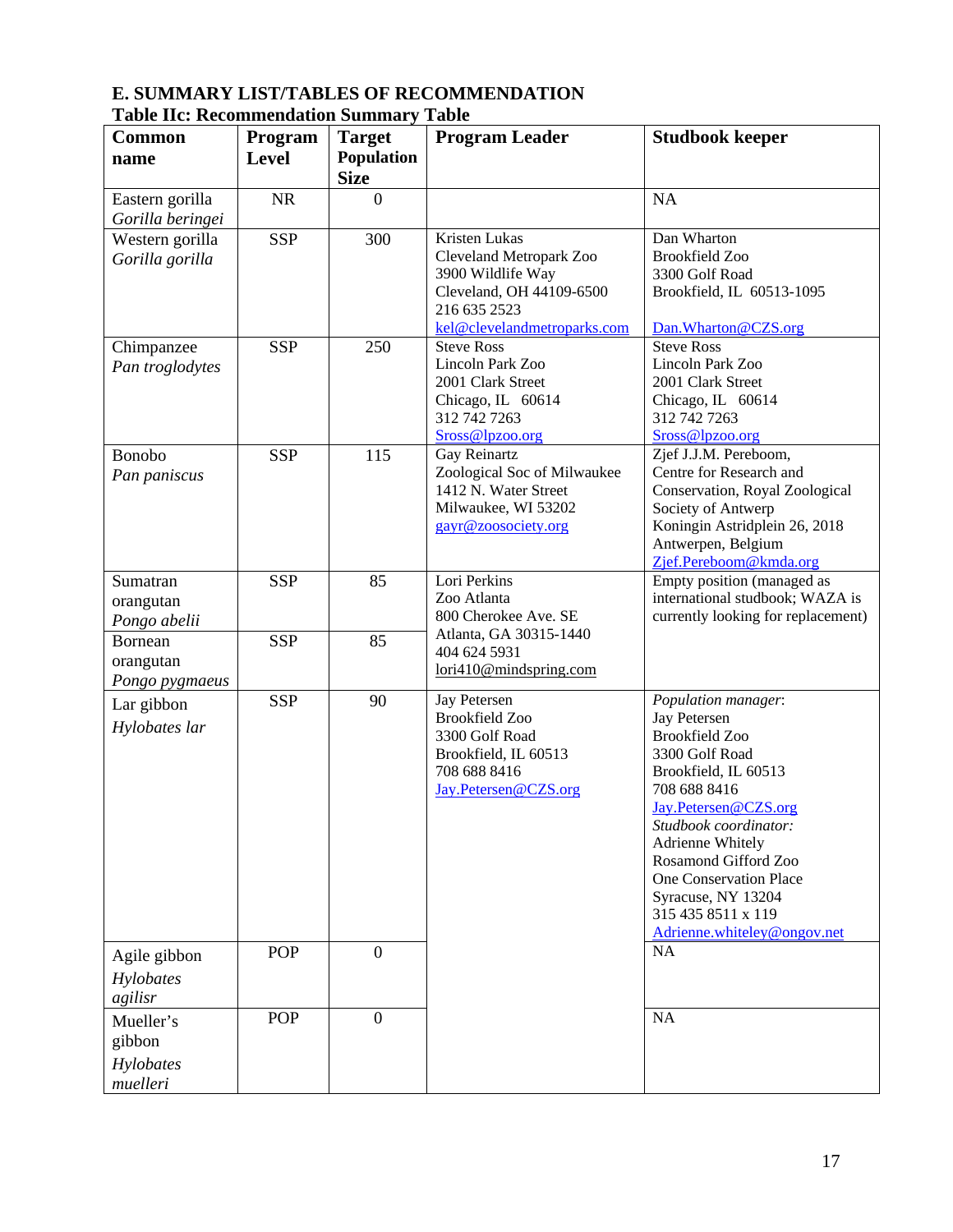| Javan gibbon<br>Hylobates<br>moloch               | <b>DERP</b> | 15               | Alan Mootnick<br><b>Gibbon Conservation Center</b><br>PO Box 800249                                                                                                                                                                                                                                                      |
|---------------------------------------------------|-------------|------------------|--------------------------------------------------------------------------------------------------------------------------------------------------------------------------------------------------------------------------------------------------------------------------------------------------------------------------|
|                                                   |             |                  | Santa Clarita, CA 91380<br>hoolock@earthlink.net                                                                                                                                                                                                                                                                         |
| White bearded<br>gibbon<br>Hylobates              | <b>NR</b>   | $\boldsymbol{0}$ |                                                                                                                                                                                                                                                                                                                          |
| albibarbis                                        |             |                  |                                                                                                                                                                                                                                                                                                                          |
| Pileated gibbon<br>Hylobates<br>pileatus          | <b>DERP</b> | 15               | Alan Mootnick<br>Gibbon Conservation Center<br>PO Box 800249<br>Santa Clarita, CA 91380<br>hoolock@earthlink.net                                                                                                                                                                                                         |
| Kloss gibbon                                      | <b>NR</b>   | $\boldsymbol{0}$ | <b>NA</b>                                                                                                                                                                                                                                                                                                                |
| Hylobates klossii                                 |             |                  |                                                                                                                                                                                                                                                                                                                          |
| Hoolock gibbon<br>Hoolock hoolock                 | <b>DERP</b> | 10               | Alan Mootnick<br>Gibbon Conservation Center<br>PO Box 800249<br>Santa Clarita, CA 91380<br>661-296-2737<br>hoolock@earthlink.net                                                                                                                                                                                         |
| Siamang<br>Symphalangus<br>syndactylus            | <b>SSP</b>  | 95               | <b>Population Manager:</b><br>Connie Philipp<br>Nashville Zoo<br>3777 Nolensville Road<br>Nashville, TN 37211<br>615 833 1534 x 151<br>Cphilipp@nashvillezoo.org<br>Studbook keeper:<br>Cindy Kreider<br>Erie Zoo<br>423 W 38 <sup>th</sup> St.<br>PO Box 2368<br>Erie, PA 16508<br>814 864 4091<br>ckreider@eriezoo.org |
| <b>Black</b> crested<br>gibbon<br>Nomascus        | NR          | $\boldsymbol{0}$ | NA                                                                                                                                                                                                                                                                                                                       |
| concolor<br>Hainan gibbon<br>Nomascus<br>hainanus | NR          | $\boldsymbol{0}$ | <b>NA</b>                                                                                                                                                                                                                                                                                                                |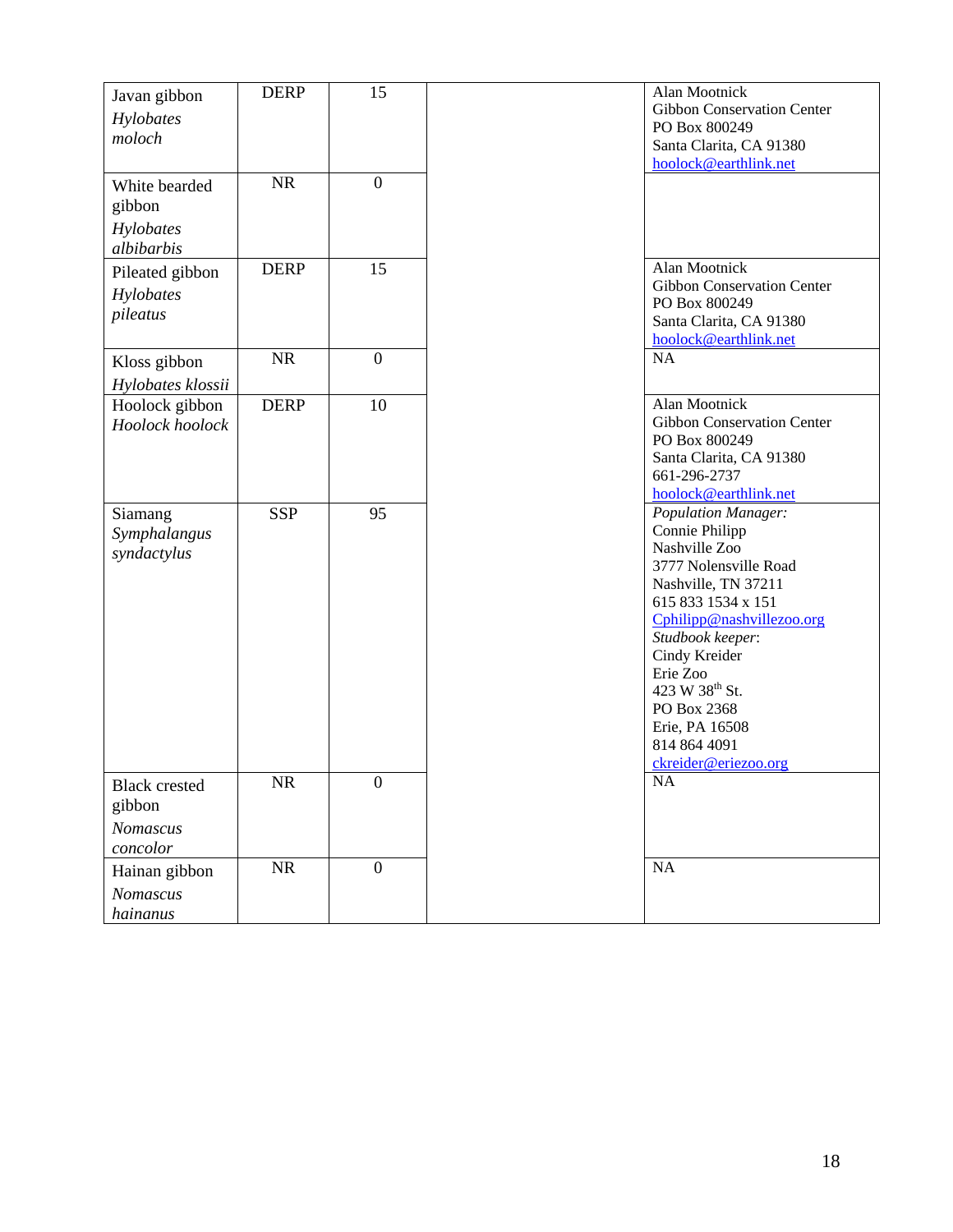| White-cheeked   | <b>SSP</b>  | 115 | <b>Population Manager:</b><br>Sue Margulis |
|-----------------|-------------|-----|--------------------------------------------|
| gibbon          |             |     | Lincoln Park Zoo                           |
| <b>Nomascus</b> |             |     | 2001 Clark Street                          |
| leucogenys      |             |     |                                            |
|                 |             |     | Chicago, IL 60614                          |
|                 |             |     | 312 742 2345                               |
|                 |             |     | smargulis@lpzoo.org                        |
|                 |             |     | Studbook keeper:                           |
|                 |             |     | Sue Margulis                               |
|                 |             |     | Lincoln Park Zoo                           |
|                 |             |     | 2001 Clark Street                          |
|                 |             |     | Chicago, IL 60614                          |
|                 |             |     | 312 742 2345                               |
| Yellow -        | <b>DERP</b> | 15  | Jennie McNary                              |
| cheeked gibbon  |             |     | Los Angeles Zoo                            |
|                 |             |     | 5333 Zoo Drive                             |
| <b>Nomascus</b> |             |     | Los Angeles, CA 90027                      |
| gabriellae      |             |     | 323 644 4204                               |
|                 |             |     | jmcnary@zoo.lacity.org                     |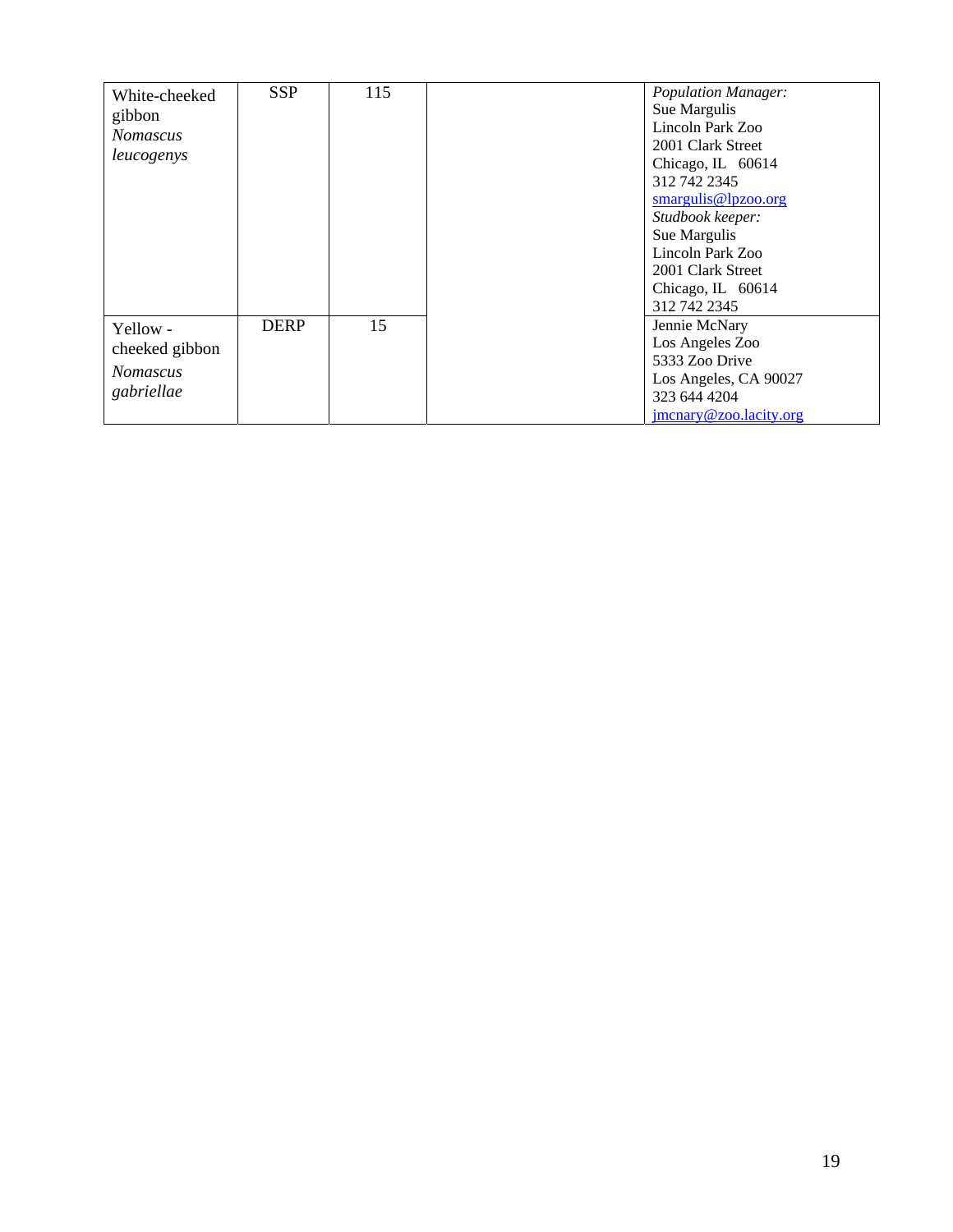**Table IId: Program Status Table** 

| Program                       | <b>Date</b>          | <b>Current</b>                                      | <b>Date</b>           | Date of last                          | <b>Date</b>                               | Date of last                    |
|-------------------------------|----------------------|-----------------------------------------------------|-----------------------|---------------------------------------|-------------------------------------------|---------------------------------|
|                               | program<br>initiated | program<br>leader                                   | leadership<br>assumed | studbook<br>publication<br>(updated)  | studbook<br>is due                        | master plan<br>publication      |
| Western                       | 12/31/1982           | Kristen Lukas,                                      | 1/17/2007             | 4/18/2000                             | 1/1/2009                                  | 7/5/2006                        |
| gorilla                       |                      | Cleveland<br>Metroparks<br>Zoo                      |                       | (1/2007)                              |                                           | (update)<br>11/7/2005<br>(full) |
| Chimpanzee                    | 10/10/1989           | Steve Ross,<br><b>Lincoln Park</b><br>Zoo           | 9/13/2002             | 7/10/2006                             | 7/10/2009                                 | 9/21/06                         |
| Bonobo                        | 3/18/1988            | Gay Reinartz,<br>Milwaukee<br>Zoological<br>Society | 3/18/1988             | Studbook<br>produced by<br><b>EEP</b> | Studbook<br>produced<br>by EEP            | 4/26/2006                       |
| Sumatran<br>orangutan         | 12/31/1982           | Lori Perkins,<br>Zoo Atlanta                        | 12/31/1982            | 12/31/2002<br>(10/2007)               | N <sub>o</sub><br>studbook<br>keeper      | 10/13/2006                      |
| Bornean<br>orangutan          |                      |                                                     |                       | 11/3/2003<br>(10/2007)                | N <sub>o</sub><br>studbook<br>keeper      | 10/13/2006                      |
| Lar gibbon                    | 9/26/1990            | Jay Petersen,<br><b>Brookfield Zoo</b>              | 8/31/2002             | unknown<br>(6/30/1996)                | 1/9/2009                                  | 10/7/2005                       |
| Agile gibbon                  |                      |                                                     |                       | NA                                    | NA                                        | NA                              |
| Muller's<br>gibbon            |                      |                                                     |                       | NA                                    | NA                                        | NA                              |
| Javan gibbon                  |                      |                                                     |                       | NA                                    | NA                                        | NA                              |
| Pileated<br>gibbon            |                      |                                                     |                       | NA                                    | <b>NA</b>                                 | NA                              |
| Hoolock<br>gibbon             |                      |                                                     |                       | NA                                    | NA                                        | NA                              |
| Siamang                       |                      |                                                     |                       | 8/22/2007                             | 8/22/2010                                 | 11/26/2005                      |
| White-<br>cheeked<br>gibbon   |                      |                                                     |                       | unknown<br>(5/2007)                   | Studbook<br>keeper<br>assigned<br>12/2007 | 5/23/2005                       |
| Yellow -<br>cheeked<br>gibbon |                      |                                                     |                       | <b>NA</b>                             | NA                                        | <b>NA</b>                       |

Note: Table includes only species that are currently maintained in captivity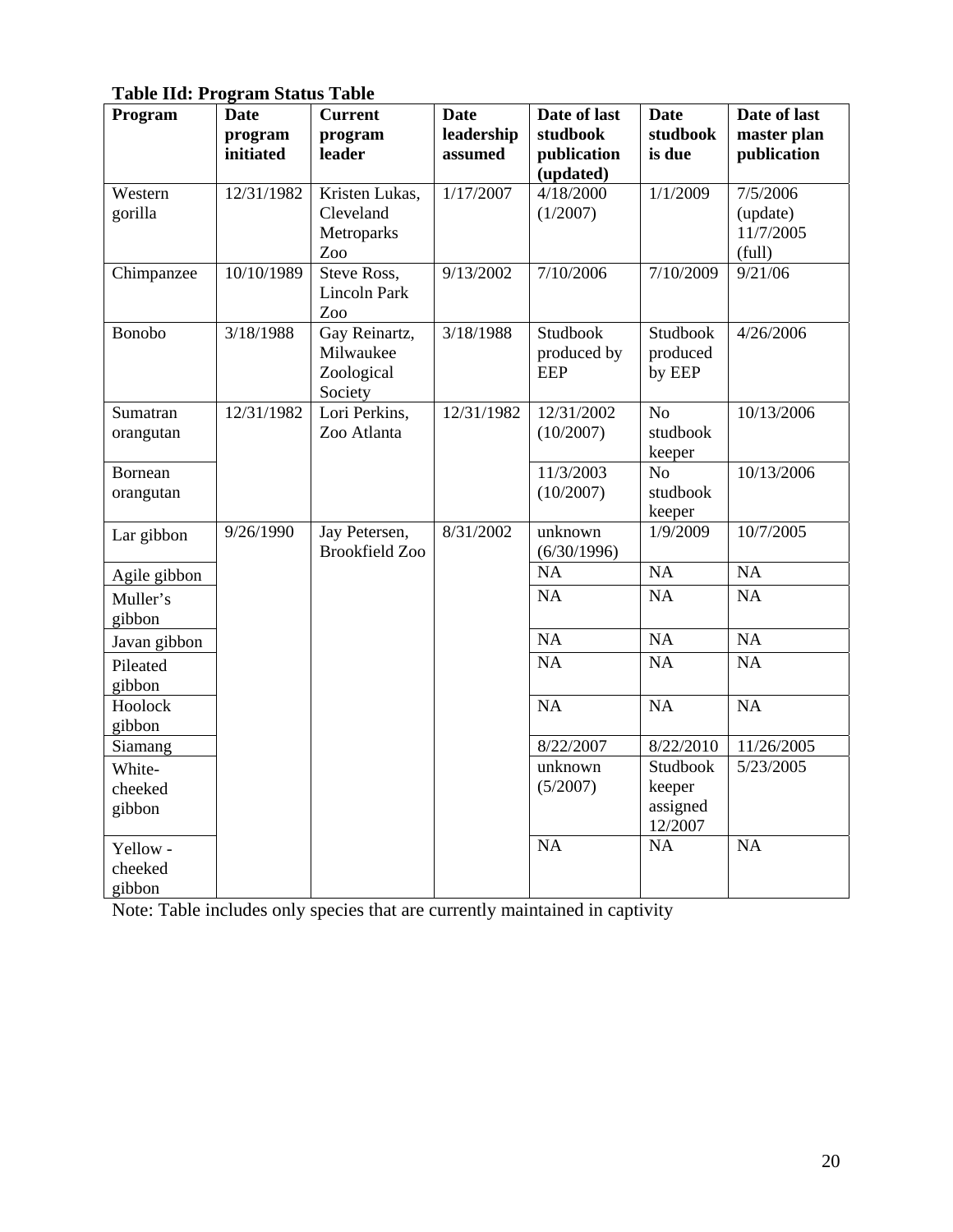| <b>Common</b>                  | <b>Scientific name</b>      | <b>Previous</b>                  | <b>Current</b> | Program          | New program leader contact                                                                                                                      |
|--------------------------------|-----------------------------|----------------------------------|----------------|------------------|-------------------------------------------------------------------------------------------------------------------------------------------------|
| name                           |                             | program<br>status                | Rec            | leader<br>change |                                                                                                                                                 |
| Eastern gorilla                | Gorilla beringei            | Not in<br><b>RCP</b>             | NR             | NA               |                                                                                                                                                 |
| Western<br>gorilla             | Gorilla gorilla             | <b>SSP</b>                       | <b>SSP</b>     | Yes              | <b>Kristen Lukas</b><br>Cleveland Metropark Zoo<br>3900 Wildlife Way<br>Cleveland, OH 44109-6500<br>216 635 2523<br>kel@clevelandmetroparks.com |
| Chimpanzee                     | Pan troglodytes             | <b>SSP</b>                       | <b>SSP</b>     | Yes              | <b>Steve Ross</b><br>Lincoln Park Zoo<br>2001 Clark Street<br>Chicago, IL 60614<br>312 742 7263<br>Sross@lpzoo.org                              |
| Bonobo                         | Pan paniscus                | <b>SSP</b>                       | <b>SSP</b>     | No               |                                                                                                                                                 |
| Sumatran<br>orangutan          | Pongo abelii                | <b>SSP</b>                       | <b>SSP</b>     | N <sub>o</sub>   |                                                                                                                                                 |
| Bornean<br>orangutan           | Pongo pygmaeus              | <b>SSP</b>                       | <b>SSP</b>     | No               |                                                                                                                                                 |
| Lar gibbon                     | Hylobates lar               | <b>SSP</b>                       | <b>SSP</b>     | Yes              | <b>Jay Petersen</b>                                                                                                                             |
| Agile gibbon                   | Hylobates agilis            | <b>POP</b>                       | <b>POP</b>     | Yes              | <b>Brookfield Zoo</b>                                                                                                                           |
| Mueller's                      | Hylobates                   | POP                              | <b>POP</b>     | Yes              | 3300 Golf Road                                                                                                                                  |
| gibbon                         | muelleri                    |                                  |                |                  | Brookfield, IL 60513                                                                                                                            |
| Javan gibbon                   | Hylobates<br>moloch         | <b>POP</b>                       | <b>DERP</b>    | Yes              | 708 688 8416<br>Jay.Petersen@CZS.org                                                                                                            |
| White-bearded<br>gibbon        | Hylobates<br>albibarbis     | NR                               | NR             | Yes              |                                                                                                                                                 |
| Pileated<br>gibbon             | Hylobates<br>pileatus       | POP                              | <b>DERP</b>    | Yes              |                                                                                                                                                 |
| Kloss gibbon                   | Hylobates klossii           | <b>NR</b>                        | NR             | Yes              |                                                                                                                                                 |
| Hoolock<br>gibbon              | Hoolock hoolock             | POP                              | <b>DERP</b>    | Yes              |                                                                                                                                                 |
| Siamang                        | Symphalangus<br>syndactylus | <b>SSP</b>                       | <b>SSP</b>     | Yes              |                                                                                                                                                 |
| <b>Black crested</b><br>gibbon | Nomascus<br>concolor        | Not in<br>previous<br><b>RCP</b> | NR             | Yes              |                                                                                                                                                 |
| Hainan<br>Gibbon               | Nomascus<br>hainanus        | Not in<br>previous<br><b>RCP</b> | <b>NR</b>      | Yes              |                                                                                                                                                 |
| White-cheeked<br>gibbon        | Nomascus<br>leucogenys      | <b>SSP</b>                       | <b>SSP</b>     | Yes              |                                                                                                                                                 |
| Yellow -<br>cheeked<br>gibbon  | Nomascus<br>gabriellae      | PIP TO<br><b>SSP</b>             | <b>DERP</b>    | Yes              |                                                                                                                                                 |

# **Table IIe: Recommendation Updates Table**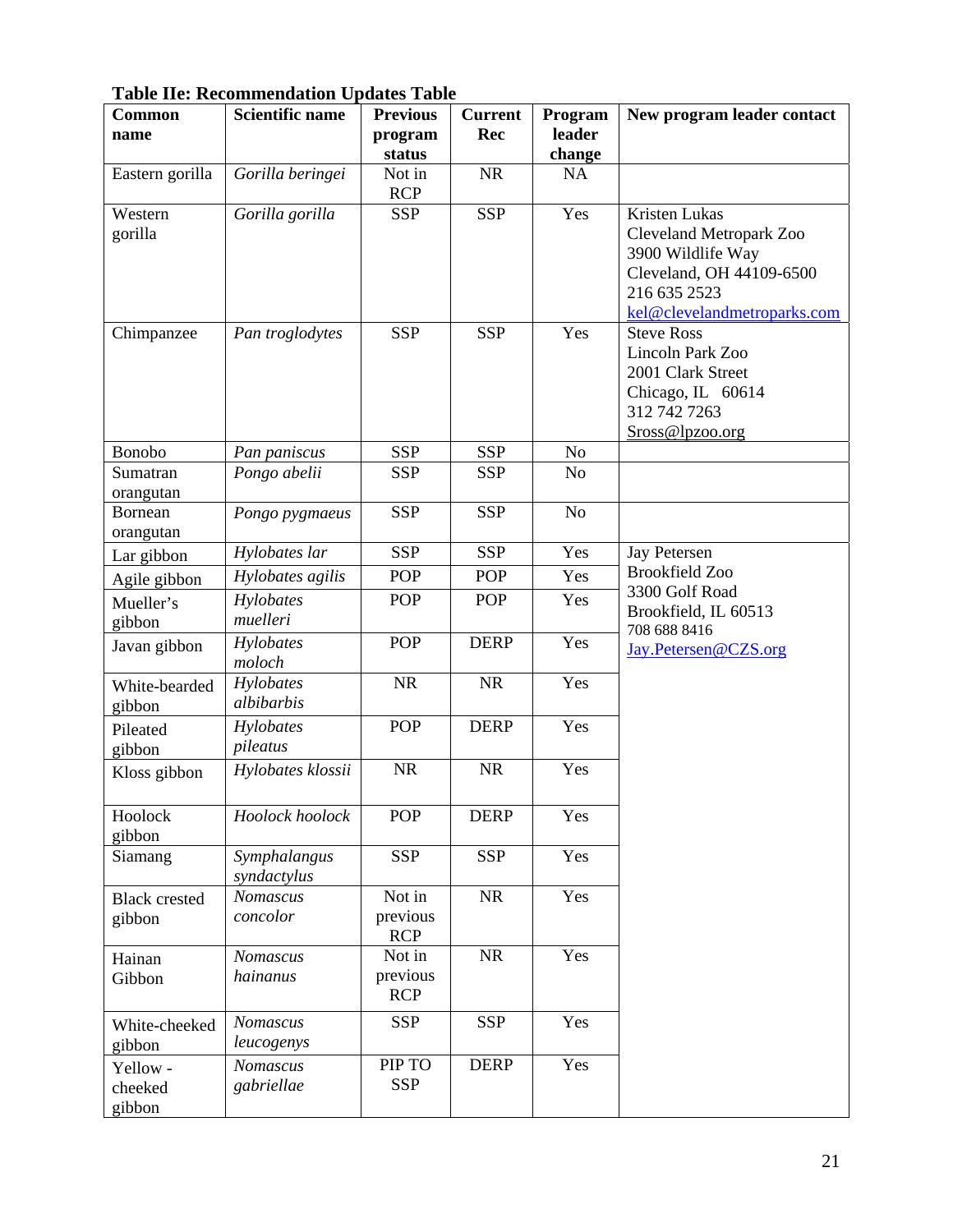# **III. ADDITIONAL INFORMATION**

### **A. CONTACT INFORMATION FOR PROGRAM LEADERS**

See Table E1 on page 15.

### B. **STRUCTURE OF THE APE TAG**

The Ape TAG is headed by a Chair, Vice-Chair and Secretary (Officers). The Ape TAG Steering Committee contains a minimum of 5 and maximum of 15 members elected from the TAG Institutional Representatives (IRs). SSP Coordinators may also be Institutional Representatives and are, therefore, eligible for election to the steering committee. However, if SSP Coordinators or Studbook Keepers are not institutional representatives they are designated as non voting advisors to the Steering Committee. Steering Committee members serve three-year terms and are expected to attend a minimum of one TAG meeting per year. Steering Committee members are expected to champion a TAG subcommittee (see Appendix 1 for details of responsibilities) and to comment and, where appropriate, vote on 90% of issues presented to the TAG within the prescribed timeline. Steering Committee members who do not meet these criteria may be removed from the TAG by majority vote of the Steering Committee.

Roles and responsibilities of the officers are spelled out in the TAG handbook. But in addition to running elections, the Secretary maintains the various TAG listservs. The Vice Chair assists with TAG responsibilities, as requested by the TAG chair, and is responsible for working with subcommittees to help them accomplish their goals.

In the event that the Ape TAG or an ape SSP discusses sensitive issues pertaining to a particular institution, and the IR from that institution is a member of the TAG Steering Committee or SSP Management Group, the IR will recuse him/herself from the discussion. If the TAG Chair or SSP Coordinator's institution is being discussed, the Chair/Coordinator will recuse him/herself and the Vice Chair will lead the discussion.

| <b>Steering Committee-Voting Members</b> |                                    |                                  |                                |  |  |  |
|------------------------------------------|------------------------------------|----------------------------------|--------------------------------|--|--|--|
|                                          | <b>Name</b>                        | Subcommittee Assignment          | <b>Email</b>                   |  |  |  |
| Chair                                    | Tara Stoinski                      | In Situ Conservation             | tstoinski@zooatlanta.org       |  |  |  |
| Vice Chair                               | Dwight Scott                       | <b>Captive Management</b>        | dwightscott@ci.tulsa.ok.us     |  |  |  |
| Secretary                                | Kristen Lukas                      | Research                         | kel@clevelandmetroparks.com    |  |  |  |
| Steering                                 | <b>Todd Bowsher</b>                | <b>Biomaterials</b>              | tbowsher@msn.com               |  |  |  |
| Committee                                | Hollie Colahan                     | Training                         | hcolahan@houstonzoo.org        |  |  |  |
|                                          | John Davis                         | Standardized guidelines          | jdavis@riverbanks.org          |  |  |  |
|                                          | Dusty Lombardi                     | Hand rearing                     | Dusty.Lombardi@columbuszoo.org |  |  |  |
|                                          | Sue Margulis                       | Education                        | smargulis@lpzoo.org            |  |  |  |
|                                          | Jan Rafert                         |                                  | JRafert@milwcnty.com           |  |  |  |
|                                          | Rob Shumaker                       | Apes in entertainment            | rshumaker@greatapetrust.org    |  |  |  |
|                                          |                                    | <b>SSP Advisors (Non voting)</b> |                                |  |  |  |
| Orangutans                               | Lori Perkins                       |                                  | Lori410@mindspring.com         |  |  |  |
| Gibbons                                  | Jay Petersen                       |                                  | Jay.Petersen@CZS.org           |  |  |  |
| <b>Bonobos</b>                           | Gay Reinartz                       |                                  | gayr@zoosociety.org            |  |  |  |
| Chimpanzees                              | <b>Steve Ross</b>                  |                                  | sross@lpzoo.org                |  |  |  |
| Gorillas                                 | Kristen Lukas                      |                                  | kel@clevelandmetroparks.com    |  |  |  |
|                                          | <b>Topic Advisors (Non voting)</b> |                                  |                                |  |  |  |

### **APE TAG COMMITTEE MEMBERS, SUBCOMMITTEE CHAMPIONS & ADVISORS**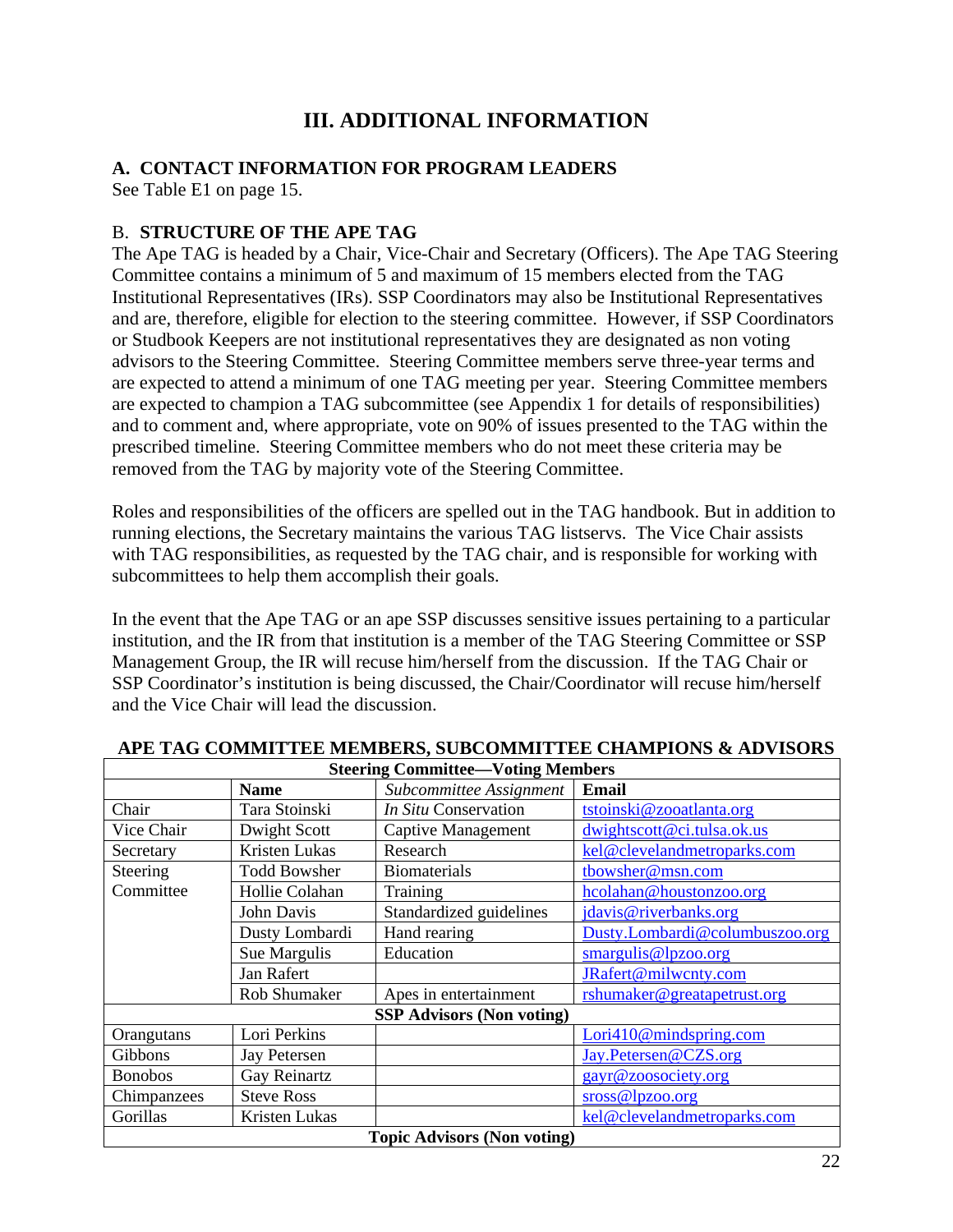| Reintroduction      | Ben Beck                | bbeck@greatapetrust.org       |
|---------------------|-------------------------|-------------------------------|
| Nutrition           | Ellen Dierenfeld        | dierenfeld@stlzoo.org         |
| Education           | <b>Stuart Levine</b>    | Stuart.P.Levine@disney.com    |
| Team                | Anne Warner             | Anne.warner@oregonzoo.org     |
|                     | Michelle Jost           | mjost@sheddaquarium.org       |
| Pathology           | Linda Lowenstine        | ljlowenstine@vmth.ucdavis.edu |
| PR/Marketing        | To be filled            |                               |
| Development         | To be filled            |                               |
| Veterinary          | Pam Dennis              | pmd@clevelandmetroparks.com   |
| <b>Biomaterials</b> | Cathi Lehn              | clehn@cbgarden.org            |
| Animal Welfare      | Joseph Barber           | jbarber@wsc.org               |
| Contraception       | <b>Ingrid Porton</b>    | rufflemur@aol.com             |
| <b>SPMAG</b>        | Lori Perkins            | Lori410@mindspring.com        |
| Sanctuaries         | <b>Tammie Bettinger</b> | Tamara.Bettinger@disney.com   |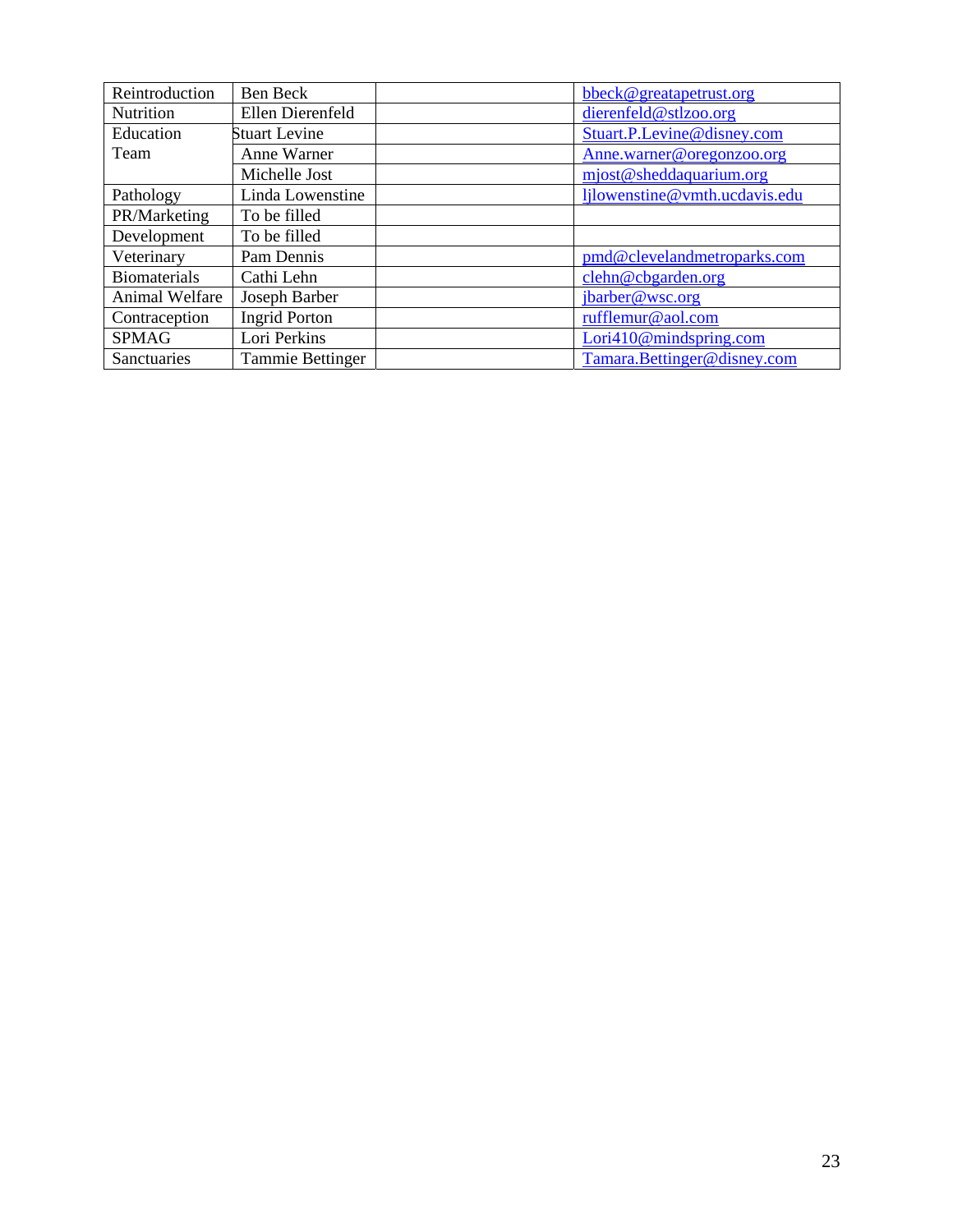# **C. Ape TAG Strategic Plan and Guidelines/Policies**

## **1. Strategic Plan:**

The following strategic plan was adopted in 1994 and has guided the activities of the Ape TAG since that time. It has been updated in 2007 to reflect the current activities of the TAG.

# **i. Genetic and Demographic Management (Ape TAG subcommittee: Population management)**

Recognizing that reintroduction of captive-bred apes to the wild is unlikely to be a priority conservation strategy in the next 100 years, the Association of Zoos and Aquariums' (AZA's) Ape Taxon Advisory Group (TAG) will maintain healthy, well-managed captive populations for public education and scientific study, and to generate direct support for *in situ* research and conservation activities.

Each ape Species Survival Plan (SSP) will formulate and publish a masterplan at least every three years (recommended: every two years) to produce and maintain genetically and demographically sound, self-sustaining populations (not dependent on augmentation from the wild) for a minimum of 100 years, each in consultation with or using the AZA Population Management Center process.

The masterplans will be consistent with an ape North American Regional Collection Plan (RCP) that includes target collection sizes for the five taxa, current and projected space availability, and recommendations for management of the species of each genus.

# **ii. Education (Ape TAG subcommittees: Education, Conservation; Ape TAG advisor: Education)**

The Ape TAG will develop a plan to maximize the educational potential of captive ape populations. The Ape TAG will identify at least two education advisors to serve at the TAG. These individuals will be invited to all meetings. Education Advisors will help the TAG define educational goals and objectives.

The educational program of the Ape TAG will include:

1) Developing key messages on apes (with a specific attempt to create cross-specific products where applicable) and recommending that they be presented at exhibiting institutions. These messages should be interspecific and include information on biology and conservation of apes, the use of apes in entertainment, and the relationship of captive apes to overall ape conservation. This might include a deromanticized consideration of the threats and rigors of the lives of wild apes (e.g., food shortages, predation, climatic extremes, parasites and other illnesses, injuries, social competition and serious aggression), and an honest account of the quality of life in zoos (e.g., steady supplies of nutritious foods, absence of predators, buffering against climatic extremes, treatment of illness and injury, intervention against escalated social aggression). The TAG will work to make this information available to range countries where applicable.

2) Developing materials to promote conservation-related behavior among zoo visitors and other audiences. An example might be a program to encourage recycling of cell phones as a means of reducing coltan extraction in tropical forests.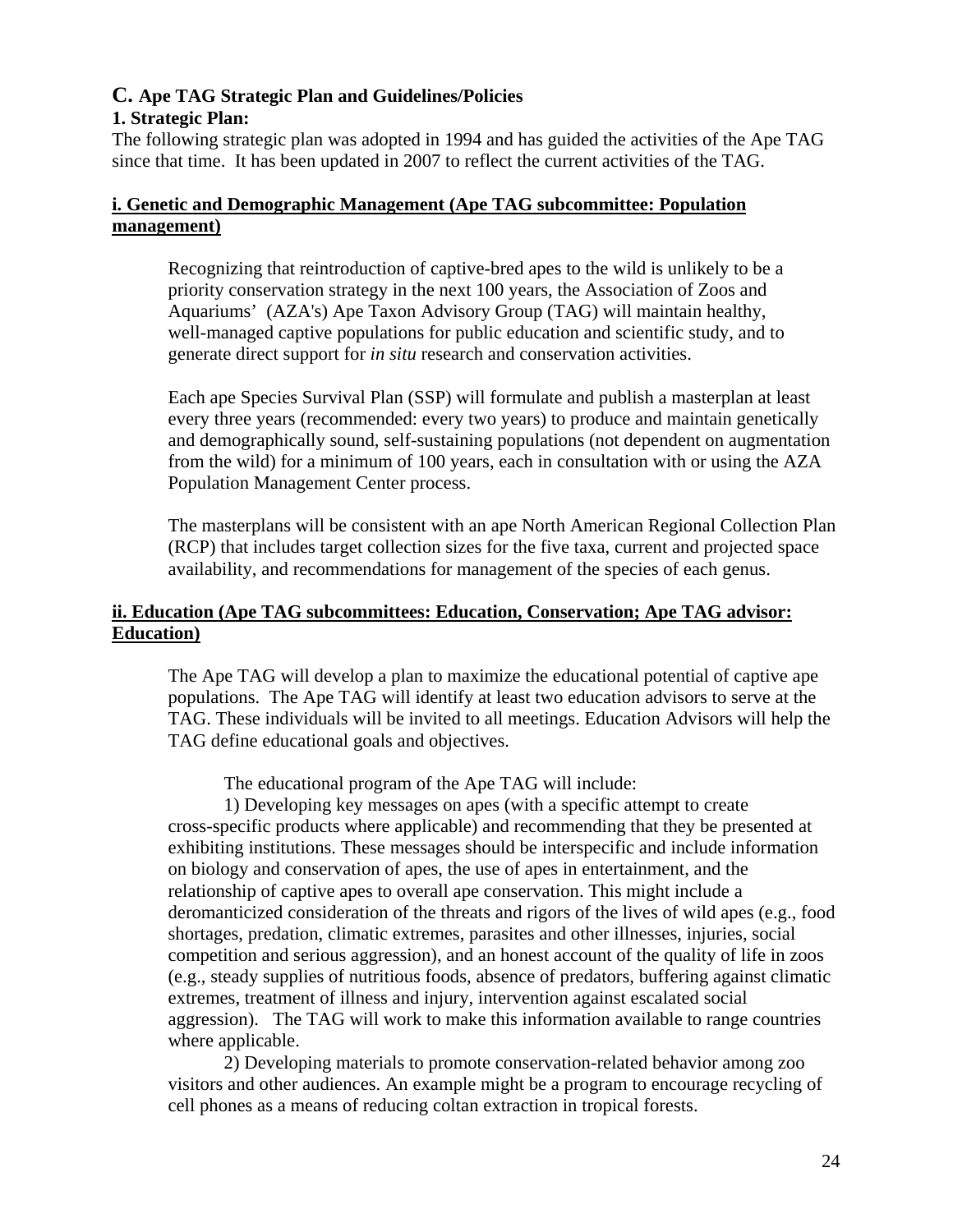3) Working with the Ape TAG Research Subcommittee to identify priority education research projects, explore the most effective methods of interpretation, and conducting scientific evaluation of various educational materials and methods.

4) Developing a skeletal program for an ape awareness month aimed at increasing the understanding and conservation of apes.

5) Developing a web site for the Ape TAG

### **iii. Research and Conservation (Ape TAG subcommittees: Research and Conservation)**

The Ape TAG has a general goal of maximizing integration of *in situ* research and conservation efforts into the activities of the SSPs and the Ape TAG and a goal of fostering communication with and support for such efforts by the SSPs and Ape TAG.

The TAG will develop a list of priority *in* and *ex situ* research and conservation projects for both individual institutional and CEF support. The TAG will also facilitate a collective effort by AZA institutions to raise funds for long-term, sustainable conservation of apes. Given the endangered status of apes in the wild, it is expected that all AZA institutions housing apes contribute to *in situ* ape conservation, whether through individual efforts or the collective effort of the TAG. In identifying *in situ* conservation and research projects for support, the TAG will work with established ape experts and conservation entities (e.g. GRASP, IUCN Primate Specialist Group, etc). In identifying *ex situ* research projects, the TAG will look at efforts that are cross cutting and address current needs or questions related to management, husbandry and other captive issues.

In addition, each SSP also will identify *ex situ* topics on its individual species that require scientific investigation. Among these could be scientific evaluation of the effectiveness of educational materials, institution-building, public relations programs, behavioral enrichment and exhibit design, animal management and husbandry, and animal health programs. Researchers are reminded that comparative (sub) specific studies within each genus may be uniquely valuable.

The TAG will interact with primatological and conservation societies, e.g. American Society of Primatologists, International Primatological Society, Society for Conservation Biology. Attendance at annual meetings and sponsorship of symposia (with published proceedings) are appropriate vehicles for interaction.

### **iv. Quality of Life (Ape TAG subcommittees: Captive Management, which includes Standardized Guidelines and Training; Birth Management/Hand Rearing; Ape TAG advisors: Animal Welfare, Nutrition)**

The Ape TAG recognizes as a goal maintaining the health and quality of life of all captive apes in SSP populations, and their progeny, for their entire lifetimes.

The work of each SSP has resulted in significant advances in welfare by housing apes in exhibits and groupings that promote normal behavior. Each SSP will build on these accomplishments by establishing standards for housing and managing individuals of its respective taxon of ape and for their disposition. Each SSP will additionally establish standards for presenting its respective ape taxon, specifically ensuring that husbandry, exhibits and interpretive programs: 1) accurately portray the biology and conservation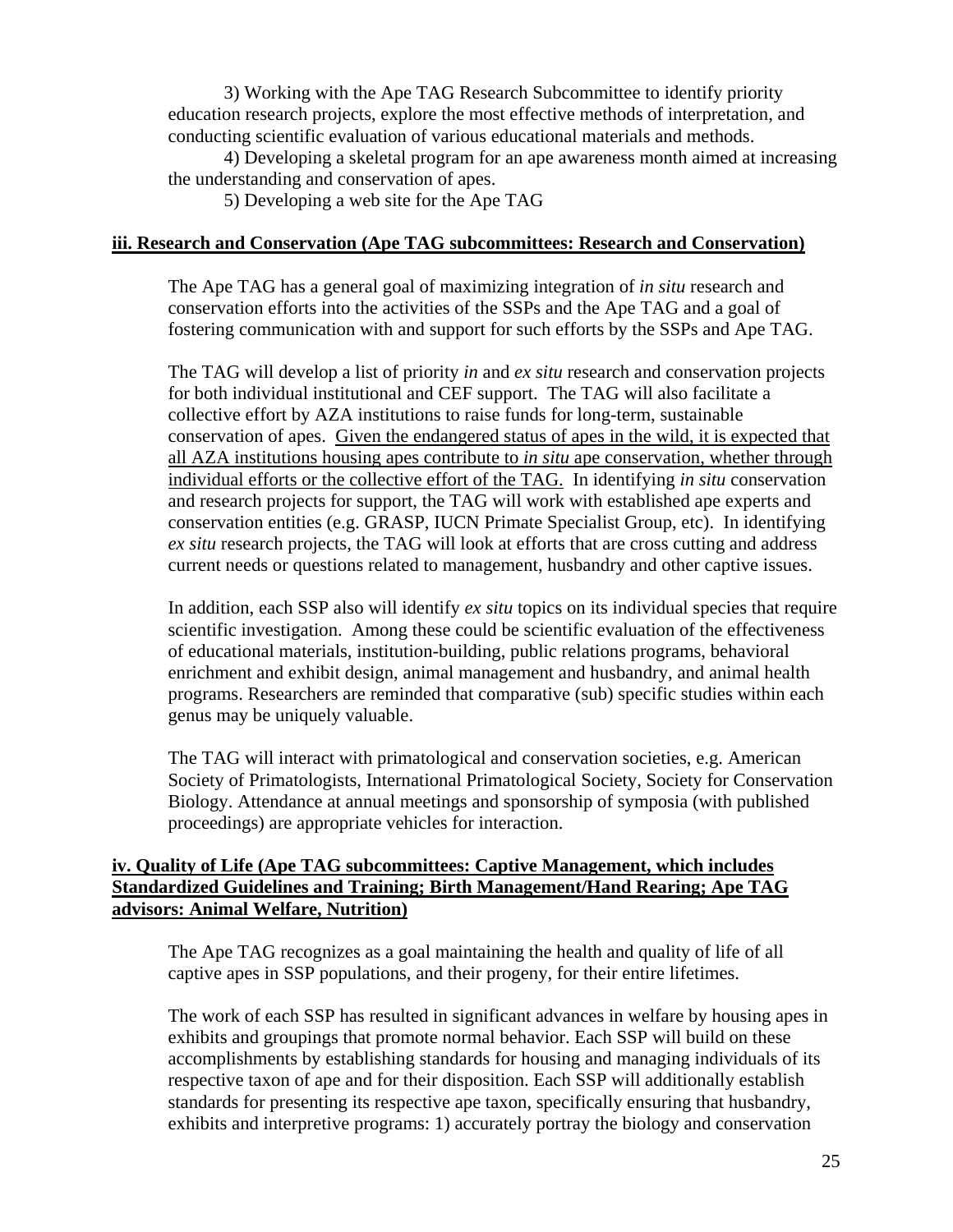status of the species, 2) do not require apes to behave in ways that detract from their dignity or inherent value, 3) foster natural social groupings, minimize hand rearing and promote the development of species-typical behaviors; and 4) do not detract from the conservation of the species or welfare of individuals. Standards must apply to all of the individuals kept in a facility, not simply those in featured exhibit groups. The Ape TAG will attempt to incorporate these standards, and in some cases more detailed standards, into AZA accreditation criteria. The standards can then be enforced rigorously through the accreditation process as well as by direct consultation between the SSPs and individual institutions. An attempt will be made to urge AZA to consult with Species Coordinators before each member institution's accreditation inspection.

To clarify and support housing and care standards, each SSP will operationally define variables that measure quality of life, including but not limited to reproductive success, normal social behavior, absence of stereotypies and other abnormal behaviors, frequency of injury and illness, activity levels, behavioral competence, and longevity. The Ape TAG and SSPs will then encourage empirical research using these variables to assess and refine the effectiveness of housing, management and presentation policies.

The Ape TAG will strongly encourage institutions to plan, design and construct facilities that have the flexibility to accommodate adults of both sexes in equal numbers while adhering to housing and management standards for each ape taxon. Member institutions will provide plans and specifications for new ape facilities to the appropriate Species Coordinator. This should precede ground-breaking. The Ape TAG and/or individual SSPs will attempt to establish a central database of exhibit design specifications for use by members and collaborating institutions. The Ape TAG and SSPs will avoid the production of animals that cannot be housed adequately for their entire lives in facilities that meet established standards.

### **v. Fund Raising (Ape TAG subcommittee: Conservation; see also section iii)**

The Ape TAG recognizes a unique responsibility and opportunity for fund raising because of the broad appeal and visibility of apes. The Ape TAG can assemble lists of the resource needs of recognized *in situ* projects, and then attract funding for ape conservation and research in general.

The unifying focus of fund raising efforts is *in situ* research, conservation, and conservation education efforts. An appropriate portion of contributions to the Ape TAG, SSPs and holding institutions should be applied to the goals of the Ape TAG to promote these endeavors. To encourage giving, institutions will be continually reminded of the financial savings resulting from successful cooperative SSP propagation and management efforts, and of their obligations to direct a substantial portion of these savings toward *in situ* research and conservation. Additionally, institutions are reminded of the endangered status of all groups of apes in the wild and are expected to contribute to *in situ* ape conservation projects either at the individual level or through the collective TAG process.

The Ape TAG will develop a collective fund raising effort and identify, review and prioritize projects to which these funds will be directed. The TAG will also assist individual institutions with individual giving programs when requested. All Ape TAG/SSP fund raising activities must follow established AZA Board-approved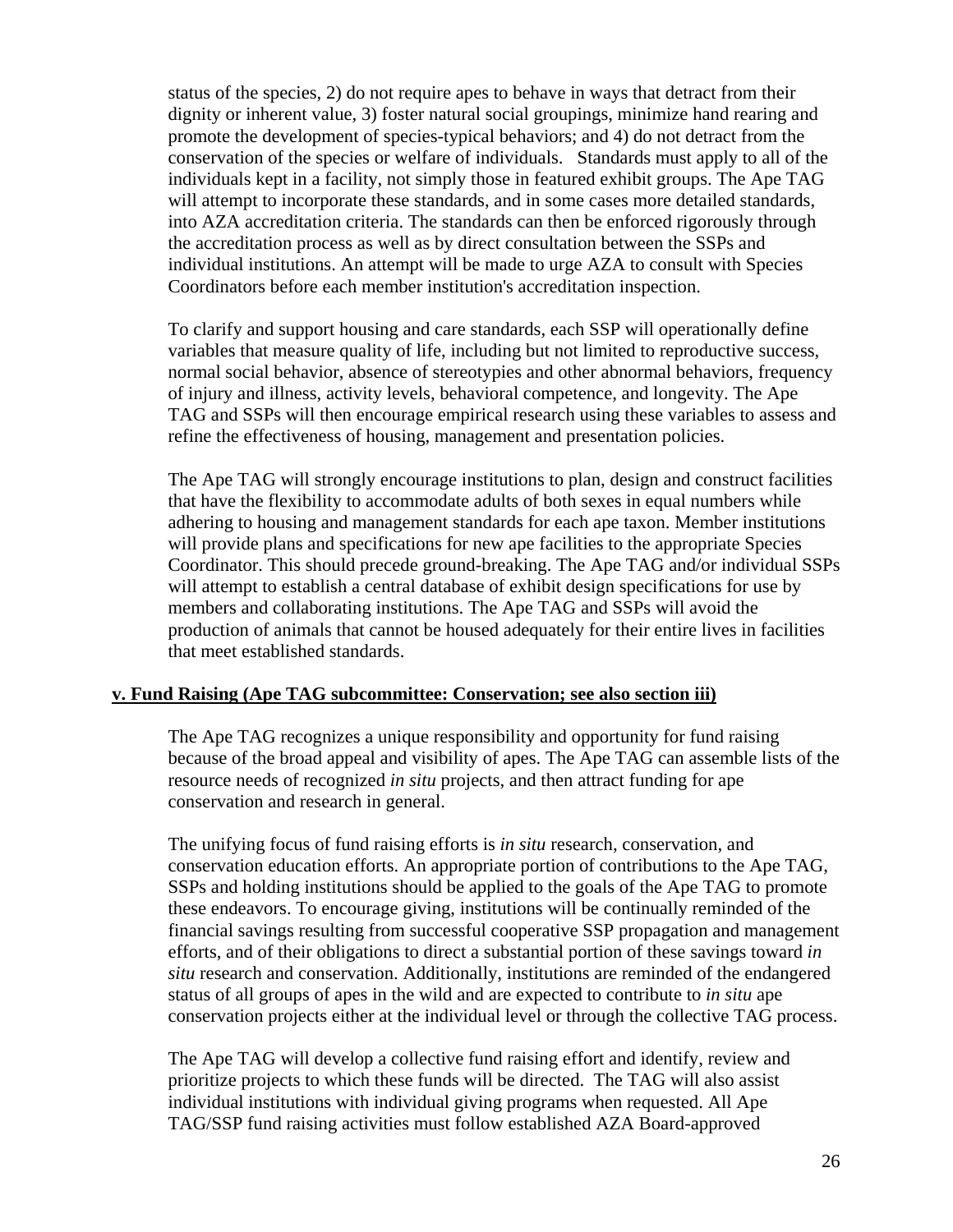guidelines, including record-keeping and reporting requirements for development activities.

Individual institutions will benefit by encouraging their donors to support Ape TAG/SSP strategic goals, thus highlighting the institution's contribution to conservation. These fund raising actions are offered as suggestions, not mandates. The Ape TAG will appoint a development liaison, and work closely with the AZA Development Office, to coordinate SSP, Ape TAG and AZA efforts.

The Ape TAG recognizes, and recommends to the SSPs, the unique opportunities for "piggybacking" protection of national parks and reserves, and/or conservation and study of less "glamorous" animal and plant taxa, on the development appeal of apes. The Ape TAG will consult with AZA Conservation Action Plans (CAPs) and the AZA Field Conservation Committee (FCC) to help identify these opportunities.

### **vi. Interactions with non-North American Zoos (Ape TAG subcommittee: Population Management; Ape TAG advisor: Animal welfare; see also Surplus Animal Guidelines)**

The Ape TAG and appropriate SSPs will review any and all proposals to send apes to zoos outside of North America, to the degree that such transactions promote the Ape TAG and SSP strategic plans and cooperative global plans as they develop. Recipient zoos, regardless of geographic location, must meet all standards for housing, management and presentation that pertain to SSP institutions, and must meet the specific Ape TAG policy on the disposition of apes to non-SSP institutions. See Ape TAG Surplus Animal Guidelines below for additional detail.

### **vii. Interactions with Other Non-SSP Holders/Collections (Ape TAG subcommittees: Apes in entertainment and legislative issues; Ape TAG advisors: Sanctuaries and Reintroduction)**

The Ape TAG and SSPs will cooperate with biomedical organizations through supporting research that promotes the health and quality of life of apes, and by sharing information. The Ape TAG and SSPs will not provide animals for biomedical research.

Neither the Ape TAG nor the SSPs approve of institutions whose primary mission is entertainment, which routinely engage in aversive control, which display apes in clothing, or otherwise misrepresent or degrade apes (SEE SECTION 2.IV). Additionally, the Ape TAG opposes the ownership of apes as pets by private individuals (SEE SECTION 2.V). In unusual cases prompted by recruitment of genetically crucial individuals, SSPs may receive animals from (but not provide animals to) such organizations/individuals with approval by the Ape TAG. The Ape TAG does not condone the use of such privately held animals in any form of public relations, fund raising and on- and off-site outreach programs (as defined in AZA accreditation standards) by AZA affiliated members or institutions. Further, the Ape TAG does not condone the recruitment of these apes by AZA affiliated researchers or institutions for research.

The Ape TAG is concerned with the increasing number of orphaned apes and need for ape sanctuaries. The Ape TAG recognizes that well-managed ape sanctuaries can serve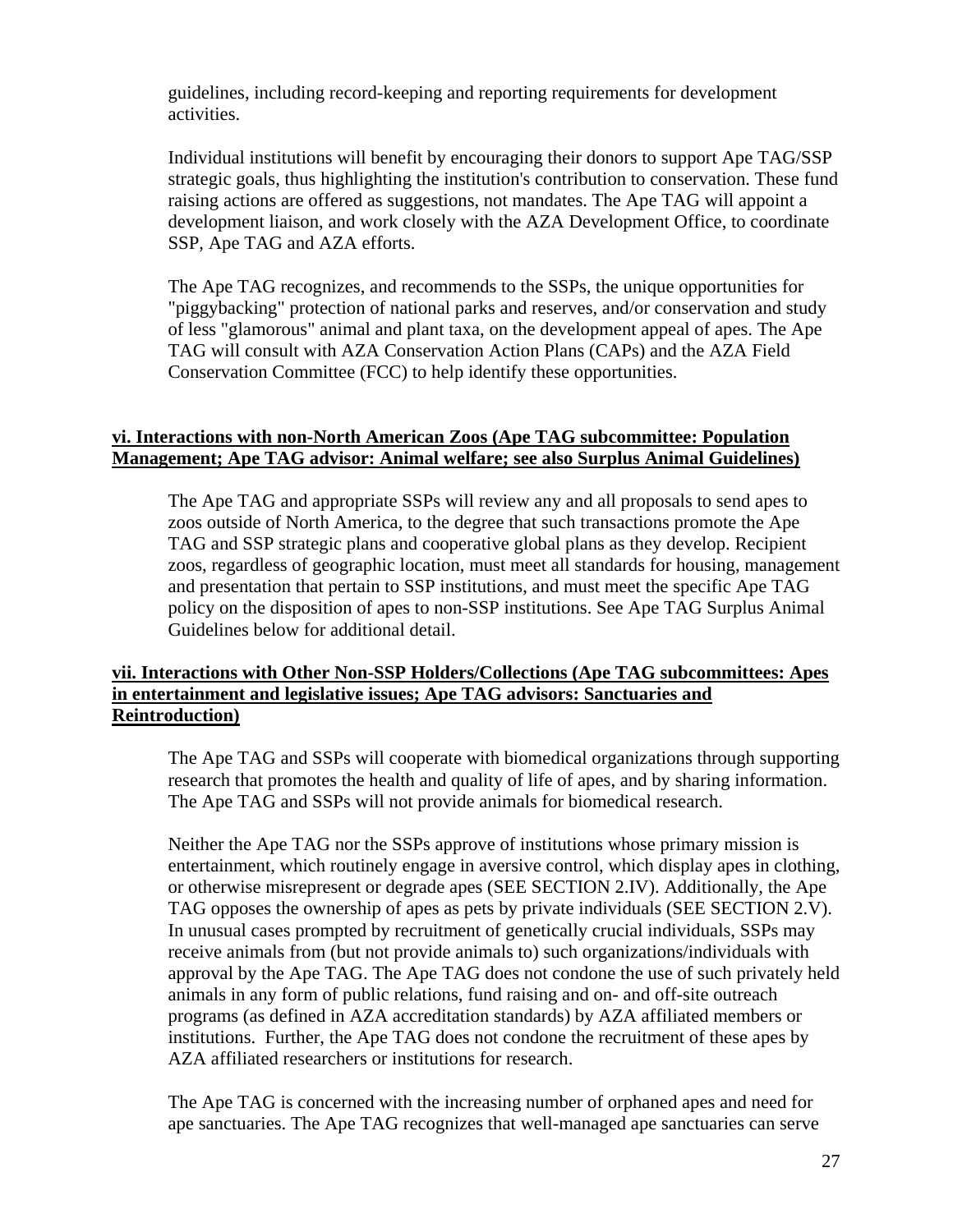the welfare of individual confiscated apes and may also serve as the focal point for conservation education programs that aid in raising the awareness of people in range countries about the importance of preserving apes and their habitat. The Ape TAG encourages SSPs to share information and expertise with sanctuary managers in order to improve the quality of life of apes and to design and implement conservation education programs. The Ape TAG will work with the IUCN/SSC Reintroduction Specialist Group (RSG), Primate Specialist Group (PSG), and Pan African Sanctuary Alliance (PASA) in any and all appropriate ways to help with the sanctuary's mission of conservation and education. This includes providing financial and in kind support (see conservation section).

Recruiting apes from sanctuaries is not an Ape TAG or SSP goal. Further, the Ape TAG currently does not condone the importation of apes from habitat countries to AZA institutions and will work to encourage the return of confiscated apes to accredited and/or credible facilities in their native countries. If the circumstance arises where AZA institutions are asked by a habitat country to consider importing apes as part of that habitat country's national conservation plan, the TAG and relevant SSP would need to provide a clear, direct statement of specific support for that import. If AZA institutions are asked to consider housing apes held by individual owners, non accredited zoos, the entertainment industry, the TAG and individual SSPs will work with appropriate legal and protection groups and the AZA Animal Welfare Committee to investigate the opportunities for housing within AZA.

### **viii. Identification and Control of Health Threats (Ape TAG subcommittee: Biomaterials; Ape TAG advisors: Veterinary, Nutrition)**

The Ape TAG endorses the monitoring, investigation and surveillance of disease in captive apes. The TAG and each ape SSP will designate a Veterinary Advisor. The TAG's Veterinary Advisor's responsibilities include but are not limited to: (a) coordinating the identification of major medical problems among the taxon and pursuing methods of diagnostic evaluation and treatment; (b) working with the individual SSP veterinary advisors and the AAZV and affiliated groups to develop and publicize standardized necropsy protocols, quarantine, movement preventive medicine; (c) working with the Biomaterials Subcommittee of the Ape TAG to determine priority research projects involving biomaterials for the Ape TAG to endorse.

### **ix. Production of Husbandry Manuals/Standardized Guidelines for Care (Ape TAG subcommittees: Captive Management, which includes Standardized Guidelines and Training; Birth Management/Hand Rearing; Ape TAG advisors: Animal Welfare, Nutrition**

Individual SSPs are responsible for producing standardized guidelines and husbandry manuals for the care for each of their species. The Ape TAG will work with the SSPs where needed to assist with drafting these documents and will review all completed documents.

### **x. Occupational Risk Management**

The Ape TAG will consider the need for long-term study of occupational injury and illness for ape caretakers, and for a survey of institutional occupational health policies.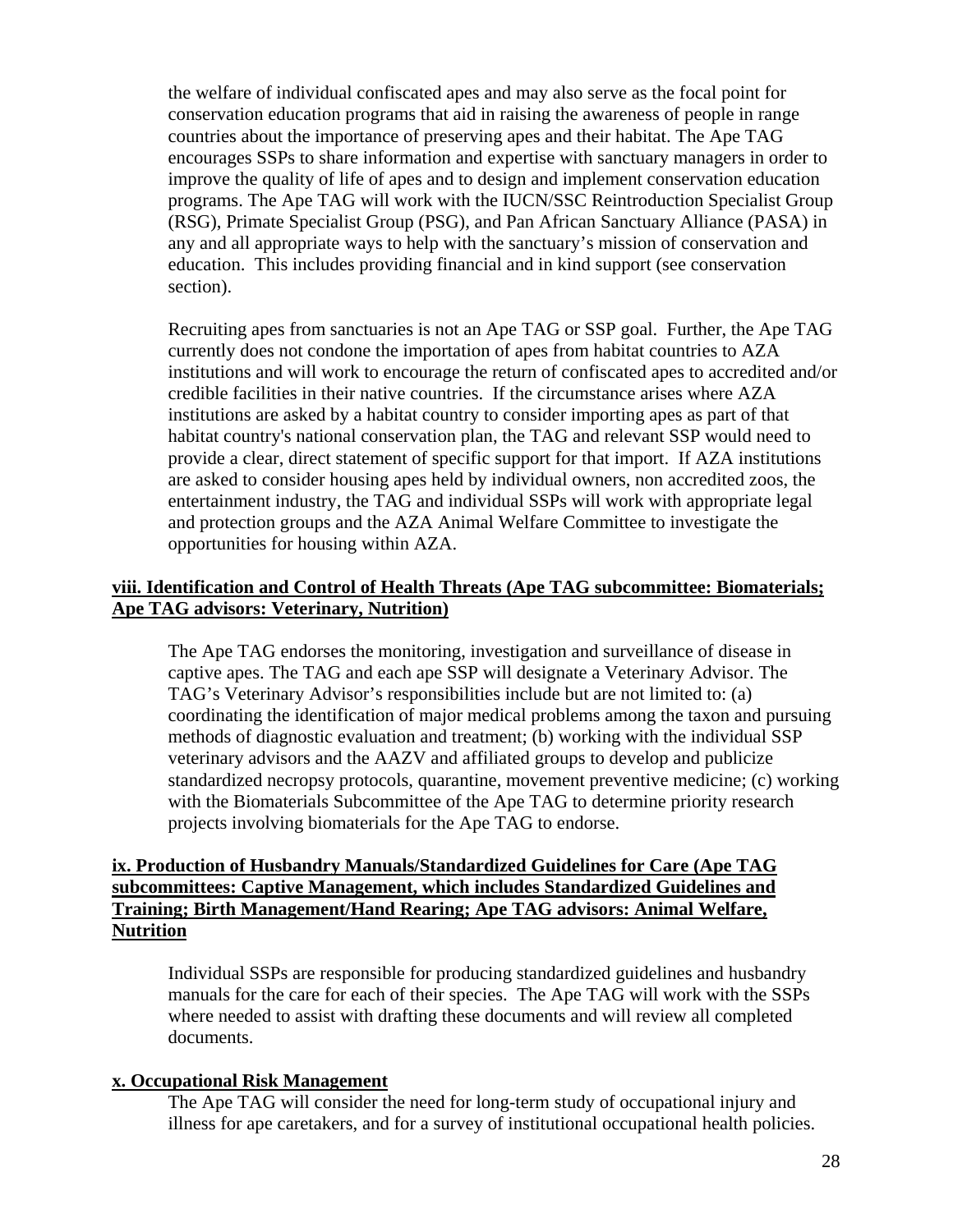# **2. Guidelines/Policies/Statements**

# **ii. Surplus Animal Guidelines**

Every individual ape in the ape SSP populations plays an important role in our missions of genetically and demographically healthy captive populations, conservation, research, education and individual animal welfare. However, in support of the global management and conservation of ape species as well as welfare concerns for individual animals, the Ape TAG may consider individual apes as 'surplus' to the North American (or globally) managed population. Each SSP is required to have their own surplus policy but general guidelines from the TAG are that individuals are to be considered surplus only if their movement outside the NA population:

- 1) has no negative effect on the genetic and demographic health of the SSP or SSP/EEP population; AND
- 2) positively contributes to the genetic or demographic health of the receiving population; AND
- 3) maintains or improves the welfare of the individual animals involved.

If an individual SSP has surplus guidelines that are more stringent that that of the TAG, the TAG fully supports the guidelines of the SSP.

If the stated guidelines of the SSP allows for the movement of animals outside of the SSP population, any such moves must be reviewed and approved by both the appropriate SSP Management Group and the TAG Steering Committee. The Ape TAG will review all proposed moves of individuals out of an SSP (or SSP/EEP population if the species is so managed) population to:

1) assess the degree to which such transactions promote the genetic and demographic health of the SSP and recipient populations;

2) ensure that the welfare of the individuals involved is maintained or improved;

3) ensure that recipient institution, regardless of geographic location, meets all standards for housing, management, welfare and presentation that pertain to SSP institutions, and meet the specific Ape TAG guidelines for the disposition of apes to non-SSP institutions. Specifically, the Ape TAG will recommend that individuals that are surplus population be moved out of SSP institutions only when the recipient institution conforms to the following requirements:

a. is licensed and regularly inspected by the United States Department of Agriculture or, if outside of the United States, by an appropriate governmental agency;

b. is able to provide professional daily care by qualified caretakers, and adequate and timely veterinary care;

c. demonstrates an organizational commitment to conservation, education, appropriate captive management programs, and science;

d. ensures a long-term commitment to the care and welfare of such individuals, which can live for more than 50 years;

e. is able to maintain the animal(s) within acceptable well-managed facilities, in appropriate social groupings; and

f. adheres to all regulations of C.I.T.E.S., the U.S. Fish and Wildlife Service, and other relevant regulatory agencies.

The Ape TAG and SSPs will cooperate with biomedical organizations through supporting research that promotes the health and quality of life of apes and by sharing information. The Ape TAG and SSPs will not provide animals for biomedical research.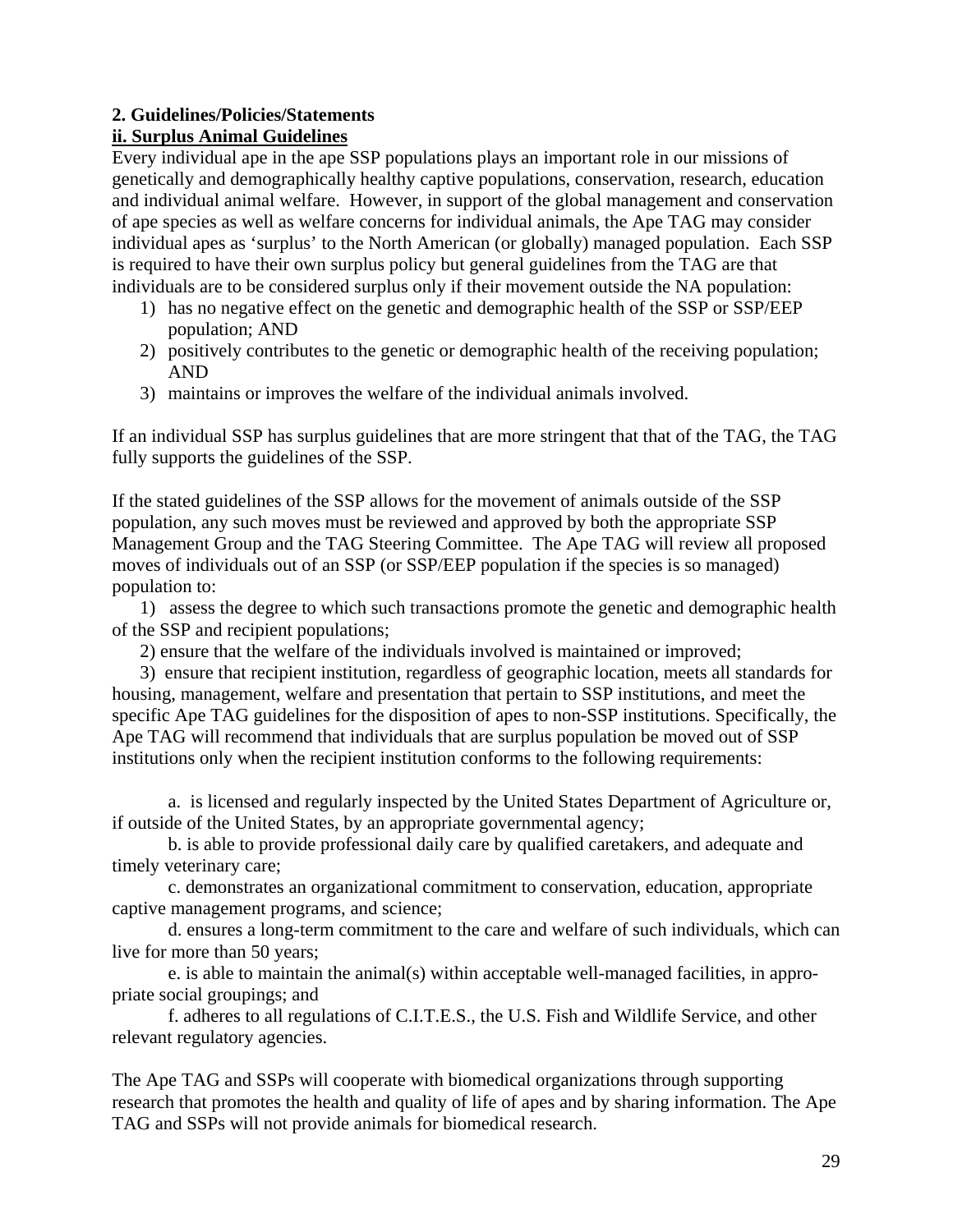Neither the Ape TAG nor the SSPs will approve sending animals to institutions whose primary mission is entertainment, which routinely engage in aversive control, which display apes in clothing, or otherwise misrepresent or degrade apes.

> *-adopted by the Steering Committee May 2007*

### **ii. Rearing Guidelines**

The Ape TAG supports protected contact and advocates the mother rearing of apes.

*-adopted by the Steering Committee September 2006* 

In support of the above statement, the following procedures have been put into place: The Ape TAG via the Birth Management/Hand Rearing Subcommittee will work with the SSPs and individual institutions to minimize the occurrence of hand rearing and facilitate prompt reintegration of hand-reared individuals into species-appropriate groups. This will include developing a surrogacy network to facilitate integration when feasible options at the home institution do not exist and establishing a target age for reintroduction. All institutions are expected to contact the appropriate SSP coordinator as soon as a female is determined to be pregnant. Institutions will then be put in contact with the Ape TAG Birth Management/Handrearing Subcommittee for assistance with birth planning and training (if deemed necessary). Additionally, each SSP coordinator is expected to provide the Ape TAG Birth Management/Hand Rearing Subcommittee with a yearly list of recommended breedings based on their masterplan.

### **iii. Protected Contact Guidelines**

The Ape TAG recommends, with rare exception, protected contact with great apes. Rare exceptions may include such things as medical management (with input from veterinary advisors of the SSP and TAG) and handrearing (with input from the Ape TAG Birth Management/Handrearing subcommittee).

> *-adopted by the Steering Committee September 2006*

## **iv. Statement Opposing the Use of Performing Apes**

Apes, including chimpanzees, gorillas, bonobos, orangutans, and gibbons, are intelligent, sensitive, long-lived and highly social animals. As humans' closest living relatives, they are fascinating, and ape infants are magnetically appealing. These attributes make them popular in commercial entertainment, as performers in entertainment and advertising programs, and as photographic props. But this popularity and attractiveness mask a number of cruel and dangerous practices frequently used to make the apes compliant with their handlers.

This statement presents a summary of the justification for:

- opposing the use of apes primarily for entertainment, the use of performing apes, and the use of apes as photographic props
- establishing and adhering to standards that ensure that exhibits and interpretive programs accurately portray the biology and conservation status of apes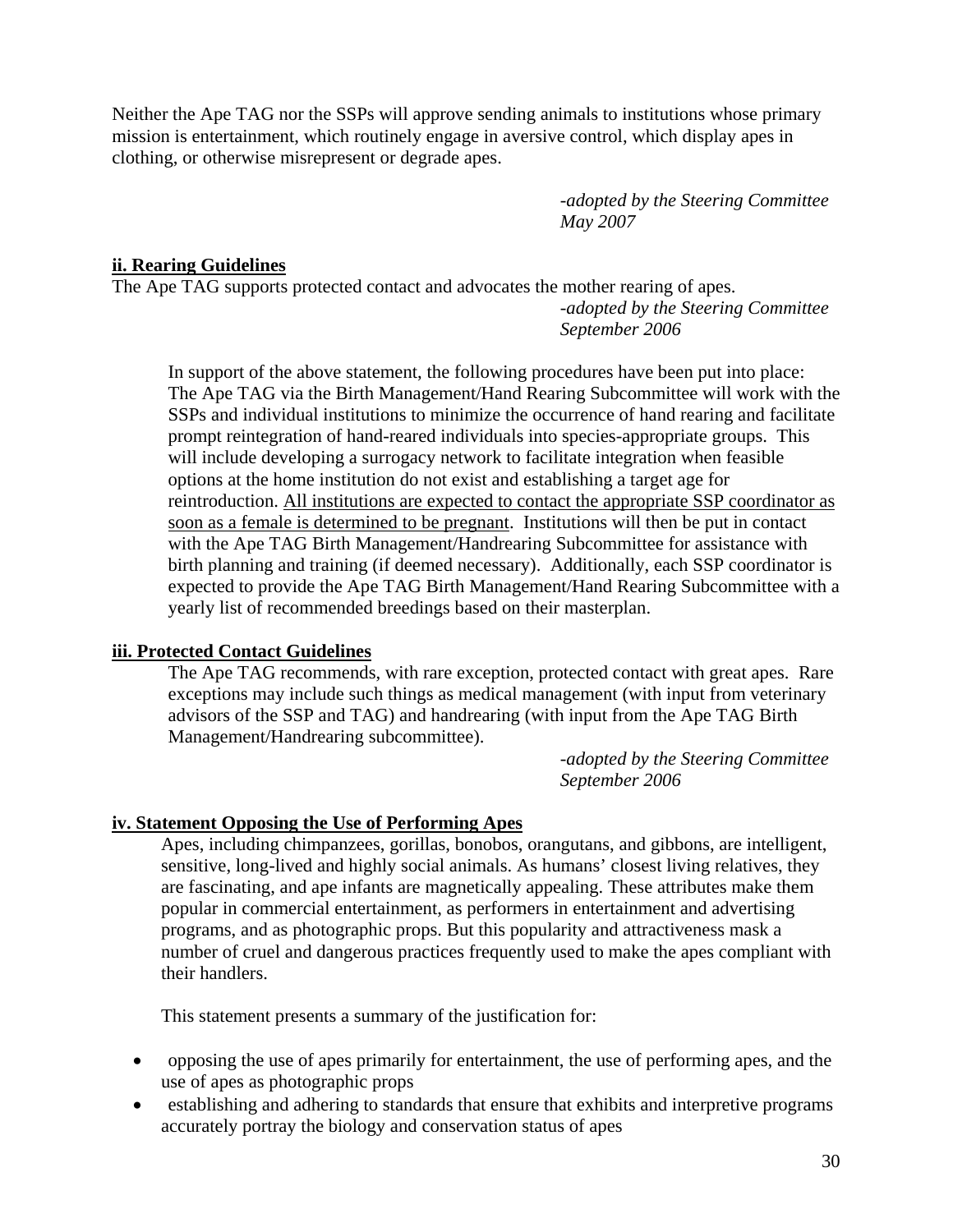• eliminating the use of apes primarily for entertainment, as performers and as photographic props.

#### Rationale

1. Ape infants normally remain with their mothers for several years in a social environment where they learn social skills important for development of normal adult behavior. But apes destined to be entertainers, performers or photographic props are usually removed from their mothers shortly after birth and are denied opportunities for normal social and psychological development. This has several advantages to the owner. The infant will be appealing and will remain handleable by humans for several years. Mothers whose infants are removed will resume sexual cycling and produce another profitable infant quickly.

But apes raised by humans in the absence of other members of their species will not normally acquire the skills to be socially and sexually competent as juveniles and adults. They may never readjust to life in a normal social group, and thus they are usually doomed to social and sexual isolation in which many become depressed and develop selfmutilating and other abnormal behaviors. They usually are not able to contribute to conservation-based breeding programs. The mothers experience repeated stress at the taking of their infants.

2. Although adorable as infants, apes become dangerous and unpredictable to handle as they near adulthood. Their continued use as performers, entertainers or props becomes dangerous to both their handlers and audiences. To maintain control, their handlers may beat or electrically shock the apes, remove their teeth, administer continuous tranquilization, and/or deprive them of food for long periods before appearances. Because of their unpredictability, the apes are normally confined alone, in small (easily transportable) cages. These apes often experience prolonged fear ("the "smile" of a performing chimpanzee is actually a well-documented expression of fear), pain, hunger and isolation. The physical and psychological effects are difficult to cure even when the ape is rescued and placed in a caring environment. More often however, when apes become too difficult to handle, they lose their commercial value as entertainers or props, and are re-sold into other inexpert and inhumane conditions.

3. Dressing apes in human clothing, or training them to engage in unnatural (usually human) behaviors, while entertaining to some, inaccurately portrays their biology and conservation status. Since conservation efforts rely on informed public opinion, these practices may undermine conservation efforts. Audiences might also be misled into thinking that apes may make good pets.

4. Because apes and humans are genetically so similar, both are susceptible to many of the same communicable diseases. The close and unprotected contact between performing apes, their handlers and audiences poses a threat to all of infection with viruses, bacteria and parasites. The probability of undiagnosed disease in performing apes is increased since their owners frequently do not consult skilled primate veterinarians, and the apes are often kept in unhygienic conditions.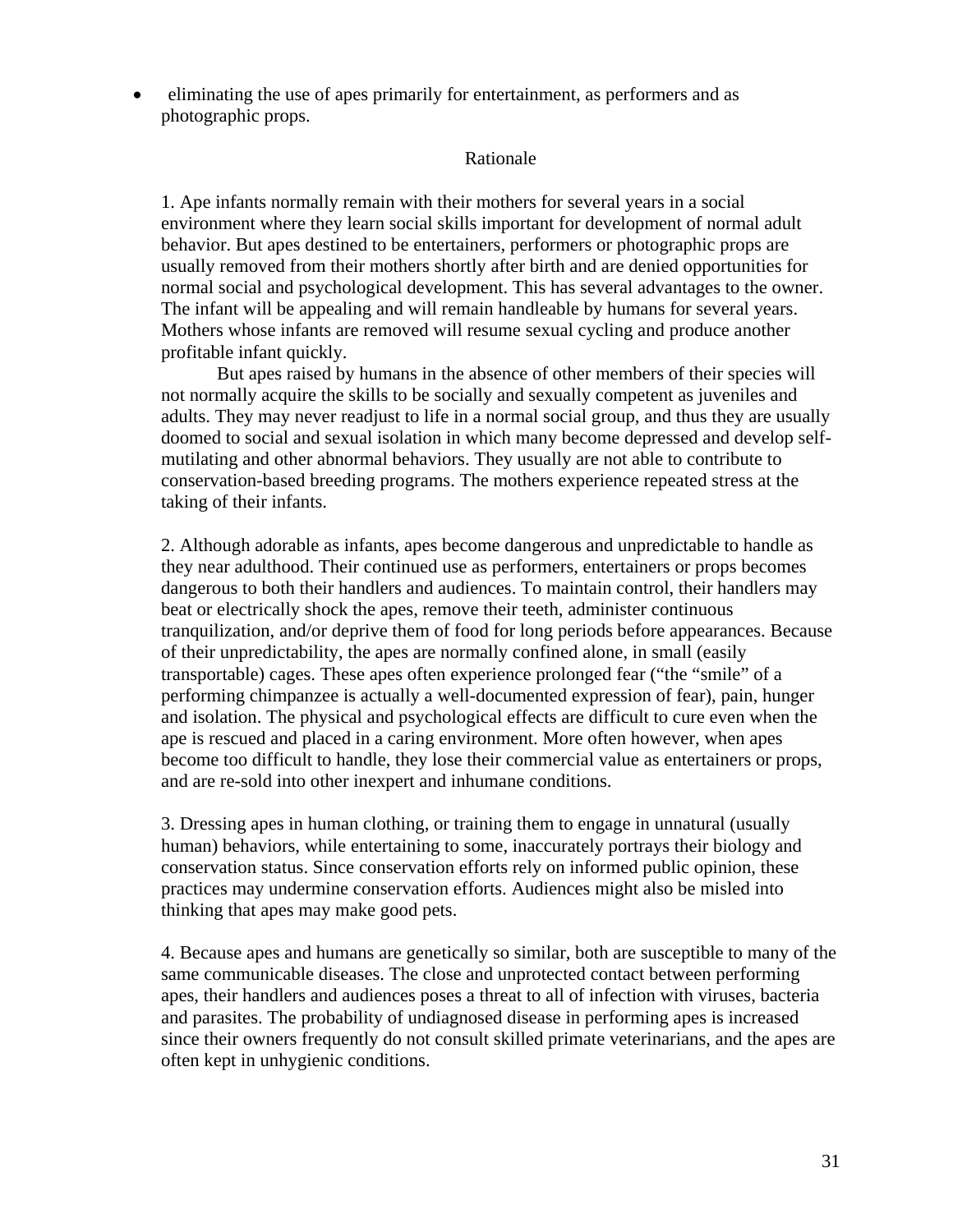5. The use of performing apes may stimulate profit-based trade in apes. This can involve selling and buying ex-performing apes as pets, and hunting and poaching wild apes. Selling and buying apes also weakens international commitment to their conservation.

Apes kept in appropriate physical and social environments in zoos, apes participating in humane, scientific behavioral and cognitive research, apes contacted in responsiblymanaged ecotourism programs, and apes portrayed in science-based documentary presentations may entertain, generate profit, or advertise, while serving educational, research and conservation goals. While not opposed to such activities, any exploitation of apes that for reasons noted above diminishes their physical or psychological well-being, portrays them as human caricatures or otherwise denigrates them, weakens conservation efforts, or endangers humans, is objectionable and should not be permitted.

> *--readopted by the Steering Committee September 2007*

## **v. Statement Opposing Primates as Pets**

### THE AZA PRIMATE ADVISORY GROUPS' PRIMATE PET TRADE POSITION STATEMENT

There is an active trade in pet primates in many areas of the U.S, where it is still possible to buy primates in pet stores, from private breeders and through animal dealers. The four primate advisory groups of AZA, the Prosmian TAG, the New World Primate TAG, the Old World Monkey TAG, and the Ape TAG, support the elimination of the trade in pet primates for the following reasons:

- 1) Pet primates pose a risk to public health and safety through communicable illness/diseases such as Herpes B, hepatitis, intestinal pathogens and injuries sustained during sudden and unpredictable episodes of aggressive behavior.
- 2) Elimination of the legal trade in pet primates aids enforcement of federal legislation that prohibits private ownership of those nonhuman primates regulated by the Centers for Disease Control (Code of Federal Regulations Subchapter F - Quarantine, Inspection, Licensing Part 71 Foreign Quarantine).
- 3) Pet primates are often maintained in inadequate housing and without consideration for their social and psychological needs.
- 4) There is an adverse impact on wild populations through the smuggling and import of primates which ultimately end up in the pet trade.
- 5) Pet primates are unable to contribute genetically to those conservation programs in which they are needed due to their isolation from the managed population and also in many cases to serious deficits in their social skills related to their rearing and maintenance in isolation from others of their kind.

It is the concensus of AZA's primate advisory groups that education about primates and legislation to restrict the trade in primates as pets are likely to be the most effective means of curbing the trade in pet primates, and the following actions will be necessary for AZA institutions to effect an impact on the trade:

1) manage zoo collections to eliminate the sale, trade or other disposition of zoo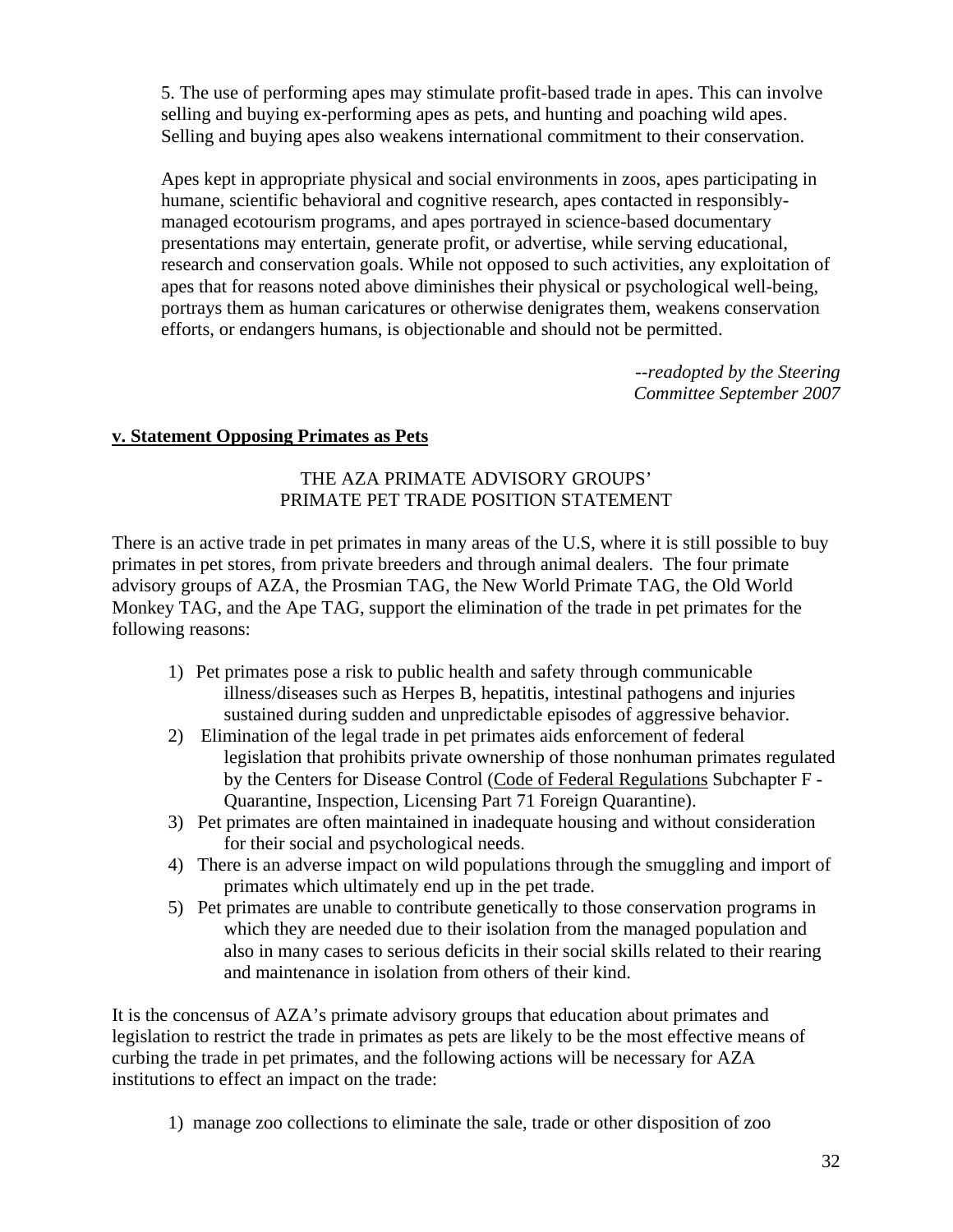primates to individuals, or to animal dealers known to place primates with individuals;

- 2) recruit educators to develop and produce materials for zoo visitors and potential primate buyers;
- 3) align with other groups (including the American Society of Primatologists, animal advocacy groups where appropriate, and local municipal and legislative bodies) to influence and enact the legislation needed to restrict the trade in pet primates;
- 4) investigate existing regulations in place in the U.S. (state by state) relating to privately-owned primates.

*--readopted by the Steering Committee September 2007*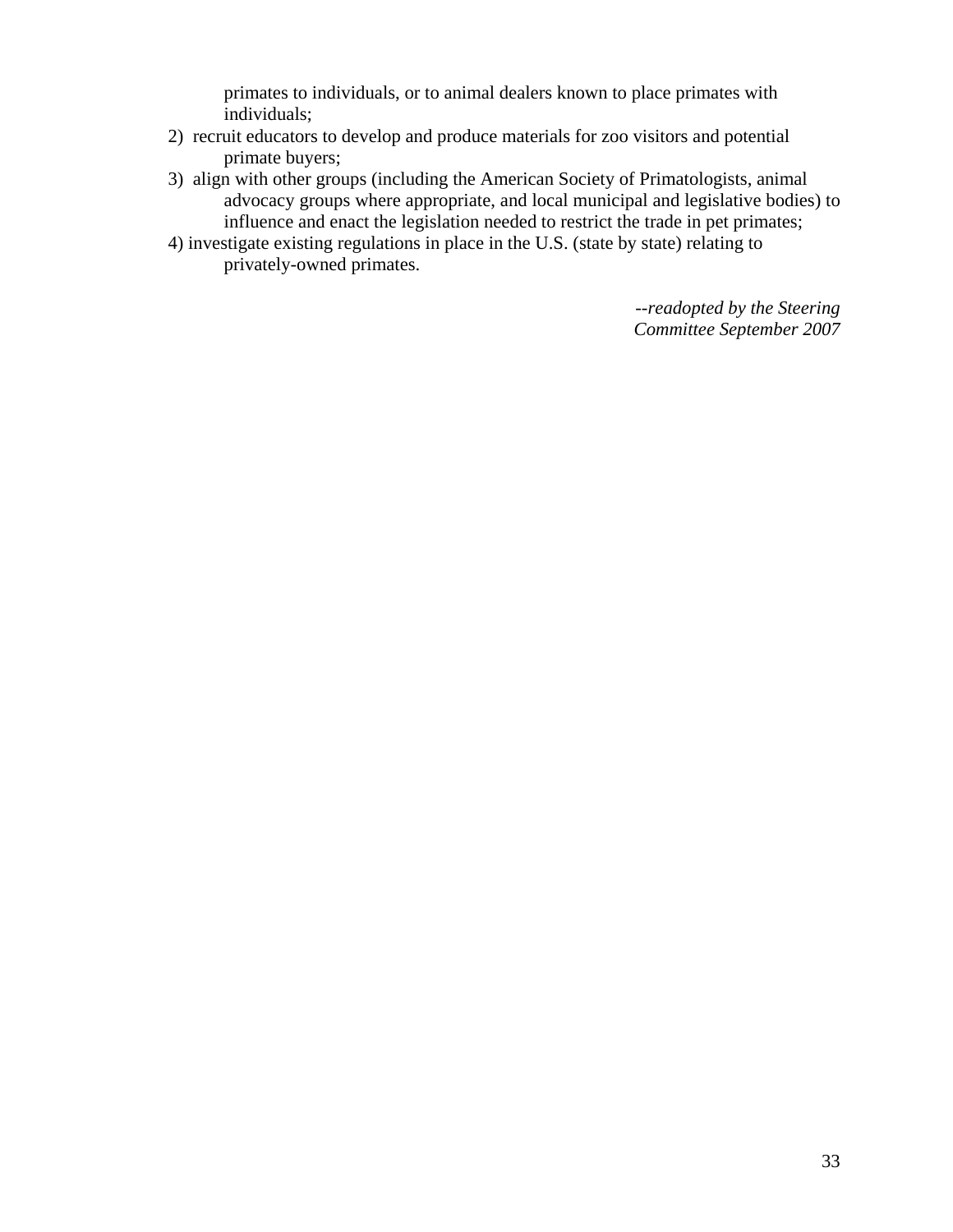### **D. Program Review**

Looking at the specific level, a total of 8 SSP and 4 DERP programs are recommended in the RCP. However, the two orangutan species are managed as a single SSP and studbook (so 7 SSPs in total). Currently, all of the SSPs that have been operating for the last three years are current on their masterplans and studbooks (R. Penrod, personal communication May 2007). This includes: western gorilla, chimpanzee, bonobo, orangutan, Lar (white-handed) gibbon, whitecheeked gibbon, and siamang.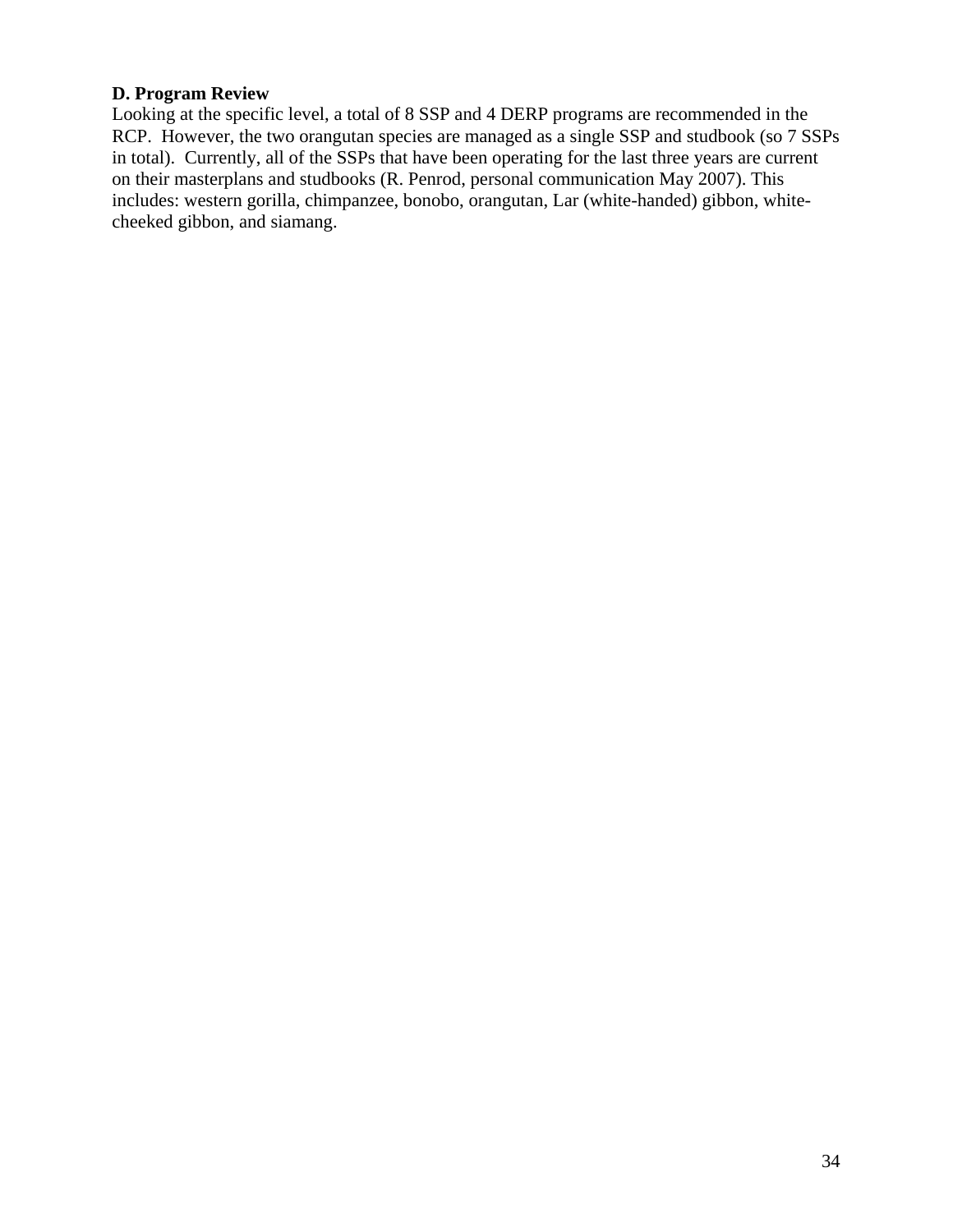# **REFERENCES**

**CITES** (Convention on International Trade in Endangered Species). http:// www.cites.org

**Groves, C. P**., (2001) Primate Taxonomy (Smithsonian Series in Comparative Evolutionary Biology). Smithsonian Institution Press, Washington.

**Mootnick. A., Groves, C.P.,** (2005) A New Generic Name For the Hoolock Gibbon (Hylobatidae). International Journal of Primatology, Vol. 26, No. 4: 971-976

**U.S. Fish & Wildlife Service.** < http://ecos.fws.gov/species\_profile> [2000, May 26].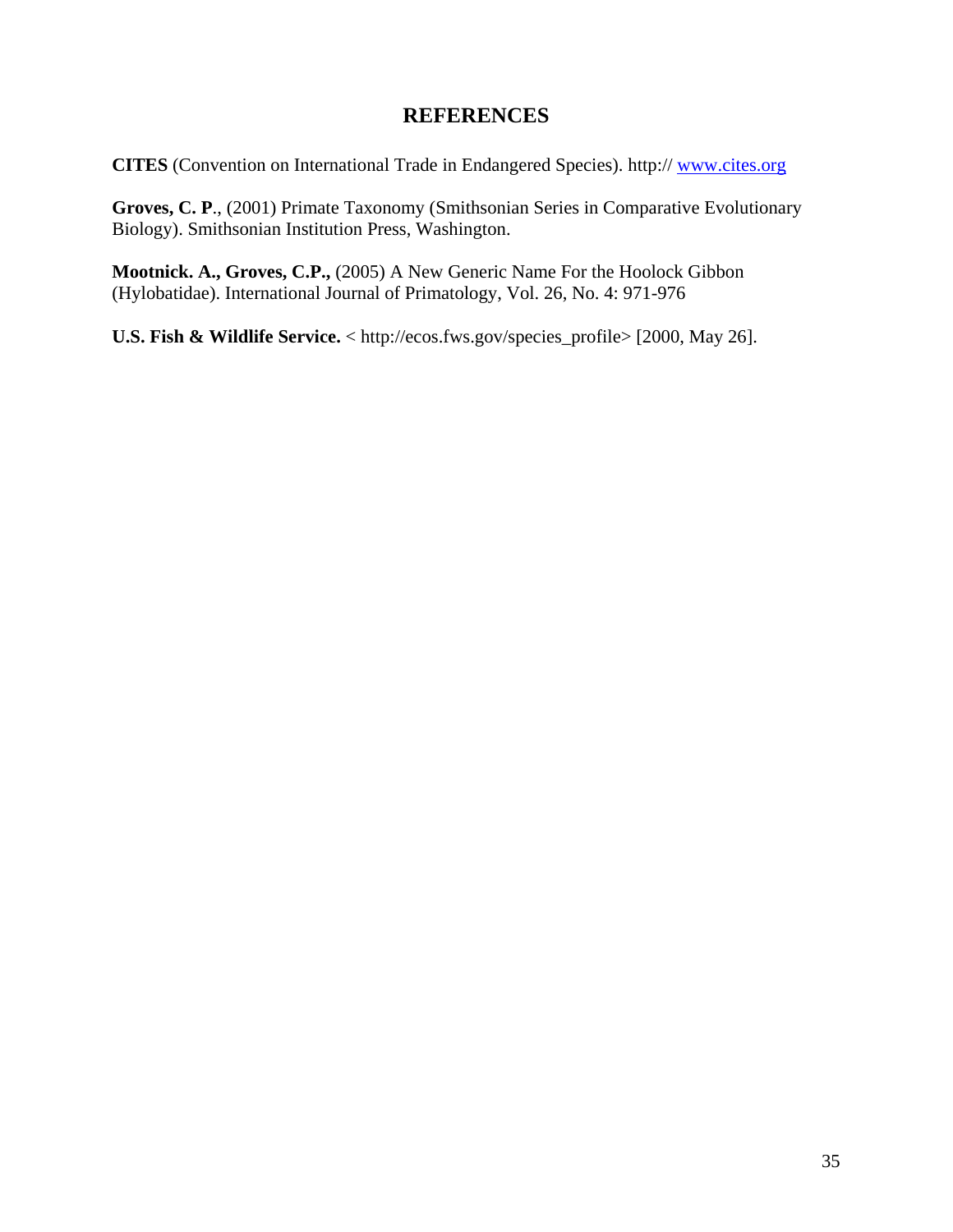# **Appendix I: Action Plan for Ape TAG (based on January 2005 mid year meeting; see also sections I.A.2 and III.C.2 )**

Below are the various subcommittees and their champions. Champions are expected to pull together a team (from both inside and outside the TAG) to work on the subcommittee topic, develop a 3-year action plan to be approved by the TAG, and implement the action plan. They are NOT expected to do all the work but rather develop the framework for the subcommittee and ensure that activities are moving forward. They will also be responsible for reporting back to the TAG on the subcommittee's progress.

Being the champion of one area should not preclude you from working in another. For accountability purposes I wanted to have only one to two individuals listed as a champions. But many of you expressed interest in a number of areas so I encourage you to work in as many areas as you would like.

### **Subcommittees and Champions**

- 1. In situ conservation: Tara Stoinski
- 2. Hand rearing: Dusty Lombardi
- 3. Research: Kristen Lukas
- 4. Education: Sue Margulis
- 5. Biomaterials: Todd Bowsher
- 6. Captive management/welfare: Dwight Scott
	- a. Standardized guidelines: John Davis
	- b. Apes in entertainment: Rob Shumaker
	- c. Training: Hollie Colahan

### **Activities**

- 1. Recruit individuals from within and outside Ape TAG to participate in action plan items
- 2. Develop 3-year action plan with specific action items for each year and circulate to TAG for approval. Action plans should include overall statement of purpose for the subcommittee as well as specific action items with individual champions if appropriate, deliverables, time frame, resources needed.
- 3. Implement activities
- 4. Report accomplishments on yearly basis at AZA meetings during open Ape TAG session

### **List of Action Items for Subcommittees**

Note: This is not meant to be a comprehensive list but rather a starting point based on things that have already been discussed.

*In Situ* Conservation: (Tara Stoinski)

- 1. Refine TAG mission statement with respect to in situ conservation
- 2. Build alliance with IUCN PSG Section for Great Apes
- 3. Assemble action plan for collective program of zoo support of in situ ape conservation
- 4. Assemble list of zoos with small grant projects for ape conservation
- 5. Develop standardized application for small grants project
- 6. Develop list of priority projects for CEF funding
- 7. Advertise CEF funds, small grants programs on primate list servs
- 8. Develop mechanism for increasing zoo support of sanctuaries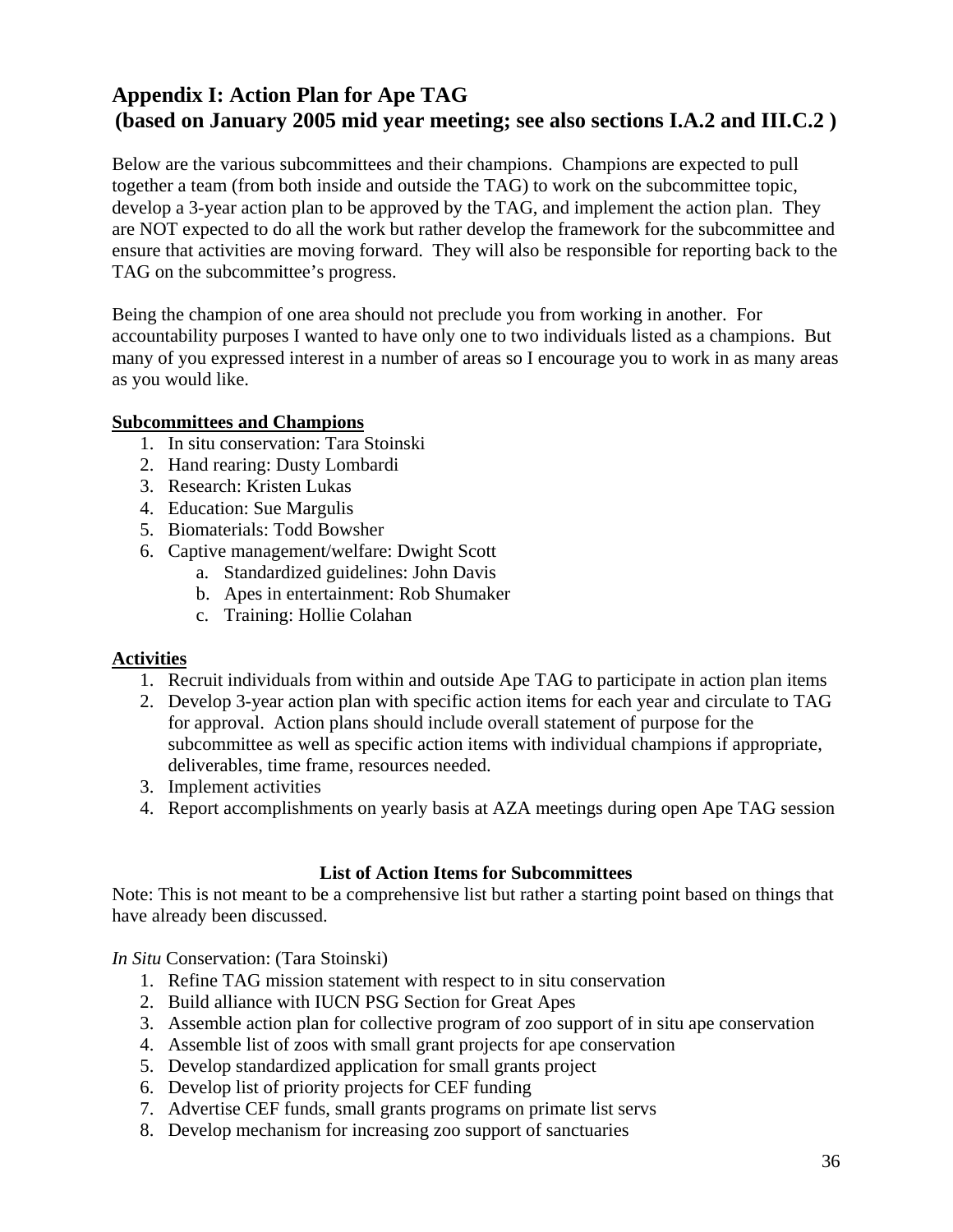9. Develop database of zoo support of in situ conservation

Birth Management/Hand Rearing: (Dusty Lombardi)

- 1. Develop and distribute hand rearing guidelines for all taxonomic groups
- 2. Develop husbandry and training guidelines for pregnant and or surrogate females
- 3. Develop a Surrogacy Program (which includes making a list of current and potential surrogates and zoos that have experience in such a program as well as training surrogates and babies).
- 4. Develop training program for institutions where hand rearing is a potential concern (e.g. little/no birth experience, primiparous mother who was hand reared, multiparous mother who has repeatedly rejected infants)
- 5. Establish a traveling team of consultants
- 6. Hold a Hand Rearing/ Great Ape Surrogacy Program Workshop in Columbus Ohio in 2007

Research: (Kristen Lukas)

- 1. Develop list of priority projects (hand rearing, ape 'impact' assessment, bicultural rearing/free contact) and identify individuals to implement
- 2. Develop review process for projects wanting Ape TAG support (committee, process)
- 3. Organize symposium at relevant conferences to highlight ape research in zoo setting

Education: (Sue Margulis, Advisor: Needed)

- 1. Website: See action items from January TAG meeting
	- a. Solicit feedback from AZA institutions
	- b. Develop plan of what content of web site should include; update and correct relevant current content on website using SSP coordinators (potential link to Wisconsin site)
	- c. Get necessary attachments from other subcommittees as well as links to relevant sites
- 2. Work with research subcommittee to identify priority education research projects

Biomaterials: (Todd Bowsher, Pathology Advisor: Linda Lowenstein, Biomaterials Advisor: Cathi Lehn; Veterinary Advisor: Pam Dennis)

- 1. Develop biomaterials form and review process for projects wanting Ape TAG support
- 2. Develop and maintain list of standing biomaterials requests and mechanism for ensuring samples are collected upon the death of an ape
- 3. Liaison with the AZA biobanking and veterinary committees of AZA
- 4. Work with veterinary SAG to get standardized necropsy forms for apes available on line (TAG web site as well as veterinary SAG site)

Captive Management: (Dwight Scott, Hollie Colahan, John Davis, Jan Rafert, Dusty Lombardi; Advisor: Joseph Barber)

- 1. Standardized guidelines (Dwight Scott)
	- a. Work with AZA to complete standardized guidelines
		- i. Distribute the DRAFT document to the TAG steering committee for review
		- ii. Distribute the second DRAFT resulting from the SC review to the AZA member institutions for review.
		- iii. Post on the AZA website for 60 days for comment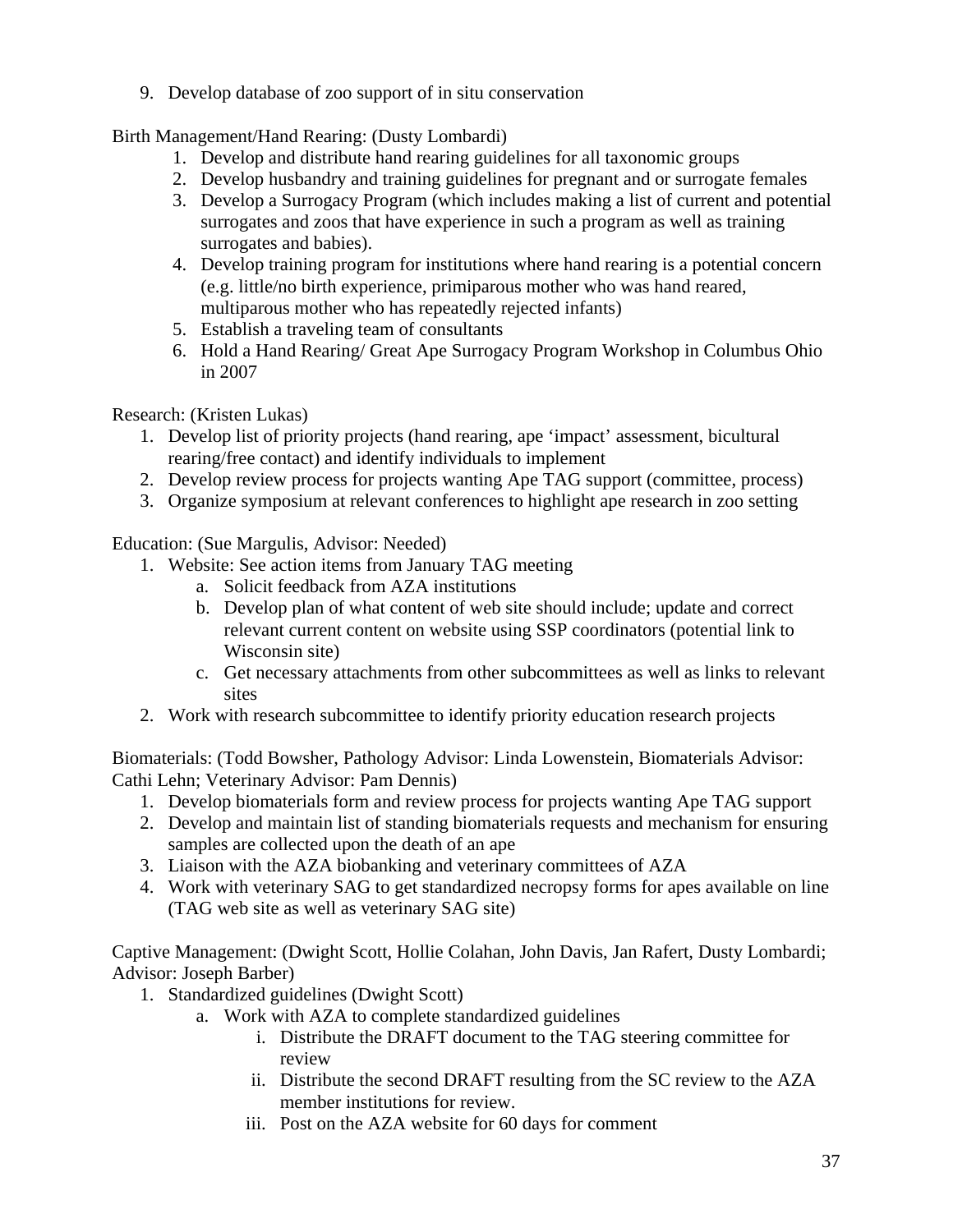- iv. Send to the AZA Animal Welfare Committee for review.
- v. Send to AZA Board for review and approval.
- vi. Institute an automatic 5 year review process.
- b. Work with TAG Research Subcommittee to develop research questions to fill knowledge gaps, and integrate research projects and proposals into ongoing three year action plans.
- c. Adopt standardized guidelines into more specific and detailed management guidelines specific to behavior, rearing, birth management, training, social groupings, etc
- 2. Entertainment (Rob Shumaker; Advisor: Joseph Barber)
	- a. Assemble reference materials on uses of apes in entertainment domestically and internationally
	- b. Develop sensitization plan to educate AZA/AZA members about the use of apes in entertainment
	- c. Work with AZA to ensure proper portrayal of apes in AZA materials
	- d. Coordinate efforts with other relevant TAGs (other primate TAGs, felid TAG, bear TAG)
- 3. Training (Hollie Colahan)
	- a. Work with other relevant subcommittees (standardized guidelines, hand rearing) to develop appropriate training protocols
	- b. Develop catalogue of training tools (sample devices, videos, manuals, etc) for institutions interested in training
	- c. Consider development of training/husbandry conferences for keeper staff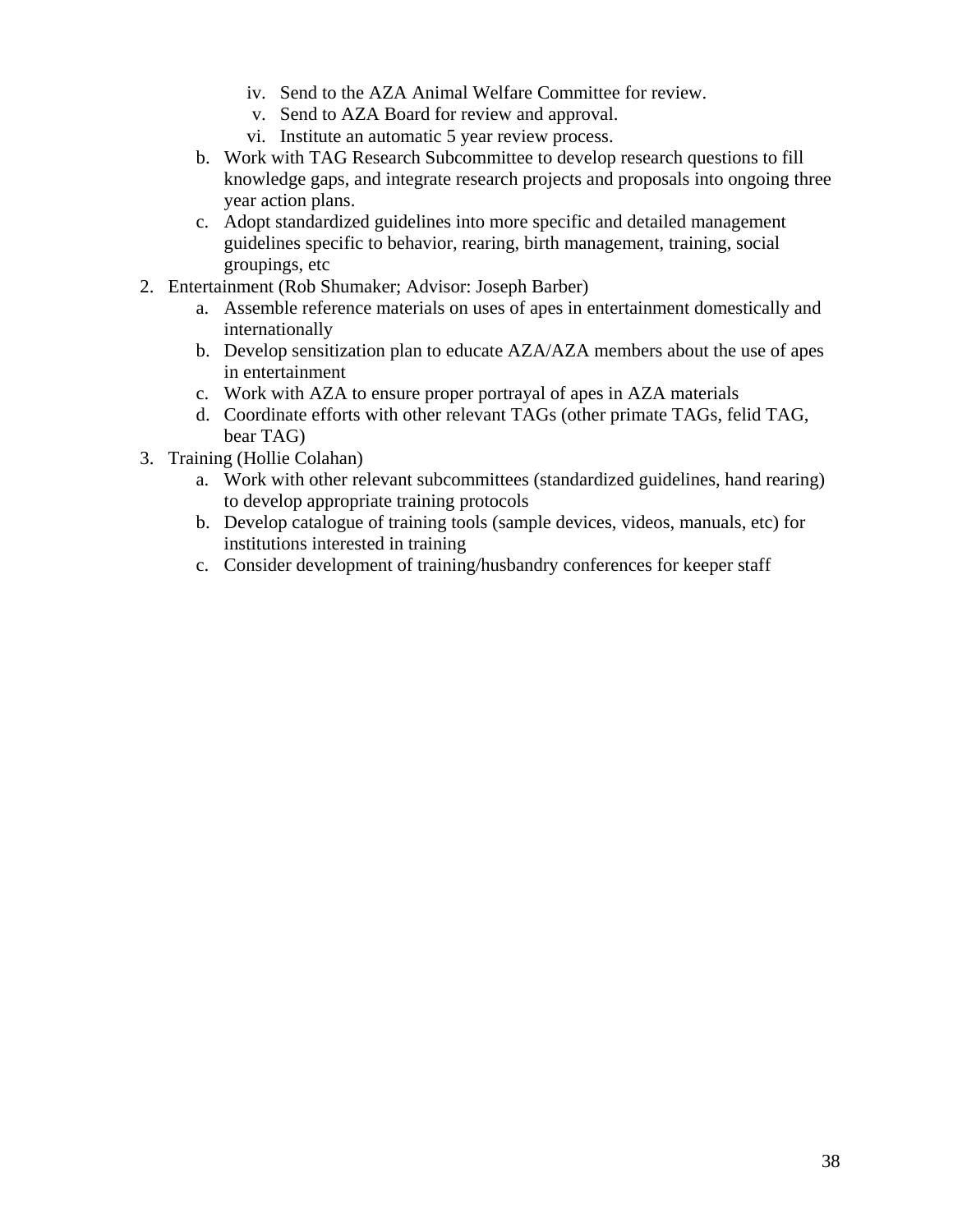## **APPENDIX II: Decision tree for application of selection criteria and selection criteria values**

### **SPECIES CURRENTLY IN NORTH AMERICAN COLLECTION (See page 10 for selection criteria: SC < > 30 means that species scored less or greater than 30 on selection criteria as described on page 10)**



### **SPECIES NOT CURRENTLY IN NORTH AMERICAN COLLECTION (see page 10 for selection criteria)**

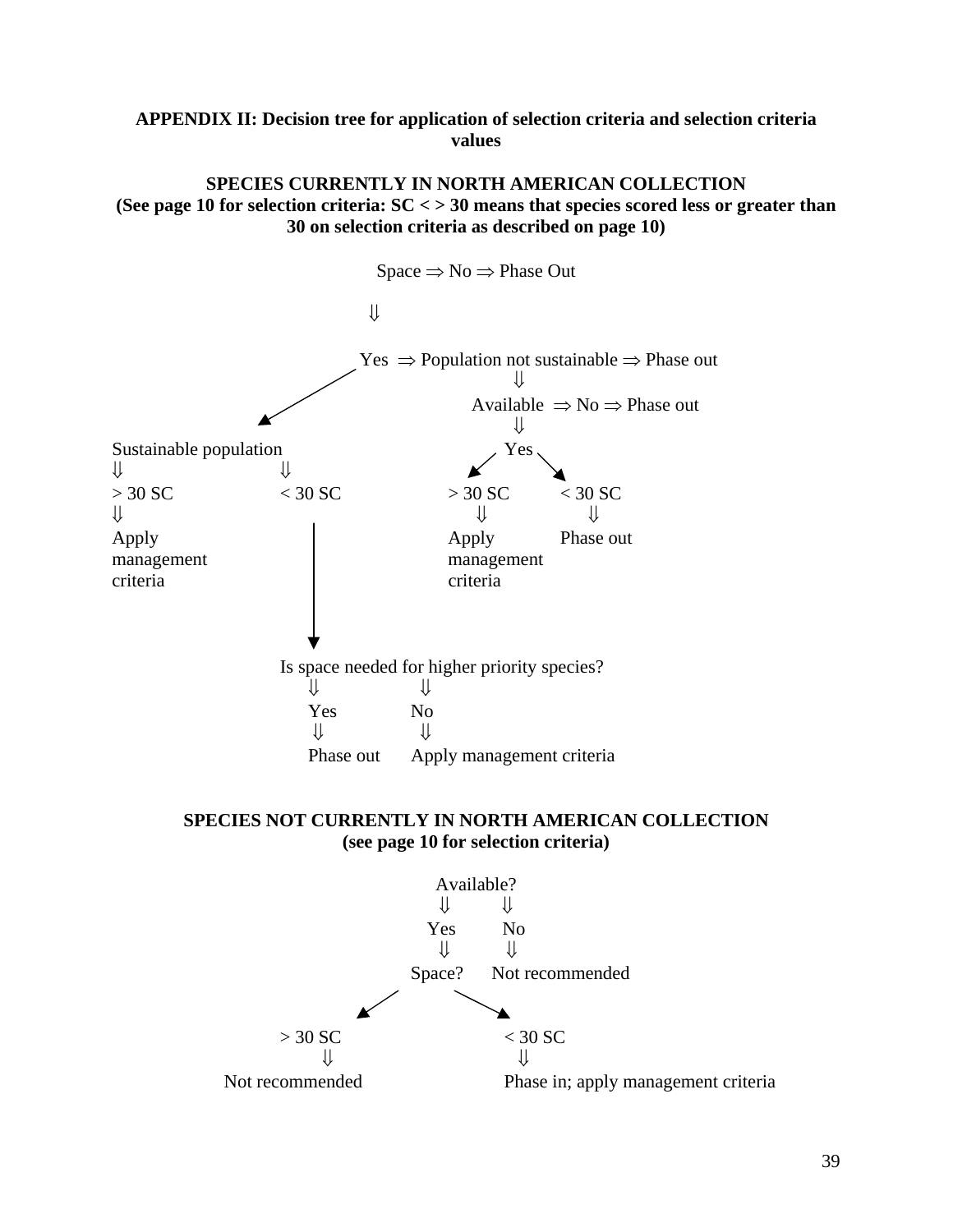| <b>Common name</b>            | <b>Scientific name</b>   | <b>Selection</b>      |  |  |  |
|-------------------------------|--------------------------|-----------------------|--|--|--|
|                               |                          | <b>Criteria Score</b> |  |  |  |
| Chimpanzee                    | Pan troglodytes          | 47.5                  |  |  |  |
| Sumatran orangutan            | Pongo abelii             | 46.5                  |  |  |  |
| Western gorilla               | Gorilla gorilla          | 45.5                  |  |  |  |
| Bornean orangutan             | Pongo pygmaeus           | 45.5                  |  |  |  |
| Bonobo                        | Pan paniscus             | 44.5                  |  |  |  |
| Northern white-cheeked gibbon | Nomascus leucogenys      | 44                    |  |  |  |
| Siamang                       | Symphalangus syndactylus | 43                    |  |  |  |
| Lar gibbon                    | Hylobates lar            | 41                    |  |  |  |
| Javan gibbon                  | Hylobates moloch         | 33.5                  |  |  |  |
| Pileated gibbon               | Hylobates pileatus       | 32.5                  |  |  |  |
| Hoolock gibbon                | Hoolock hoolock          | 31.5                  |  |  |  |
| Yellow-cheeked gibbon         | Nomascus gabriellae      | 30.5                  |  |  |  |
| Agile gibbon                  | Hylobates agilis         | 27.5                  |  |  |  |
| Eastern gorilla               | Gorilla beringei         | 26                    |  |  |  |
| Mueller's gibbon              | Hylobates muelleri       | 25.5                  |  |  |  |
| Black crested gibbon          | Nomascus concolor        | 25                    |  |  |  |
| Hainan gibbon                 | Nomascus hainanus        | 25                    |  |  |  |
| White-bearded gibbon          | Hylobates albibarbis     | 23                    |  |  |  |
| Kloss gibbon                  | Hylobates klossii        | 23                    |  |  |  |

Table IIa: Selection criteria scores for ape species (see page 10 for description)